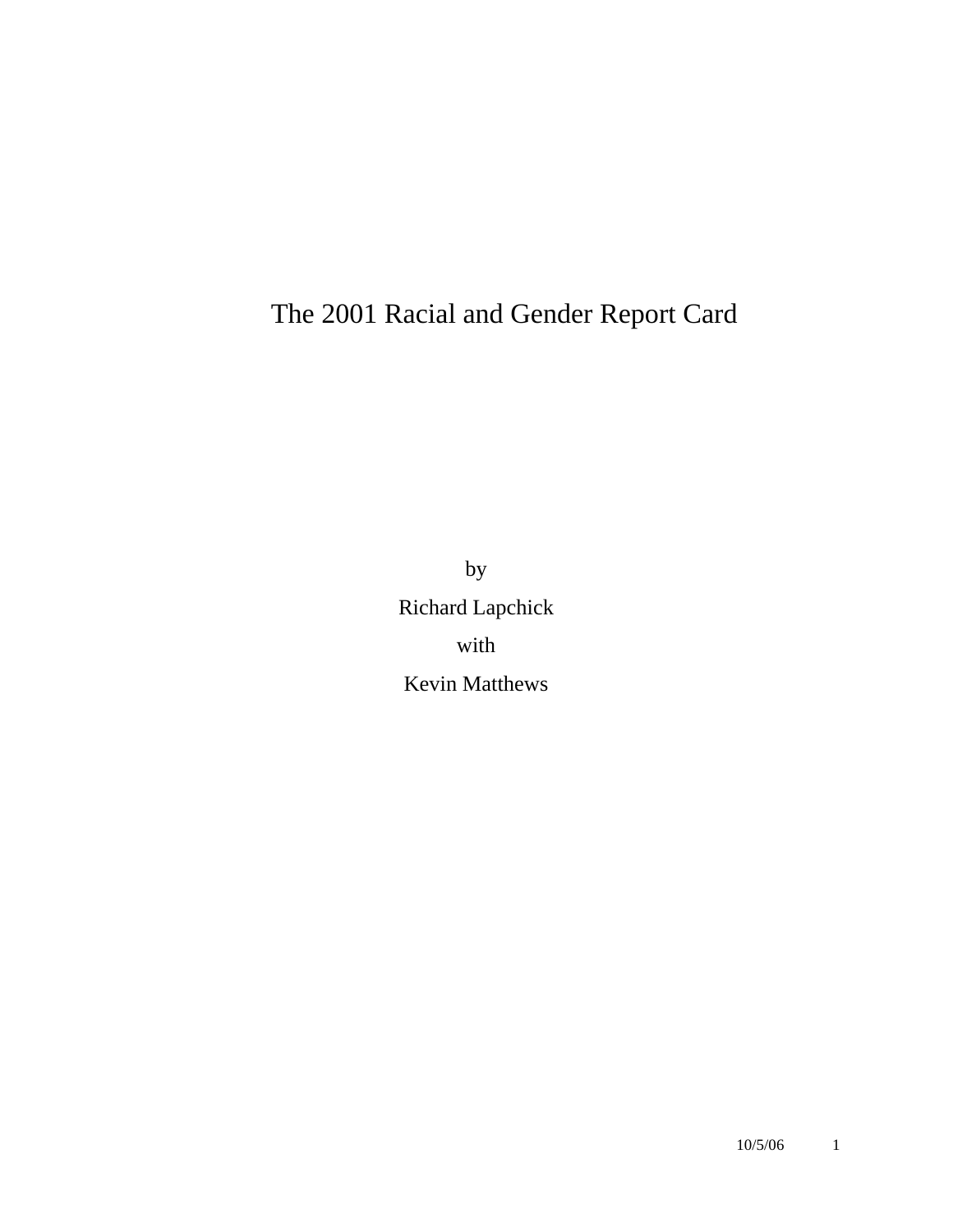### **Table of Contents**

**Introduction** 

**Overview** 

**Executive Summary** 

**Minorities and Women Playing Professional and College Sports** 

**The Commissioner's, League Offices, and NCAA Headquarters** 

**Ownership** 

**Coaching Positions** 

**Top Management** 

**Administration in Front Offices and Athletics Departments** 

**Medical Staff** 

**Radio and Television Broadcasters** 

**Support Staff** 

**Stacking in Professional Sports**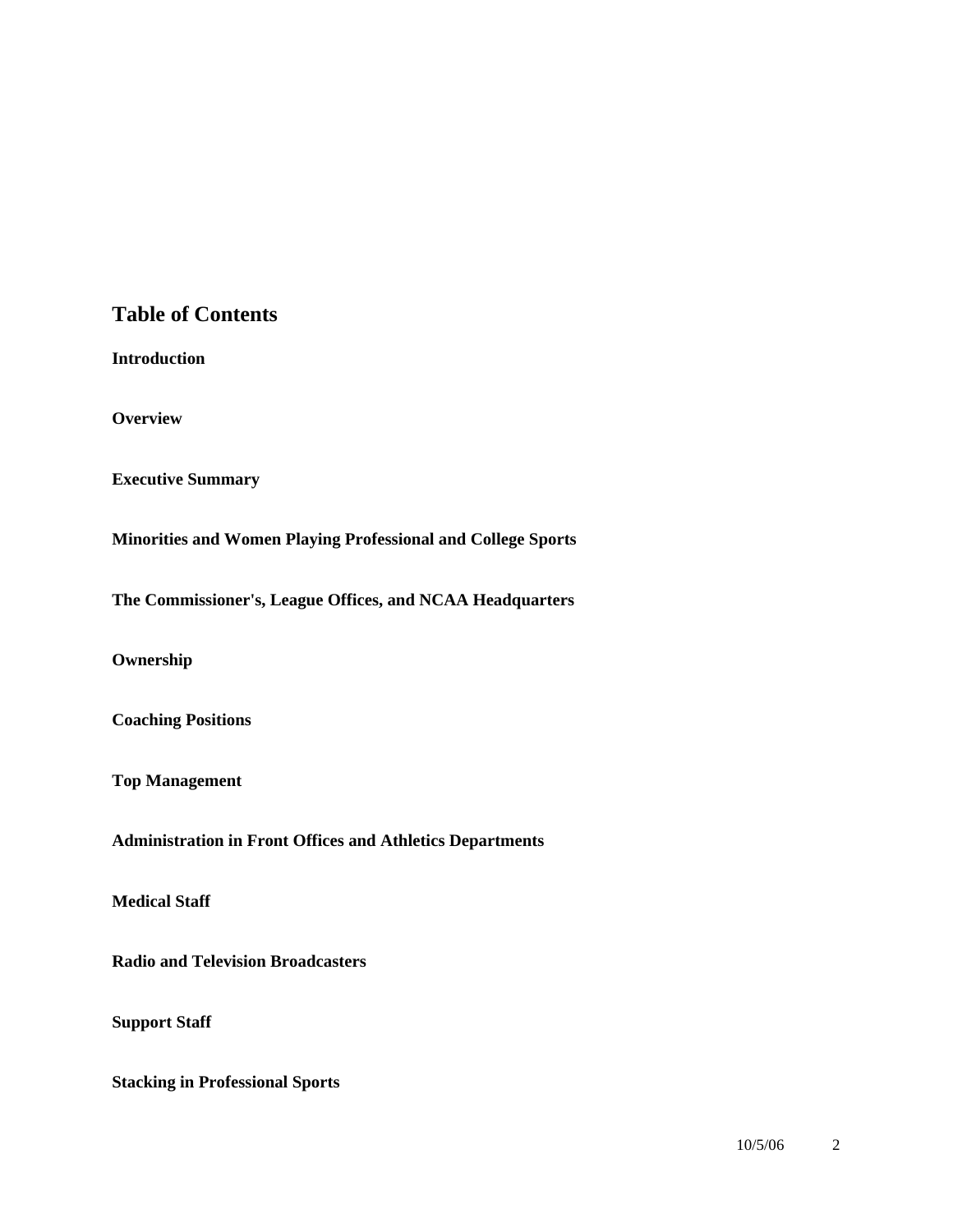**Referees and Game Officials** 

**The Players Associations** 

**Conclusion**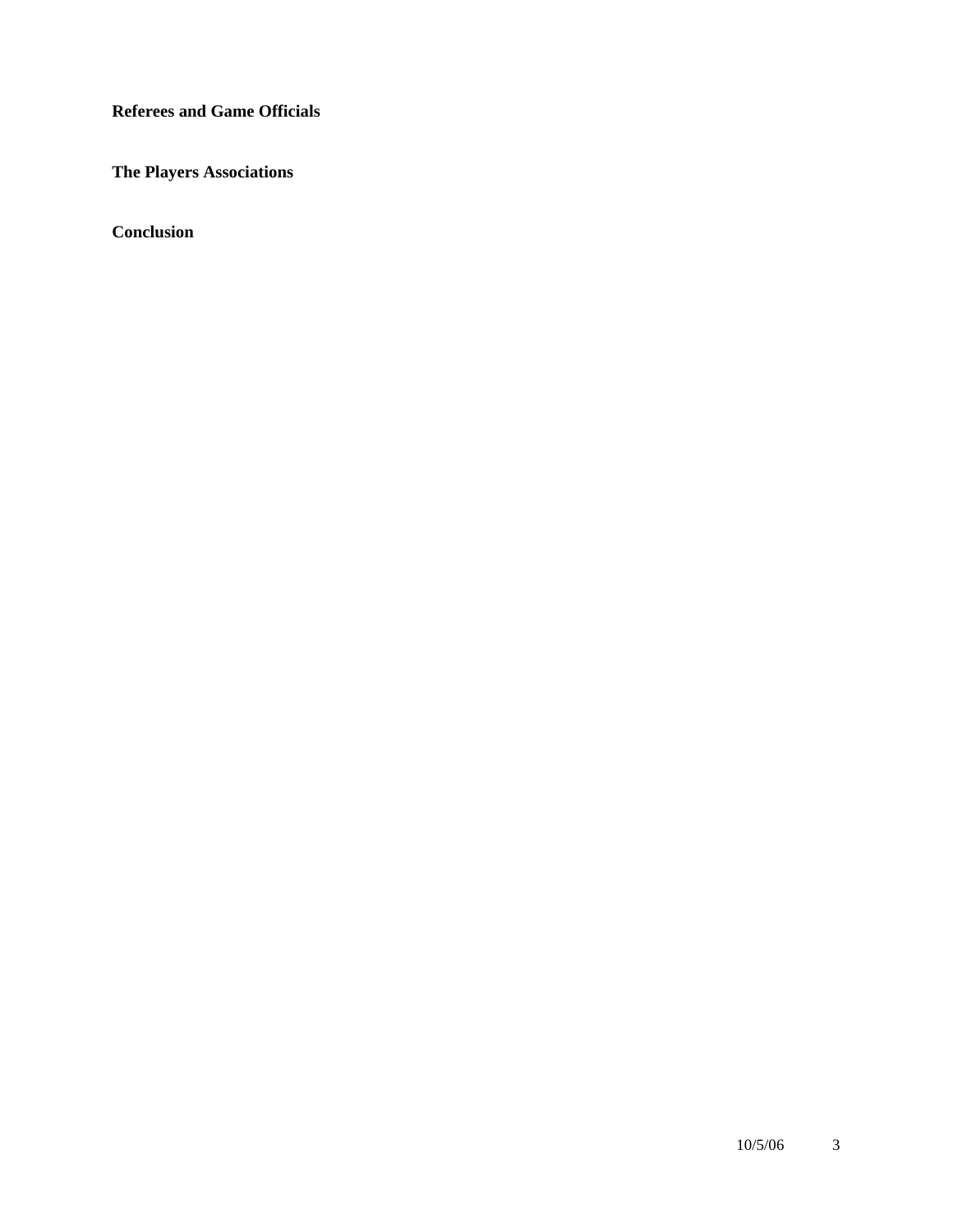### **Introduction**

Northeastern University's Center for the Study of Sport in Society has completed its eleventh *Racial and Gender Report Card (RGRC)* regarding the racial composition of players, coaches and the racial and gender composition of front office/ athletic department employees in the National Basketball Association, National Football League, Major League Baseball and in college sport. Originally called the *Racial Report Card*, the Center renamed it in 1998. This year, the inclusion of United States Olympic Committee and its National Governing Bodies (NGB's) for the first time provides a broader picture of the racial and gender composition of sport in America. We are grateful to the USOC for the valuable information it released in its *Quadrennial Census Summary* of June 2001.The 1998 report was the first time that the Center included comparative data for the National Hockey League (NHL), Major League Soccer (MLS) and the Women's National Basketball Association (WNBA). This report covers the 1999-2000 seasons in the NBA and the NHL; 2000 in Major League Baseball, the NFL, the MLS and the WNBA and the 1999-2000 academic year for colleges. All professional player, general manager and coaching changes as well as those for college Division IA football coaches were updated as of July 1, 2001.

*The 2001 Report marks a new grading format for the overall report card. Each organization*  has a grade for race, a grade for gender, and then an overall grade which combines the two. *The organizations are listed on the page in order of their finish for their overall grade.* 

### **Overview**

The 2000 Census completed by the United States Census Bureau showed how diverse America has become and projects that whites will be the minority by the end of the first half of this century. California became the first state where whites are already the minority. Partially as a result of the changing demographics of America, concerns about race and gender in sport remain prominent in discussions about the future of sport. The *2001 Racial and Gender Report Card*  measures how professional and college sport along with the United States Olympic Movement compare to society as a whole on these issues.

When all categories were combined, the WNBA came out as sports' best for both race and gender. The NBA had been on top for 11 straight years. The WNBA also became the first league to get **A**'s in both race and gender.

The United States Olympic Committee, both covered and graded for the first time here, received a **C+** for race and a **C** for gender. The National Governing Bodies (NGB's) of the USOC, received a **C+** for race and a **C-** for gender*. Both had combined C+s.* 

Among the men's professional leagues, the NBA still has had the highest grade in virtually every major category as it has for all 12 years of the publication of the *Racial Report Card.* The NBA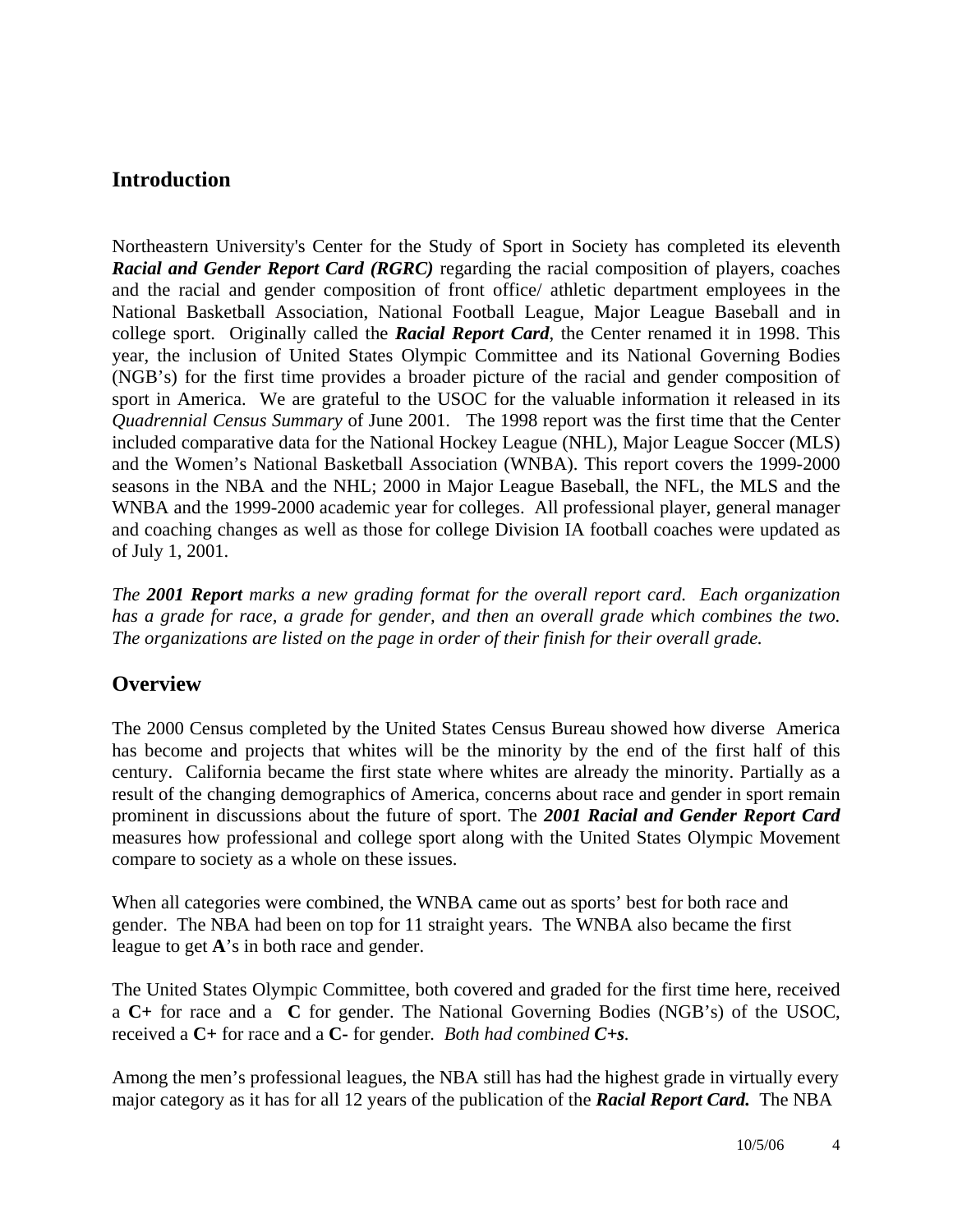got a solid **A** in race and a **B-** in gender. No other men's league achieved those grades in either category. *The NBA's combined B+ was the best by far for men's leagues.* 

The National Football League earned a **B** for race for the second time*. However, its D for gender gave it a combined C*, behind the other pro leagues, colleges and the USOC and the NGBs. Major League Baseball received a **B** for race, and a **D+** for gender*, and a combined C+.*

Although statistics were reported for the National Hockey League (NHL), Major League Soccer (MLS) and the Women's National Basketball Association (WNBA) in the last *RGRC,* grades are being given for the first time in the *2001 RGRC.*

The National Hockey League earned a **C-** for race. Hockey operations, including players, were excluded from calculations for the NHL because so few players of color have historically been involved in hockey. The NHL was second to the NBA among the men's pro leagues regarding gender with a **C+** *and achieved a C overall***.**

Major League Soccer received a **B+** for race, and a **D** for gender, *just ahead of the NFL on gender. MLS had a combined C.* 

Among those previously graded, colleges showed the most improvement moving from **C**'s in both race and gender to **C+**s in both. *Its combined C+ placed college sport third among all the categories surveyed and moved it from nearly last in the previous report.* 

Prior to this report, no league has ever received A's at the critical level of team front office racial hiring practices. Both the NBA and WNBA got A's for professional administrative positions in team front offices for the first time.

The WNBA achieved its #1 status by receiving **A**'s in 9 of the 11 categories for race and gender. The WNBA had two **B+**'s in head coaching opportunities for women and for general managers positions for people of color. It was the only league to receive no grade below a B+.

Regarding race in the 2000-01 season, the NBA had **A'**s for opportunities for players, for people of color as general managers, head and assistant coaches, the NBA League office and team professional administration. The NBA received a **B-** for team vice presidents and a **B+** for team senior administration.

Regarding women, the NBA received an **A** for team professional administration while getting a **B** in the league office, a C in team senior administration and an F for team vice-presidents.

The NFL had an **A-** regarding race for professional positions in the Commissioner's office, an **A+** for player opportunities and an **A** for assistant coaches while receiving **B**'s for principals-incharge of day to day operations and team professional administration. Grades went down severely on teams for VPs (D+) and senior administration (**C)**.

The status of women, which has historically been poor in the NFL, improved slightly in the NFL League office although the grade there remained a **D**. Opportunities for women worsened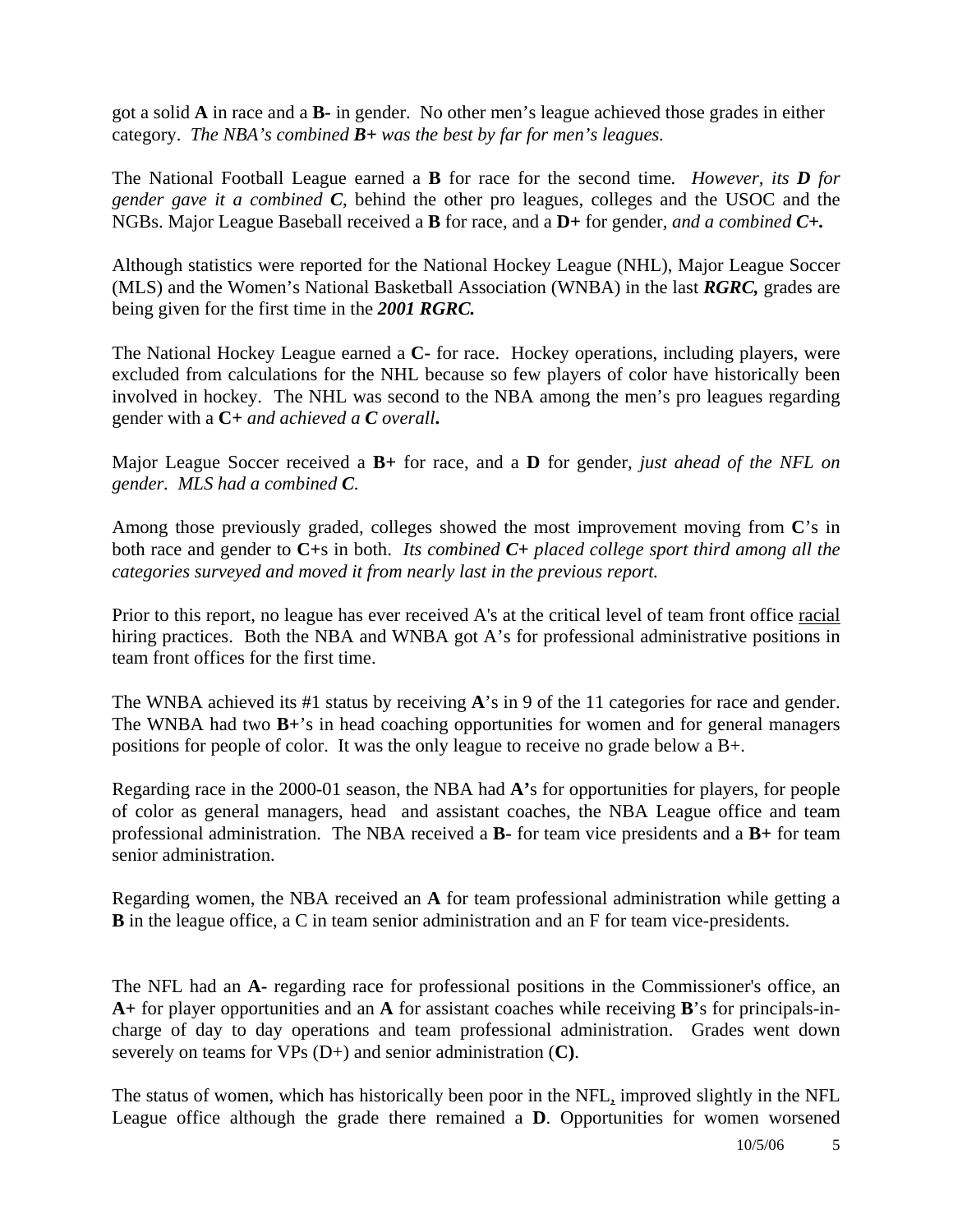league-wide on teams which received **F**'s for team VPs and professional administration and a **D**for senior administration.

Major League Baseball continued to improve regarding race, especially in the area of managers where it received its first **A-.** MLB also received A's for player opportunities, coaches and team professional administration. MLB got a **B+** for people of color in the league offices and a **B/B+** for team senior administrative posts. However, MLB received an F for general managers and a **C+** for team VPs. Like the NFL, MLB did not achieve a C in any of the gender categories for the professional staff positions. Its highest grade was a **D+** in the league offices, **D**'s in team senior and professional administration and an **F** for team VPs.

For the NHL, we did not issue grades for player opportunities, coaches or general managers as we made the judgement that grades in those areas would unfairly penalize the NHL for what has been the cultural history of hockey. Up to the mid-90s, hockey players at all levels have primarily been white Canadians and United States citizens. The NHL received a **B/B+** for opportunities for people of color in the league office, **D**'s for senior and professional team positions, and an **F** team VPs. Regardin g women, the NHL received a **B** for opportunities in the league office and a **B**- for professional team positions, a **C** for team senior administration, and an **F** team VPs.

Among the men's leagues, Major League Soccer was second best for race and just slightly above the NFL for gender. MLS achieved an **A** in the league office, head and assistant coaches and team VPs for race while getting a **B+** for team professional administrative posts, a **B** for team senior administrative posts, and a **D+** for general managers. Like MLB and the NFL, MLS failed to reach a C in any gender category involving professional staff posts on teams. Instead, MLS received **D**'s in the commissioner's office and team administration, and **F**'s for team VPs and team senior administration.

The overall grade for college sport for racial hiring practices was an improved **C+.** College sport was graded only at the Division I level, college sport had an **A** for player participation opportunities for student-athletes of color and a **B** for women.. It still had the smallest percentage of people of color among men's and women's head coaches (both **C-**'s), athletic directors (the college equivalent of general managers) where it received an **F**, senior administrators (**C**) and administrators in general where college sport received a **B.** The exception among the coaching ranks was that men's basketball coaches got a **B+/A** for opportunities for coaches of color. The NCAA headquarters held its **B+** for race but fell from an **A-** to a **B+** for gender.

Women did better than people of color as coaches in women's college sports. The grade for opportunities for women as head coaches for all sports was a **B** and was an **A** for head coaches of women's basketball teams. As with the results for race in college sport, women were underrepresented as athletics directors **(F)** and associate ADs **(D).** College sports' overall grade for gender was a **C+.**

The United States Olympic Committee and the National Governing Bodies were included and graded for the first time.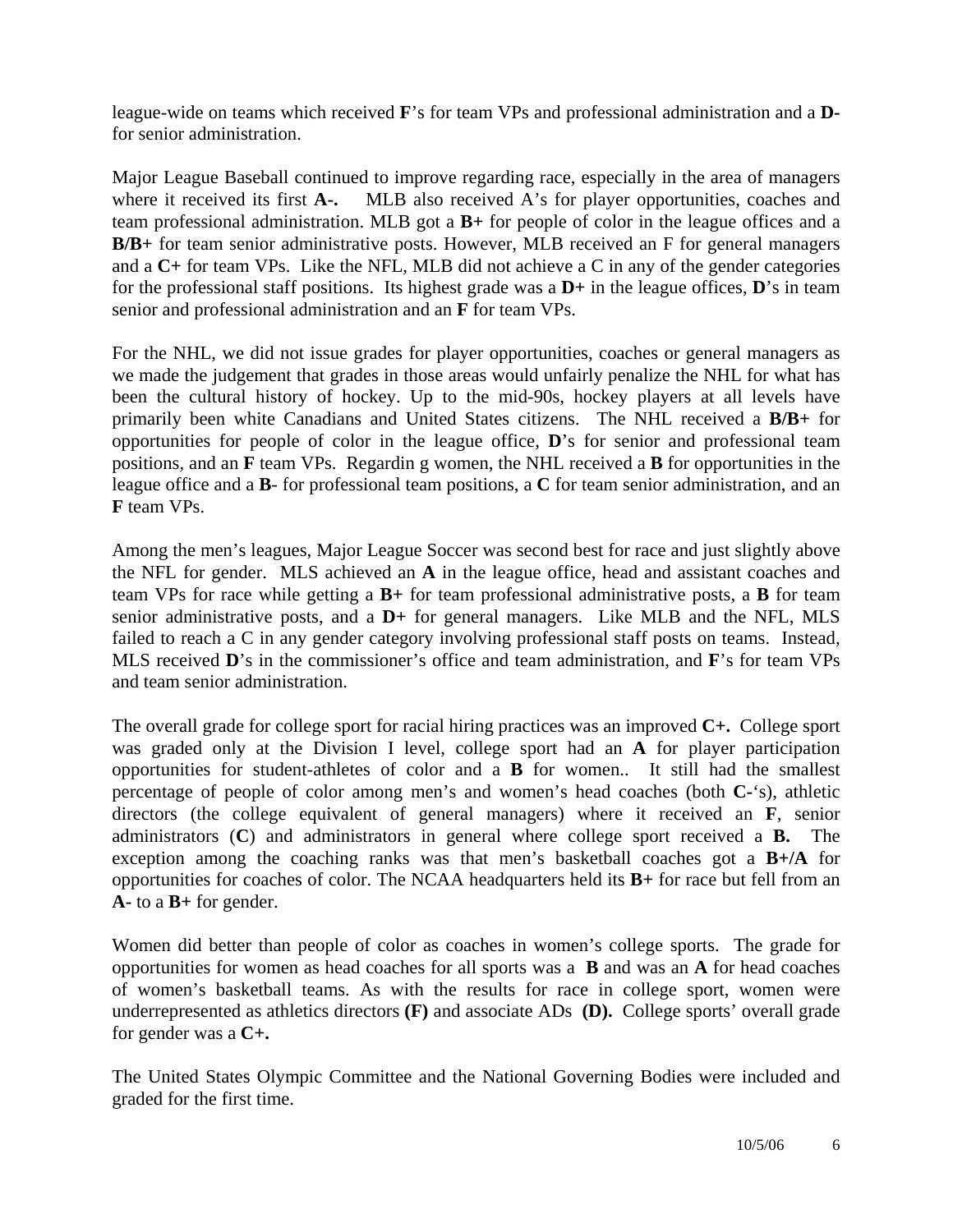Regarding race, the USOC achieved **B**'s for hiring practices of officials and managers, staff professionals (this category was clouded by data combining professionals with support staff) and for its volunteer Board of Directors. The USOC Volunteer Executive Committee and Standing Committees received **C'**s.

Regarding gender, the USOC received an **A** for staff professionals, a **C+** for officers and managers, a **D-** for Standing Committees and **F**'s for the Board of Directors and Executive Committee.

The NGB's achieved a **C+** for staff hiring chances for people of color while garnering a **B+** for opportunities for women**.** At the governance level, people of color did far better than women. On the boards of directors and standing committees, people of color got **B**'s and a **B/B**+ on the executive committees while women got a **D-, B-** and **F**, respectively.

The Center publishes the *Racial and Gender Report Card* to indicate areas of improvement, stagnation and regression in the racial and gender composition of professional, Olympic and college sports personnel and to contribute to the improvement of integration in front office and college athletics department positions.

As in previous reports, the 2001 data shows that professional sport's front offices hiring practices do not nearly reflect the number of players of color competing in the game. However, to give it perspective for sports fans, the Center issues the grades in relation to overall patterns in society. Federal affirmative action policies state that the workplace should reflect the percentage of the people in the racial group in the population. Thus, with approximately 12 percent of the population being African-American, if 12 percent of the positions were held by African-Americans the sport received a **B**. It got a **C** if it had only nine percent and **A** if it doubled it to 24 percent.

For issues of gender, an **A** would be earned where 50 percent of the employees were women; a **B** for 40 percent; a **C** for 35 percent; a **D** for 30 percent and an **F** for anything below that. The Center acknowledges that even those sports where grades are low generally have better records on race and gender than society as a whole.

While Commissioners Stern, Tagliabue, Selig, Bettman, Garber and WNBA President Ackerman regularly lobby for improved hiring practices for people of color and women in the front office and for minorities in the coaching and managerial ranks in the NBA, the NFL, MLB, the NHL, MLS and the WNBA respectively, the results at the team levels still clearly showed the limits of their powers. The commissioners set an important tone, but cannot mandate change at the club level. The same is true with individual colleges and the NCAA where Executive Director Cedric Dempsey continues to take a strong position on racial and gender hiring practices among colleges. The same is also true for the USOC where President Sandra Baldwin is committed but cannot unilaterally change what happens at the NGB's.

### **Executive Summary**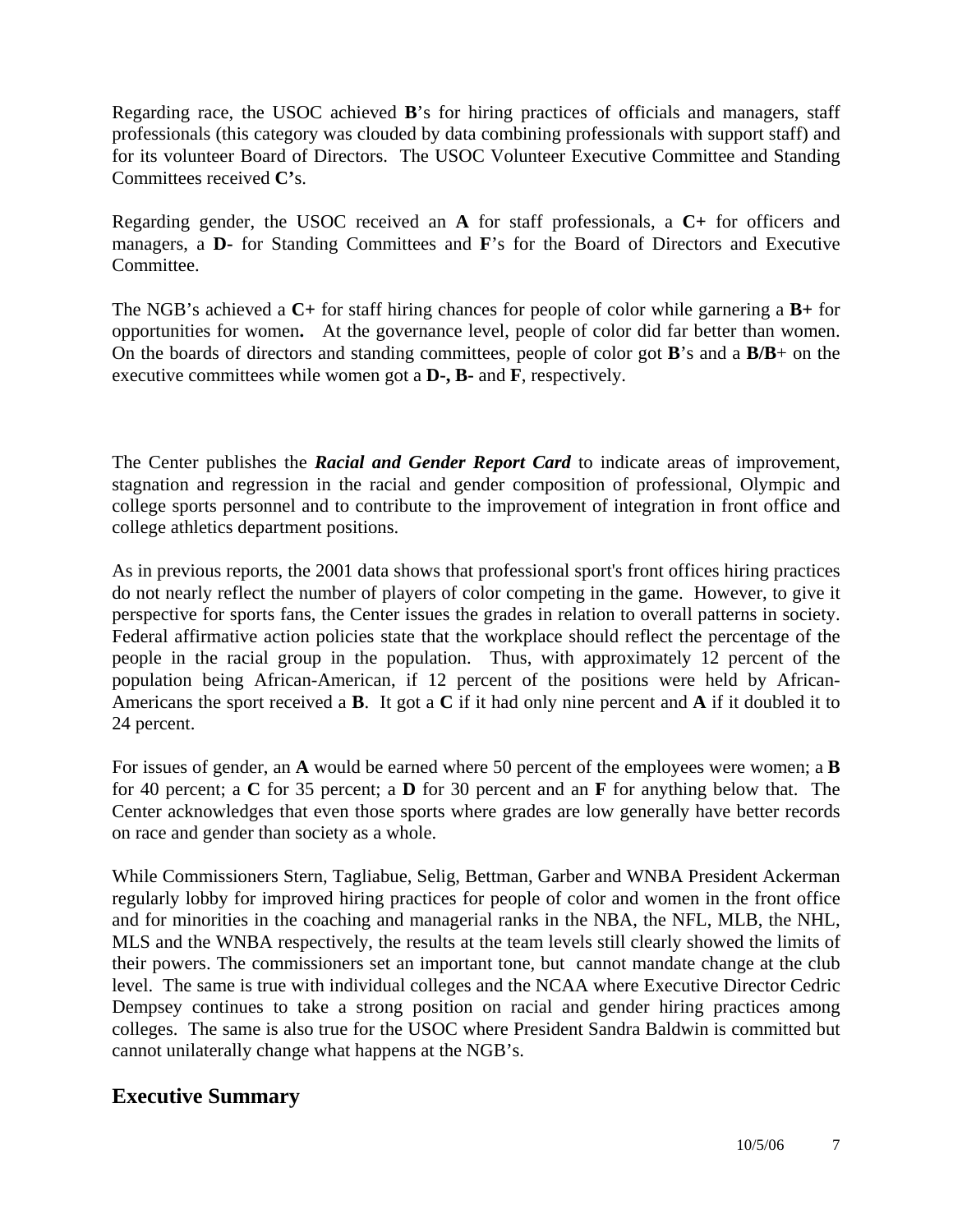There is clearly room for progress in all sports even though the hiring practices in sport have generally gotten better for people of color and women, Nonetheless, it must be pointed out that our major professional sports are doing better than society regarding race, partially reflecting the large number of people of color playing the sports covered in the *2001 Racial and Gender Report Card.* All the men's leagues got a **B** or higher for race.The exception is the NHL where few players of color have made it to the elite levels of their sport. However, several of the men's leagues have had a poor record on gender hiring practices with three getting D's in this category and only the NBA achieving a **B**.

College sport improved from a C to a  $C<sub>+</sub>$  in both race and gender, becoming the only category covered that improved in both. However, it should be noted that college sport had the lowest grade in race and the second lowest in gender in the previous report so there was room to improve. To the credit of the NCAA President, Ced Dempsey, who called the charge, college sport did get better results.

In addition, whereas affirmative action programs have been under siege in many states, college, pro and Olympic sports assert that their goal is to embrace affirmative action.

The Executive Summary contains comparisons of the current and previous reporting periods in the NBA, NFL, Major League Baseball and in college sports (with Historically Black Colleges and Universities excluded). Baseline data for the NHL, MLS and the WNBA appeared for the first time in the previous *RGRC* and grades were assigned in the 2001 report for the first time. This report contains for the first time baseline data and grades for the United States Olympic Committee (USOC) and its National Governing Bodies (NGBs).

When looking at all the data, the WNBA had the best record for diversity for race and gender of all the organizations covered in this report while the NBA continued to have the best record for diversity of the men's professional sports leagues. The NBA had the best record for racial diversity and for opportunities for women.

The trend of decreasing percentages of African-American players in professional and college sport noted in the last Racial and Gender Report Card continued in some sports while being notably halted in the NBA and NFL and in Division I Women's Basketball. There still is a widely held public perception that there has been a sustained annual increase of the percentage of African-American players in college and professional sport. While increases of African-American players, especially in the NBA and NFL were noted, the data shows a different story. The percentage of African-American players decreased in Major League Soccer, the WNBA and in college sport for men and women. It was at a record 30 year low in Major League Baseball.

At the same time, the percentage of Latinos continued to dramatically rise in Major League Baseball, where it maintained its all time high of 26 percent, in Major League Soccer and in Division I baseball. The percentage of Latinos remained the same in the NBA, NFL, NHL, WNBA and in Division I football. However, it decreased slightly in Division I Men's Basketball and Division I Women's Track and Field/Cross-Country.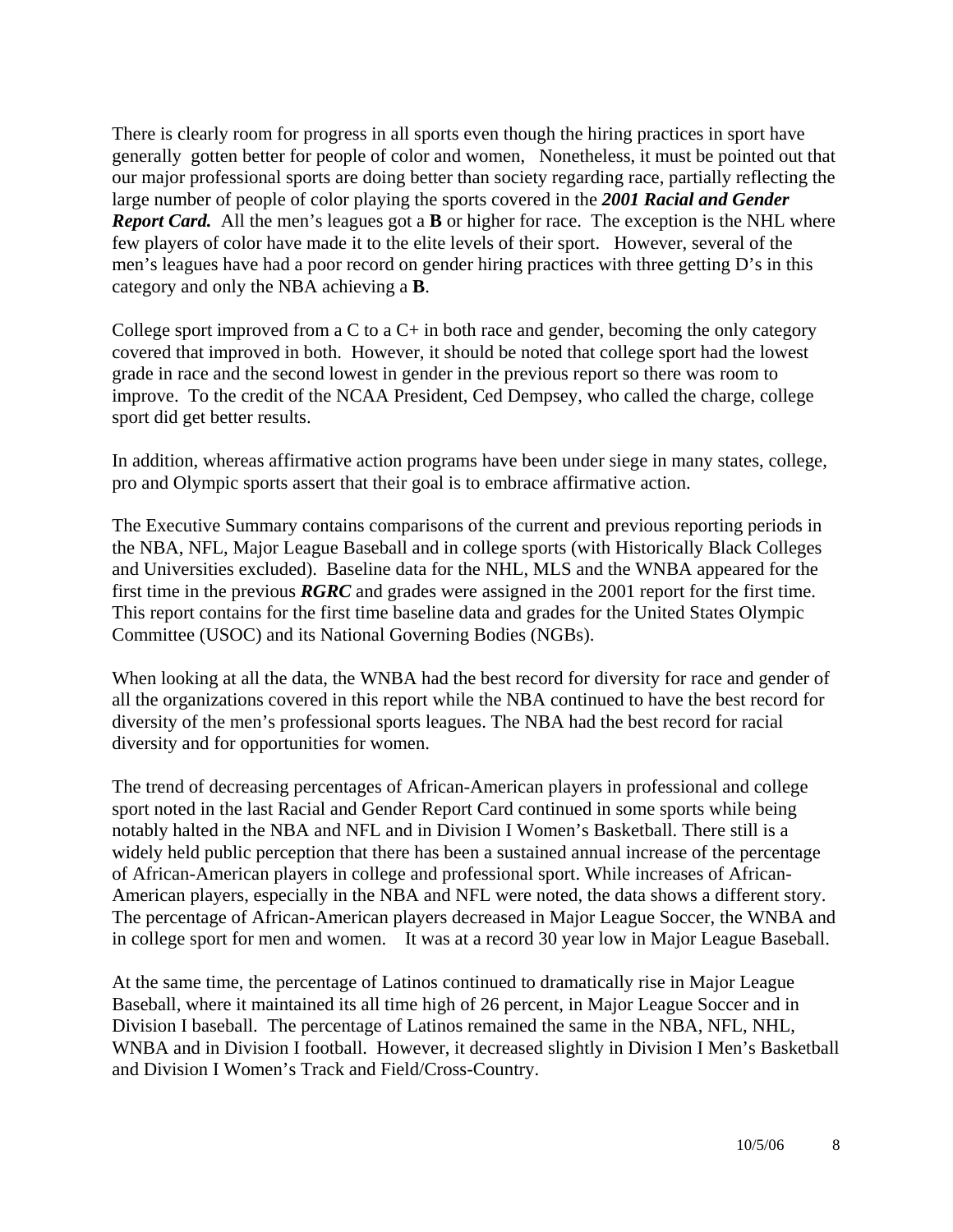The percentage of white players increased in the WNBA and in Women's Cross-Country/Track and Field and Division I Men's Basketball. The percentage of whites decreased in the NBA, the NFL, Major League Baseball, Major League Soccer, Women's Division I Basketball and all of Division I combined for both men and women.

At the same time, the internationalization of American sport continued its dramatic rise. There was an all-time high of international athletes in the NBA (11%), the NHL (30%), Major League Soccer (25%), Major League Baseball (19%) and in the WNBA (27%). This was also true in college sport in general for all Division I for both men and women.

The WNBA had the best record for both people of color (45 percent) and women (85 percent) as professionals in the league offices. Among the men's leagues, Major League Soccer (26 percent) and the NBA (25 percent) had the best records for people of color. The United States Olympic Committee staff were very well represented by women as professionals and were significantly underrepresented by people of color.

The National Governing Bodies (NGB's) had among the worst records of all in the survey regarding opportunities for people of color as professionals and in decision-making roles.

The percent of people of color holding professional positions in league offices increased in the NBA, the WNBA, the NFL, and Major League Soccer. The percentage declined in the NHL, in Major League Baseball and at the NCAA Headquarters.

The percentage of women in professional positions declined in the NBA, MLB and MLS while it increased in the WNBA, the NFL, the NHL and at the NCAA. Women did better overall (43 percent) at the USOC's offices than in all other organizations' headquarters covered in the *2001 RGRC* except the WNBA.

The New York Islanders became the only professional sports team that had people of color as majority owners. In the 2001 NHL season there were two Asian Americans as co-owners of the New York Islanders, Charles B. Wang and Sanjay Kumar.

Michael Jordan became a notable addition to the rank of minority-shareholders of color with the parent organization that owns both the Washington Wizards of the NBA and the Washington Capitals of the NHL.

As of this writing, there were 20 head coaches or managers of color in the NBA, NFL and Major League Baseball. There were record numbers in both the 2000-01 NBA season with nine (31 percent) African-Americans as head coaches (the number increased to 10 in the off-season before publication) and in the 2001 Major League Baseball season with six African-American and one Latino manager (23 percent). In the NFL there are currently three (10 percent) African-Americans in this post, unchanged from 1998. Major League Soccer had three Latino head coaches (25 percent), down 8 percent from 1998. The NHL still has no people of color at the head coaching post. In the WNBA there were three African-American head coaches and 7 women, a decrease for African-Americans and the same for women from the 2000 season.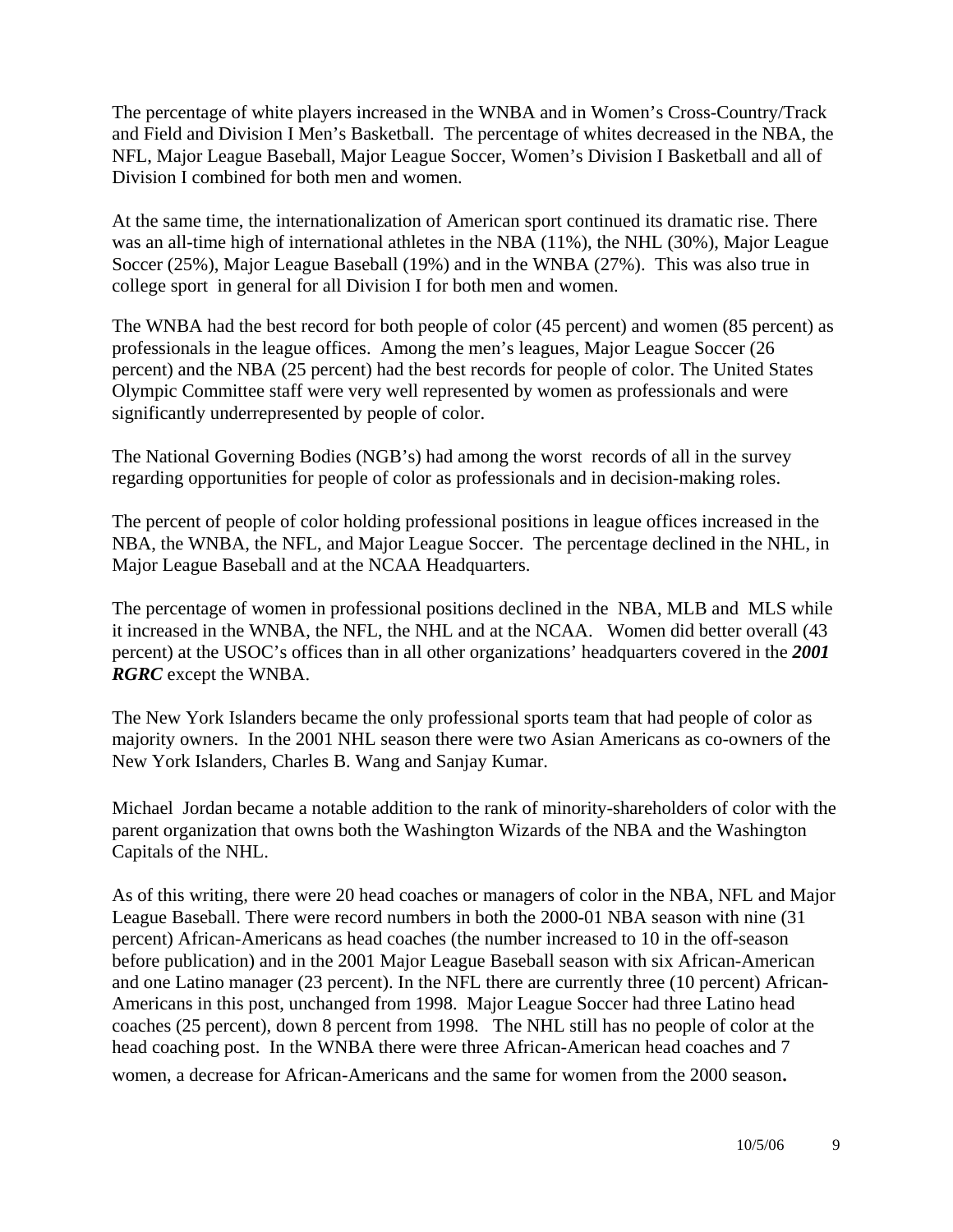The percentage of African-Americans coaching Division I men's basketball increased to 21.6 percent, up more than 2 percent from the last *RGRC*. However, the percentage of African-Americans coaching Division IA football fell to the lowest level since the *Racial and Gender Report Card* first published results for college sports. The 4.7 percent total was a 3.1 percent decrease from 1997-98.

There were slight increases of head coaching positions for people of color in the combined men's programs of all three divisions in the NCAA.

The percentage of women coaching on Division I women's basketball and cross-country/track both increased by 2.7 percent. However, it dropped nearly 4 percent in all other sports combined. The percentage of African-Americans coaching women's basketball dropped 1.2 percent and 0.4 percent in cross-country/track. Overall the percentage of women in head coaching positions dropped in the combined programs in Divisions I, II and III while the ranks of people of color in general gained in all three divisions.

There were only small changes in the percentage of people of color in the assistant coaching positions in the major sports. However, record percentages were achieved for people of color in the NFL and Major League Baseball. The percentages rose by two percent in the NBA, one percent in the NFL and two percent in Major League Baseball for African-Americans and by three percent for Latinos. These were high points in each of these two leagues for people of color.

The percentage of people of color as assistants dropped in MLS and the WNBA. In the combined women's programs for NCAA women's sport, there were substantial losses for women in all three divisions. The percentage of African-American assistants dropped in Division I men's basketball and football.

There was little racial or gender diversity at the president/ CEO position in the five men's pro leagues. In all the leagues combined, there are only two African-Americans and two women holding this important position. That was a decline for both people of color (both the NHL and MLS had a person of color in the 1998 RGRC) and women (the NBA, MLB and the MLS all dropped one woman from this position since the last report).

There was a total of only 11 African-American general managers/ principal in charge of day-today team operations in the three major men's professional sports with the NBA having the most with six, followed by the NFL with four and MLB with only one. That was an increase in the NBA while it remained the same in the NFL and MLB. MLS had the only Latino GM in the men's leagues. There were no women as GM's in the men's leagues.

Eight women (77 percent) were GM's in the WNBA.

Our colleges remained the worst for real opportunities for people of color at this level. In Division I, African-Americans held only 2.4 percent of the positions of athletics director while women held onlynine percent.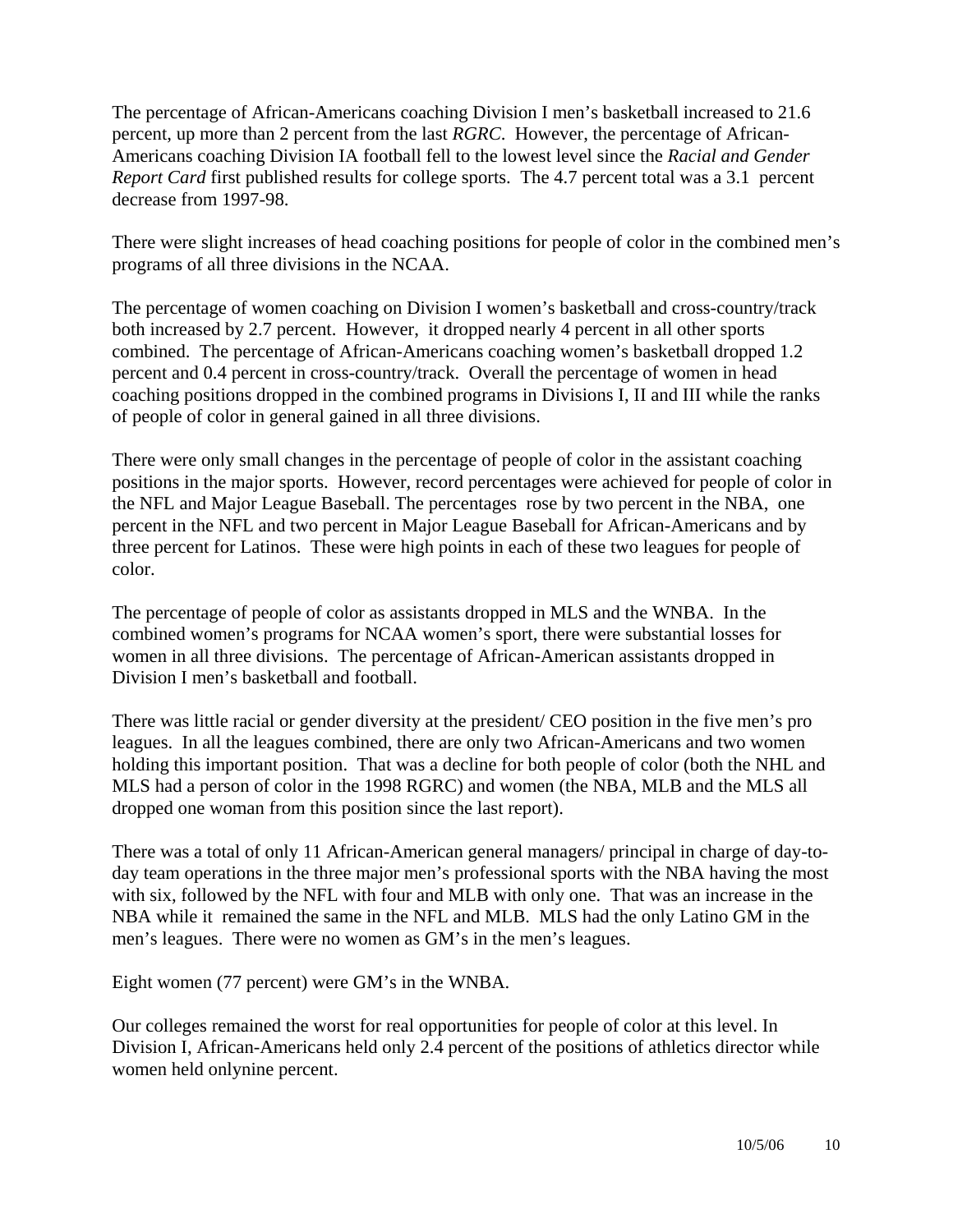African-Americans lost ground as team vice-presidents in the NFL, the NBA and the NHL while they remained the same in the Major League Baseball and gained ground in MLS. Latinos gained ground in the NBA, MLB and in MLS. MLS, with 24 percent of team VP's as persons of color, had the highest percentage. Women gained ground in the NBA and MLB, while losing ground in the NHL and MLS. There were no Asian-American VPs in the NBA, NFL or MLS and there was a decrease in the small number of Asians holding these jobs on teams in the NHL and Major League Baseball.

The category of senior administration consists of personnel who hold the title of director, coordinator or manager. At the college level, the positions were associate and assistant athletics director, senior women's administrator and faculty athletics representative.

Pro leagues again did poorly at the team level for senior administrators. At 17 percent (up from 14 percent), the NBA was the best for people of color and at 36 percent (down five percent) was also the best for women. The teams lagged considerably behind the league offices.

The NFL had 10 percent people of color (down two percent), MLB had 16 percent people of color (up one percent), the NHL had seven percent (up two percent), and MLS had 14 percent (up 6 percent). The percent of women in the NFL was up by one percent from 27 to 28 was, up by three percent in MLB from 21 to 24 percent, up by two percent in the NHL from 33 to 35 percent and down in MLS from 24 to 22 percent.

In Division I colleges, nearly 91 percent of the associate and assistants directors of athletics were white while women held 29.3 percent of these posts.

In professional team sports, the categories under administration include, but are not restricted to, professionals who work in business operations, marketing, promotions, publications and various other positions. Our administration classification excludes secretaries, administrative assistants, staff assistants, receptionists and other support staff.

Among the men's pro leagues, the NBA and MLB had the best record for opportunities for people of color as professionals at the team level with 23 percent. The NBA had the most opportunities for women with 52 percent of these posts held by women. The WNBA topped everyone with 25 percent of these jobs held by people of color and 60 percent by women.

In Division I colleges, people of color held nearly 13 percent of the professional jobs below the senior level while women held close to 29 percent.

Both the NBPA and the NFLPA had outstanding records for people of color and good records for women in their headquarters offices.

### **People of Color and Women Playing Professional and College Sports**

The trend of decreasing percentages of African-American players in professional and college sport noted in the last Racial and Gender Report Card continued in some sports while being

10/5/06 11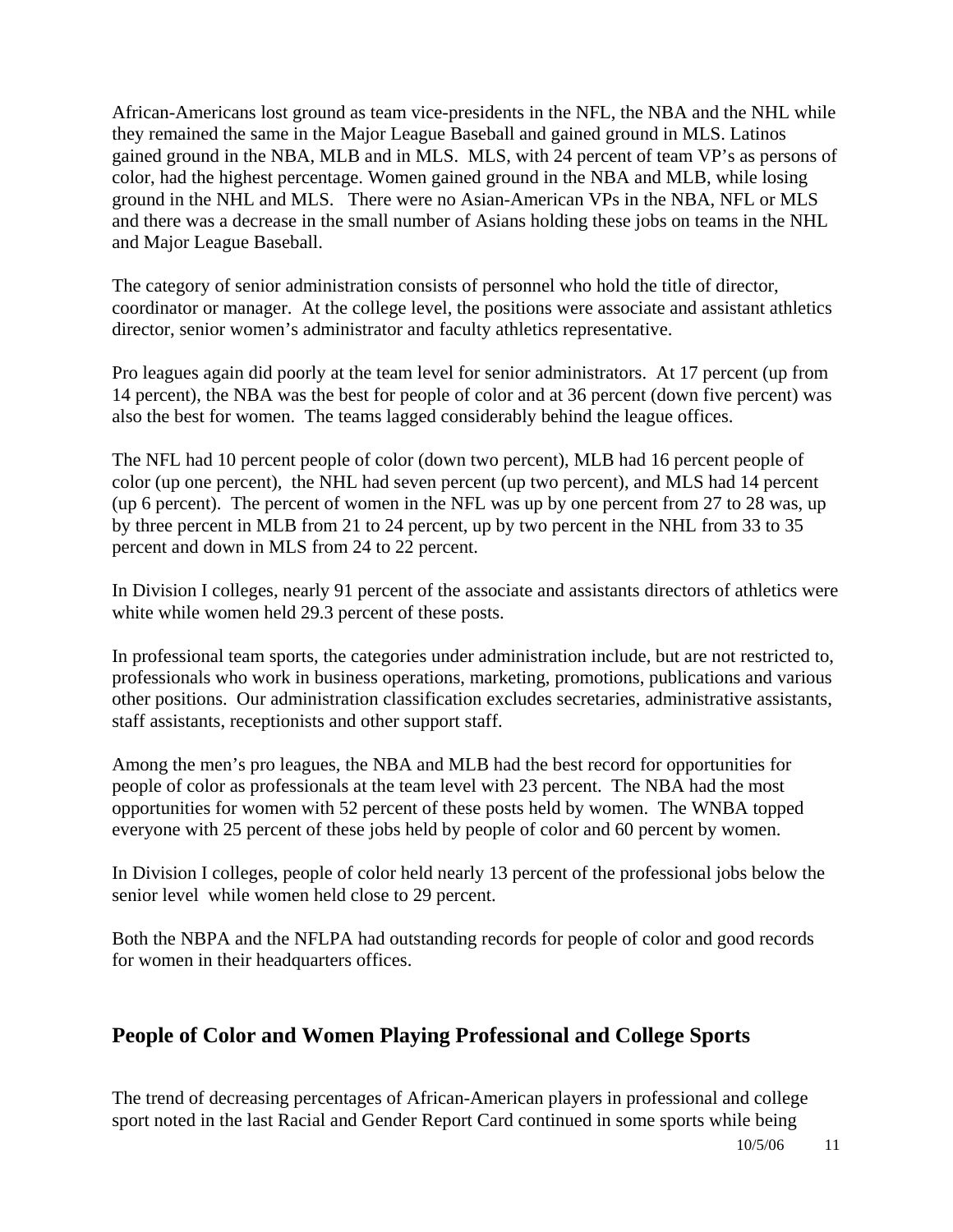notably halted in the NBA and NFL and in Division I Women's Basketball. There still is a widely held public perception that there has been a sustained annual increase of the percentage of African-American players in college and professional sport. While increases of African-American players, especially in the NBA and NFL were noted, the reality says that it is not true. The percentage of African-American players decreased in Major League Baseball, Major League Soccer, the WNBA and in college sport for men and women. It was at a record 30 year low in Major League Baseball.

At the same time, the percentage of Latinos continued to dramatically rise in Major League Baseball, where it maintained its all time high of 26 percent, in Major League Soccer and in Division I baseball. The percentage of Latinos remained the same in the NBA, NFL, NHL, WNBA and in Division I football. However, it decreased slightly in Division I Men's Basketball and Division I Women's Track and Field/Cross-Country.

The percentage of whites increased in the WNBA and in Women's Cross-Country/Track and Field and Division I Men's Basketball. The percentage of whites decreased in the NBA, the NFL, Major League Baseball, Major League Soccer, Women's Division I Basketball and all of Division I combined for both men and women.

At the same time, the internationalization of American sport continued its dramatic rise. There was an all-time high of international athletes in the NBA (11%), the NHL (30%), Major League Soccer (25%), Major League Baseball (19%) and in the WNBA (27%). This was also true in college sport in general for all Division I for both men and women.

#### **Men's Professional Sports**

In the 2000-2001 NBA season, 78 percent of the players were African-American, 21 percent were white and nearly one percent were Latino. This was a one percent gain for African-Americans from the 1997-98 season covered in the last *Racial and Gender Report Card* while it was a one percent drop for whites. The percent of Latinos remained the same. For African-Americans, the highest percentage was in 82 percent in 1994-95. Of the total in 2000-2001, 11 percent of the players in the NBA were international.

In the NFL's 2000 season, the percentage of Americans-Americans gained two percent since the last *RGRC* to reach 67 percent. African-Americans reached their highest level since 1996 but were still below the peak of 68 percent achieved in the 1993 and 1995 seasons. The percentage of whites was 32 percent in both 1999 and 2000 but was down one percent from 1998. The percentage of Latinos ands all others players of color remained slightly more than 1 percent over the two seasons covered here. Of all the professional leagues in the United States, the NFL has the highest percentage of American-born players at 97 percent.

During the 2001 Major League Baseball season, 59 percent of the players were white, 13 percent were African-American, 26 percent were Latino and less than two percent were Asian. This represented a one percent rise for Latinos from 1998. At 26 percent, Latino's participation in major league baseball is at its highest level ever, while the percentage of Americans-Americans (13 percent) playing MLB for the last three seasons remains at the lowest point since 1968.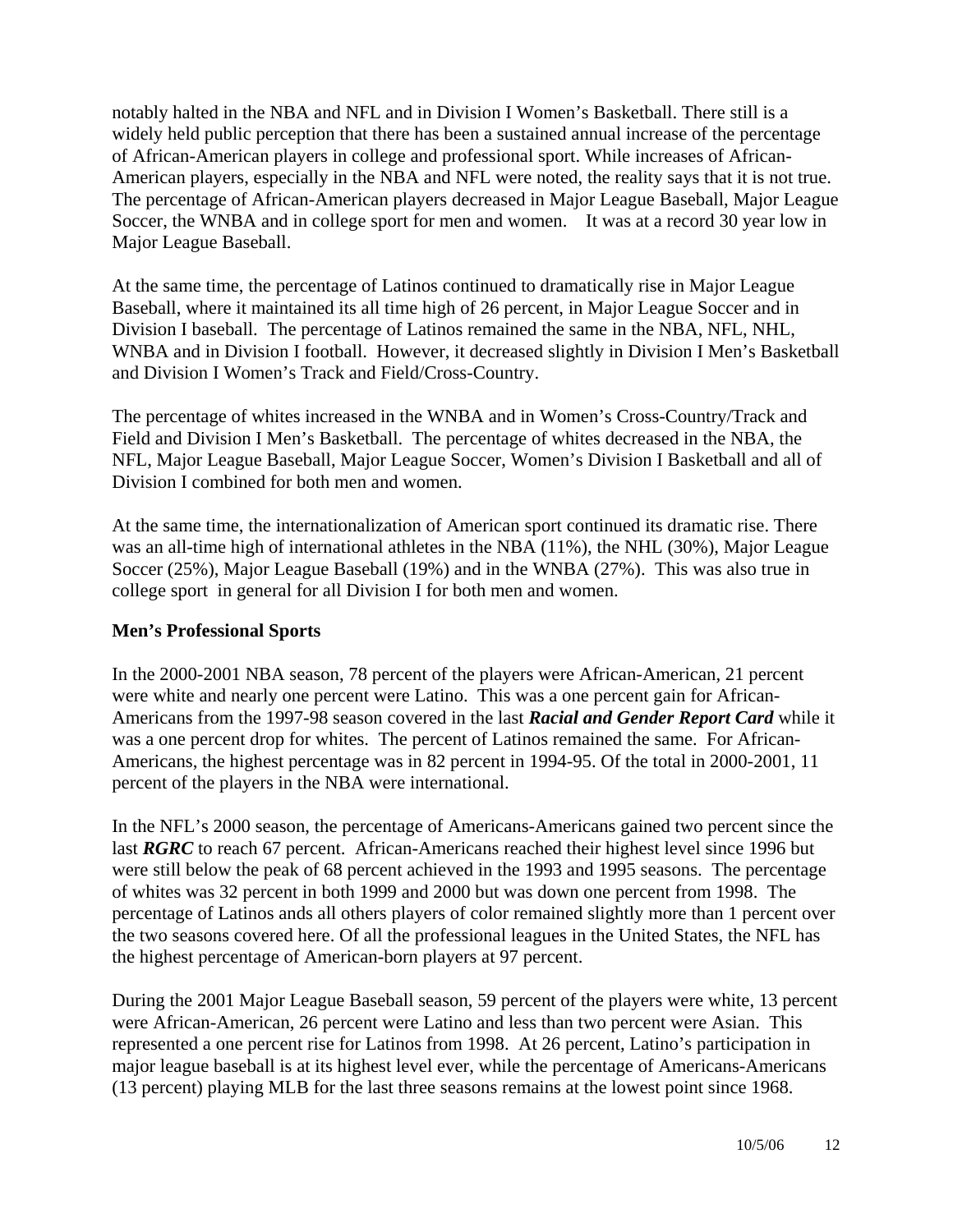Nineteen percent of the players in Major League Baseball were international players. The 11 Asian players are the highest number of Asian players ever in MLB.

Ninety-eight percent of the players in the 2000-2001 NHL season were whites; two percent were African-Americans or Canadian Blacks while other players of color made up less than one percent of the total. The percentage of African- Americans or Canadian Blacks on the active rosters of the NHL rose one percent since the last RGRC. The NHL had the highest percentage of international players at 30 percent up from 22 percent in the last RGRC.

In the 2001 MLS season, 19 percent of the players were African-American, 20 percent were Latino, two percent were "others" and whites held 59 percent of the spots on the team rosters. This was a three percent increase for African-Americans, a one percent decline for Latinos a one percent increase for "others" and a three percent drop for whites since the 1998 season. Twentyfive percent of Major League Soccer's players were born outside of the United States in the 2001 season. .

#### **Women's Professional Sports**

In the 2000 WNBA season, 34 percent of the players were white, 63 percent were African-American and three percent were Latina. The percentage of African-Americans in the WNBA dropped by one percent since the last report. The percentage of white players in the WNBA rose by two percent while that of Latinas remained the same. International players in the WNBA were 27 percent of the total.

#### **Men's Collegiate Sports**

In NCAA Division I basketball during the 1998-99 academic year (the last year data was available as of this writing), African-Americans made up 55.9 percent of the players, whites 34.0 percent, Latinos 1.4 percent, "Non-Resident Aliens" 5.5 percent while "others" made up the remaining 2.6 percent. This was a 0.2 percent gain for whites, a 1.4 percent drop for African-Americans, a 0.1 percent drop for Latinos, a 0.1 percent gain for American Indians/Alaskan Natives a 1.1 percent gain for Non-Resident Aliens and a 0.1 percent gain for "others."

During the same year in Division I football, African-Americans were 46.4 percent, whites were 46.9 percent, Latinos were 1.9 percent, American Indians/Alaskan Natives were 0.4 percent, Asian Americans/Pacific Islanders were 2.0 percent, Non-Resident Aliens were 1.0 percent and "others" were 1.9 percent of the team rosters. This represented an 0.8 percent drop for African-Americans, a 0.1 percent gain for American Indians/Alaskan Natives, a 0.2 percent gain for Asian Americans/Pacific Islanders, a 0.4 percent gain for Non-Resident Aliens and a 0.4 percent gain for "others."

Whites again dominated the Division I baseball teams with 88.1 percent of the players while African-Americans were 2.8 percent, Latinos 4.7 percent, American Indians/Alaskan Natives 0.5 percent, Asian Americans/Pacific Islanders 0.8 percent, Non-Resident Aliens 1.4 percent and "others" made up the remaining 1.7 percent of the players. While whites still were the vast majority, there were small gains made by Latinos, Asian Americans/Pacific Islanders and those in the "other" category. Thus as the percentage of whites dropped 1.4 percent, African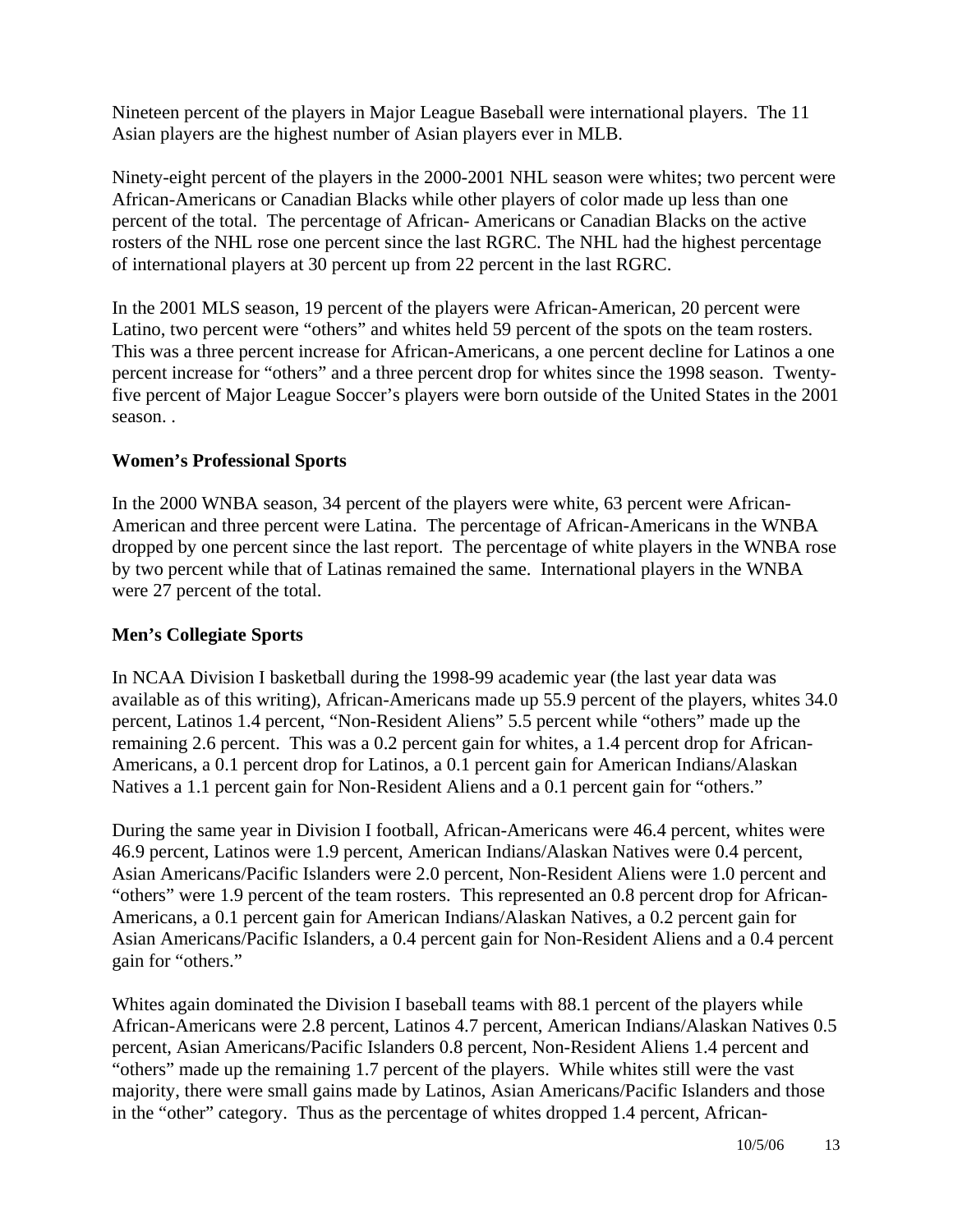Americans dropped 0.2 percent, Latinos gained 0.4 percent, Asian Americans/Pacific Islanders gained 0.2 percent, Non-Resident Aliens gained 0.5 percent and "others" gained 0.5 percent.

When the numbers of male student-athletes in all sports in Division I were tallied, whites were 61.6 percent, African-Americans 25.5 percent, Latinos were 3.1 percent American Indian/Alaskan-Americans 0.4 percent, Asian Americans/Pacific Islanders 1.4 percent, nonresident aliens 6,0 percent, and "others" were 2.0 percent and of the total. This was a 0.7 percent drop for whites, a 0.7 percent drop for African-Americans, a 0.1 percent drop for American Indians/Alaskan-Americans, a 0.3 percent drop for Asian Americans/Pacific Islanders and gains of 1.5 percent for Non-Resident Aliens and 0.2 percent for "others."

#### **Women's Collegiate Sports**

In the 1998-99 Division I women's basketball season, 58.5 percent of the student-athletes were white, 31.4 were African-American, 1.7 percent were Latina, 0.6 were American Indian/Alaskan-Americans, 0.9 percent were Asian Americans/Pacific Islanders, Non-Resident aliens were 4.9 percent of the total and "others" were 2.0 percent. This was a 2.0 percent drop for whites, a 0.7 percent gain for African-Americans, a 0.1 percent drop for Latinas, no change for both American-Indians/Alaskan-Natives and Asian Americans/Pacific Islanders, a 1.7 percent gain for Non-Resident Aliens **a**nd a 0.3 percent drop for "others."

In the same year, among Division I women's cross country and track teams, whites made up 60.8 percent of the team rosters. African-Americans held 25.3 percent of the spots while Latinas held 3.7 percent, American Indian/Alaskan Natives held 0.6 percent, Asian Americans/Pacific Islanders held 0.9 percent, Non-Resident Aliens held 7.0 percent and "others" held 1.8 percent. This was a gain of 0.5 percent for whites, a 2.0 percent drop for African-Americans, a 0.9 percent gain for Latinas, a 0.2 percent gain for American Indians/Alaskan Natives, a 0.7 percent drop for Asian Americans/Pacific Islanders, a 1.2 percent gain for non-resident aliens and no change for "others."

There was much less diversity in the remainder of Division I women's teams. Whites made up 83.3 percent of the student-athletes on these teams. Of the remaining spots on these teams, African-Americans held 2.6 percent; Latinas held 2.9 percent, American Indian/ Alaskan Natives held 0.5 percent, Asian Americans/Pacific Islanders, 2.4 percent, Non Resident Aliens held 6.4 percent and "others" held 1.8 percent. This represented a 1.2 percent drop for whites, a 0.1 percent gain for African-Americans, a 0.1 percent gain for American Indians/Alaskan Natives, 0.1 percent drop for Asian Americans/Pacific Islanders, a 0.9 percent gain for Non Resident aliens and a 0.1 percent gain for "others".

On all women's teams in NCAA Division I sports, 75.8 percent of the student-athletes were white, 10.7 percent were African-Americans, 2.9 percent, were Latinas, 0.6 percent were American Indian/Alaskan-Americans, 1.6 percent were Asian Americans/Pacific Islanders, 6.3 percent were Non-Resident aliens and "others" were 2.5 percent. This represented a 2.4 percent drop for whites, a 0.4 percent drop for African-Americans, a 0.1 percent gain for both Latinas, and American Indians/Alaskan Natives**,** a 0.3 percent drop for Asian Americans/Pacific Islanders, a 2.5 percent gain for Non-Resident Aliens, and a 0.7 percent gain for "others" from the 1996-97 academic year.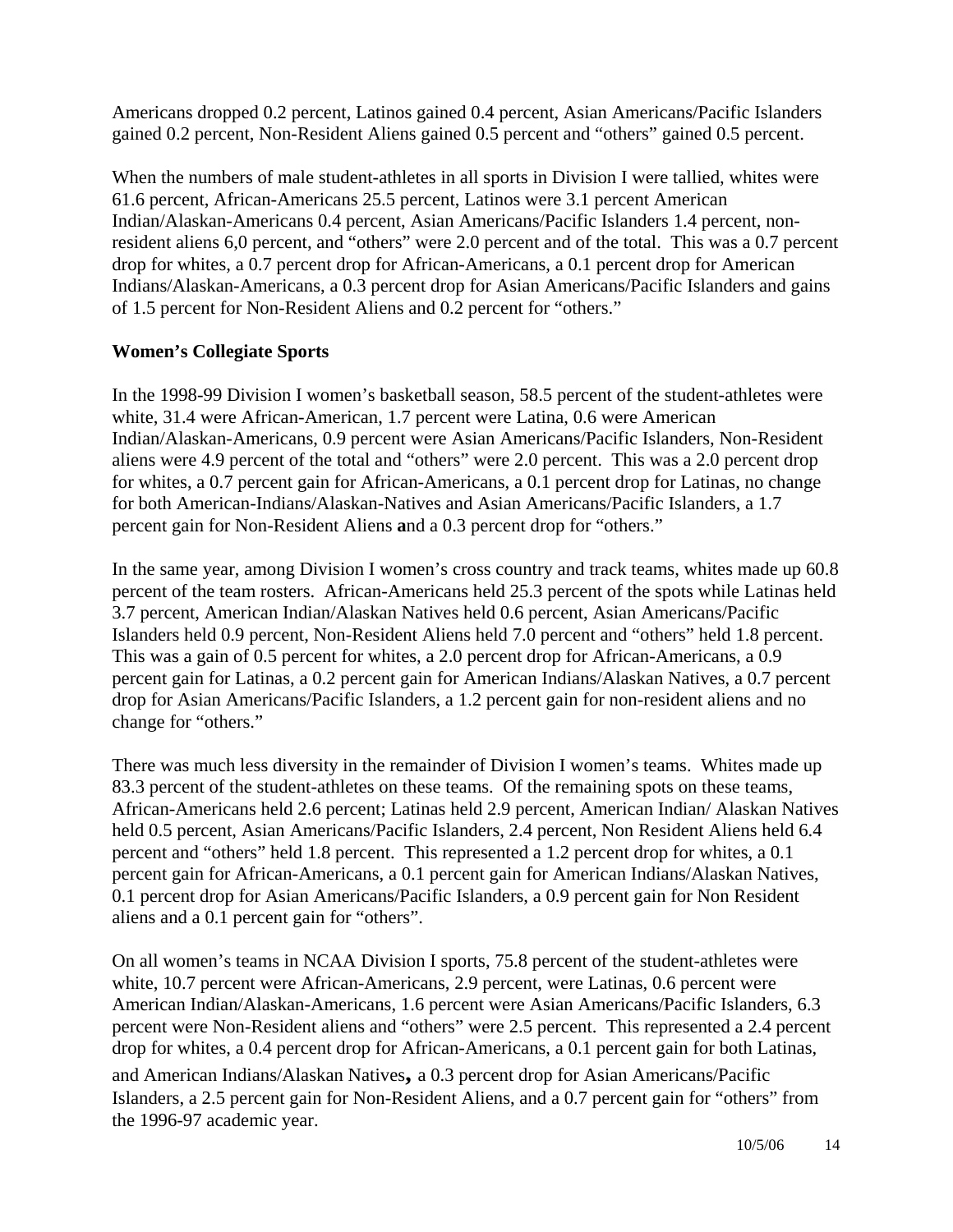In all, 40.9 percent of all NCAA student-athletes are women and 59.1 percent are men.

#### **THE COMMISSIONERS' OFFICES, LEAGUE OFFICES, NCAA HEADQUARTERS, THE UNITED STATES OLYMPIC COMMITTEE AND THE NATIONAL GOVERNING BODIES**

The WNBA had the best record for both people of color (45 percent) and women(85 percent) in the league offices. Among the men's leagues, Major League Soccer (26 percent) and the NBA (25 percent) had the best records for people of color. The United States Olympic Committee staff were very well represented by women as professionals and were significantly underrepresented by people of color.

The National Governing Bodies (NGB's) had among the worst records of all in the survey regarding opportunities for people of color as professionals.

 The percent of people of color holding professional positions in league offices increased in the NBA, the WNBA, the NFL, and Major League Soccer. The percentage declined in the NHL, in Major League Baseball and at the NCAA Headquarters.

The percentage of women in professional positions declined in the NBA, MLB and MLS while it increased in the WNBA, the NFL, the NHL and at the NCAA. Women did better overall at the USOC (43 percent) than in all other organizations covered in the 2001 RGRC except the WNBA.

In the National Basketball League's league office, 25 percent of all professional positions were held by people of color, a three percent gain from 1998. Of all of the professional employees, 75 percent were whites, 18 percent African-Americans, four percent Latino, three percent were Asian-Americans and less than one percent were "others." This was a two percent gain for African-Americans and a three percent decline for whites from 1998. There was no change in the percentage of Latinos while Asian-Americans gained one percent and "others" gained a fraction of one percent.

Women made up 42% of the professional employees, a three percent decline from 1998.

There were seven African-Americans in vice president positions:

- Horace M. Balmer, Senior Vice President, Security
- Michael A. Bantom, Senior Vice President, Player and Basketball Development
- Stu Jackson, Senior Vice President, Basketball Operations
- Stephen O. Richard, Senior Vice President, Finance
- Thomas Sanders, Vice President, Player Programs
- Stephanie A. Murphy, Vice President, Retail Sales
- Leah M. Wilcox, Vice President, Player and Talent Relations

Including Murphy and Wilcox, there were 11 women at this level: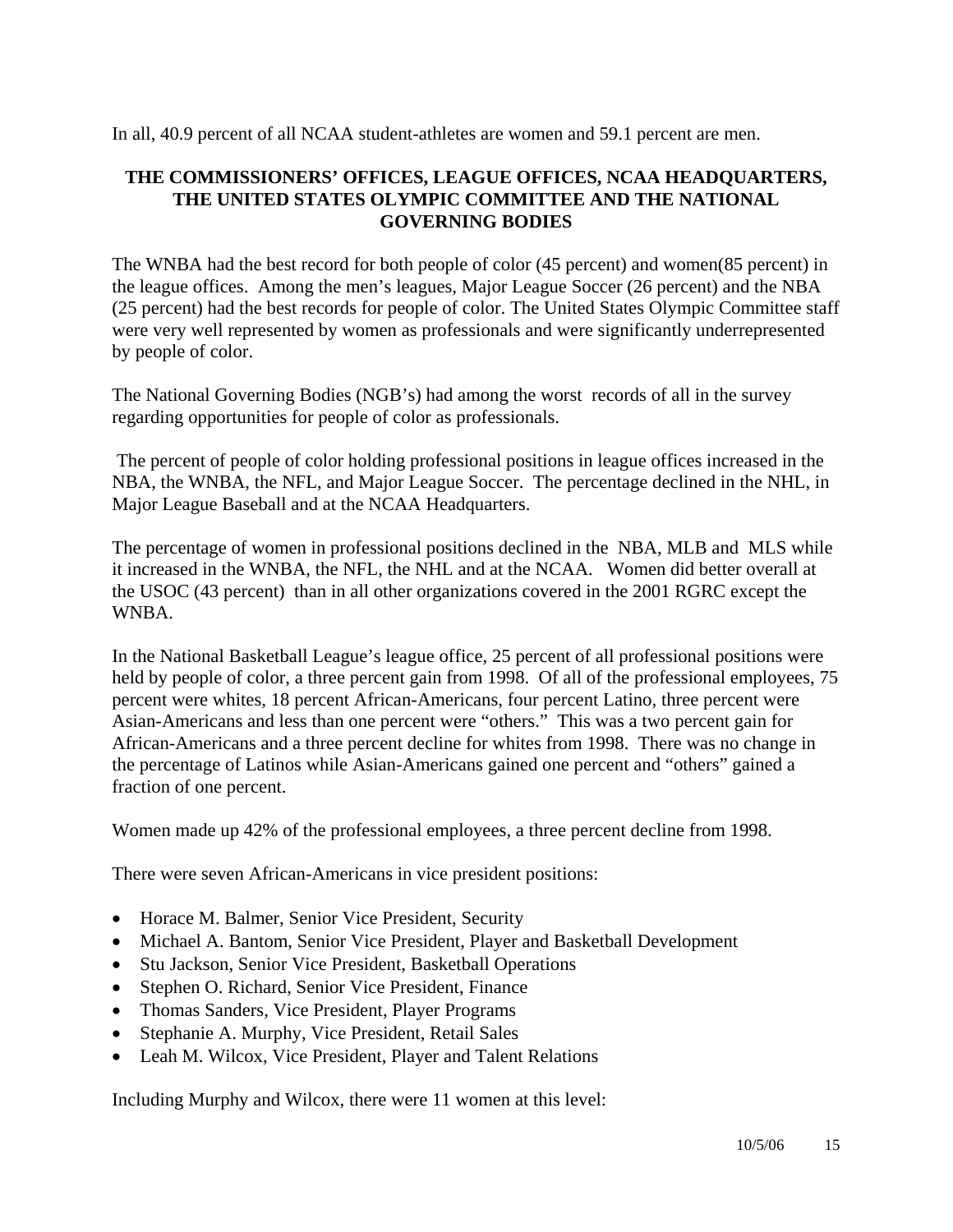- Heidi J Ueberroth, Executive Vice President, Global Media Properties & Marketing **Partnerships**
- Carol A. Albert, Vice President, Advertising Group
- Carolyn J. Blitz Sonn, Vice President, Operations
- Randy N Hersh, Vice President, Team Marketing and Business Operations
- Susan Lee, Vice President, Merchandising
- Kathleen M. MacDonald, Vice President, Community Relations
- Mary L. Reiling Spencer, Vice President, Marketing Partnerships, NBA Asia Pacific
- Noreen A. Reilly, Vice President, Administration
- Brenda Spoonemore, Vice President, Internet Services

At the support staff level, 80 percent were whites, 12 percent African-Americans, 6 percent Latinos and two percent were Asian Americans. Women held **31** percent of the support staff positions. This was an 30 percent gain for whites, a 22 percent decline for African-Americans, a seven percent drop for Latinos, a one percent decline for Asians from 1998, and a 33 percent drop for women.

In the NFL league office at the management level, people of color held 23 percent of the positions, up from 21 percent in 1998. Thus, 77 percent were whites (down 2 percent from 1998), 14 percent African-Americans (down 1 percent), 3 percent were Latinos (up 1 percent) and 7 percent were Asian. There was an increase of 3 percent for Asians.

Women held 29 percent of the management posts, a three percent increase from the last RGRC and an all-time high at the NFL league office.

The two African-Americans vice presidents in the NFL league office were:

- Harold Henderson, the Executive Vice President, Labor Relations/Chairman NFL Management Council
- Lem Burnham, Vice President, Player and Employee Development,

The women at this level were:

- Tola Murphy-Baran, Senior Vice President, Market Development
- Mary Olivetti, Vice President, Systems and Information Processing.

Forty-three percent of support staff were people of color, which was a 13 percent increase from 1998. On the support staff, 57 percent were white, 22 percent were African-American, 19 Latino and two percent Asian American and 56 percent were women. This reflected a 13 percent drop in the percentage whites; a 3 percent gain for African-Americans, a 10 percent gain for Latinos and no change in the percentage of Asian Americans at the support staff level. Of these employees, 56 percent were women, a 19 percent drop from 1998.

Major League Baseball publishes its Report of the Equal Opportunity Committee regarding employment in the Commissioner's office. According to the Report of December 2000, 16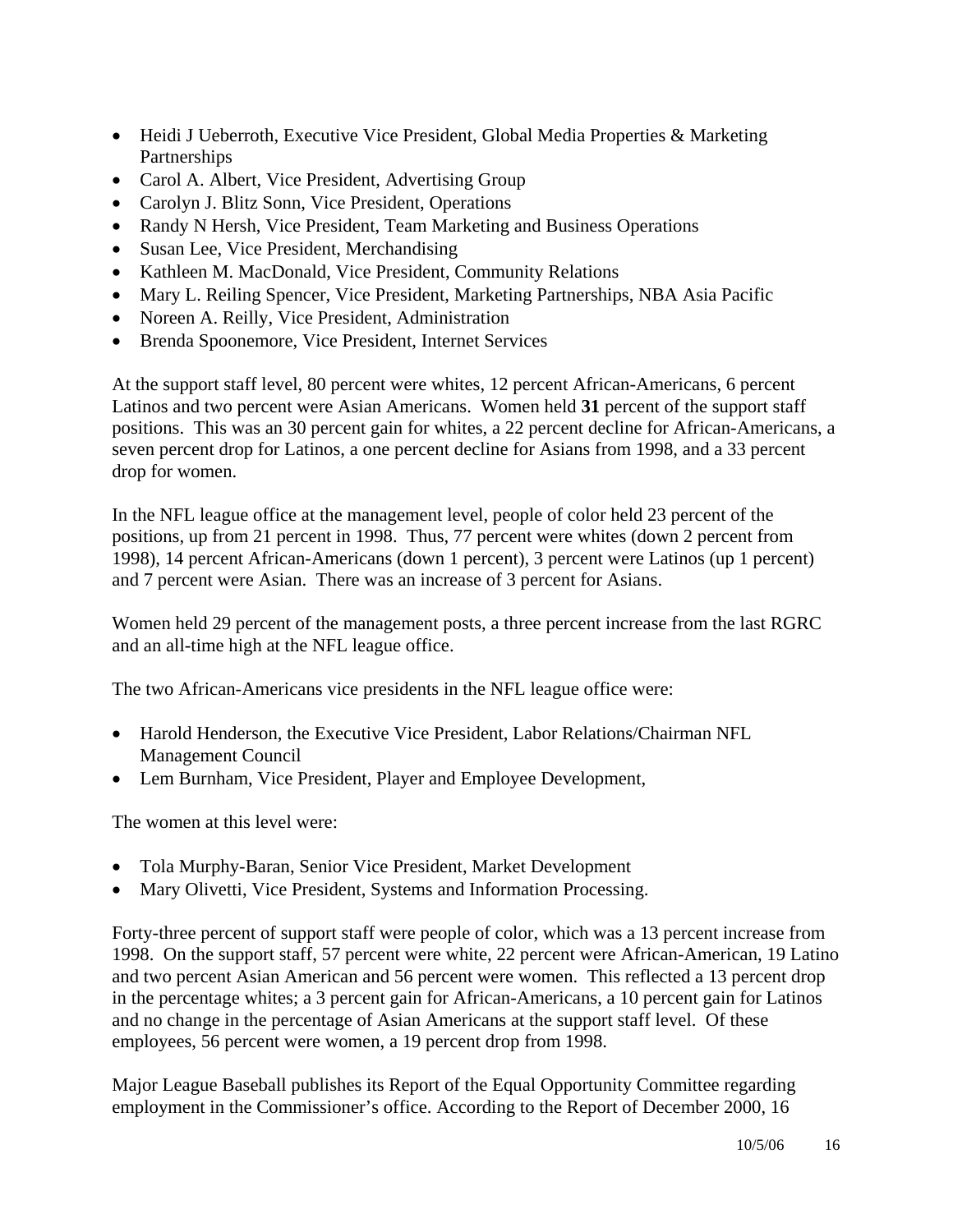percent of executives and department heads were people of color: 84 percent were white, 11 percent were African-American, 5 percent were Latino and 32 percent were women. This represented a 3 percent loss for African-Americans, a 2 percent gain for Latinos and a 2 percent loss for women from the 1997 season.

In their professional and sales category, MLB has 22 percent people of color and 37 percent women. That was a 1 percent gain for people of color but a 5 percent loss for women. When those categories are combined, 19 percent of all professionals are people of color and 35 percent are women in MLB's Central Offices.

The following people of color were vice presidents:

- Wendy Lewis, Vice President, Strategic Planning and Diversity
- Lou Melendez, Vice President, Baseball Operations-International
- Frank Robinson, Vice President, On-Field Operations
- Sharon Robinson, Vice President, Educational Programming
- Ray Scott, Vice President, Human Resources
- Lee Soloman, Senior Vice President, Baseball Operations

Including Lewis and Robinson, the following women were vice presidents:

- Katy Feeny, Vice President, Club Relations-National League
- Phyllis Mehige, Vice President, Club Relations-American League
- Marla Miller, Vice President, Special Events
- Patricia Power, Vice President, Productions (Operations)

There was an increase in the percent of people of color among all MLB central office employees from 22 to 26 percent over the same period of time. This includes support staff. In the 2000 report, whites held 74 percent, (down from 78) African-Americans occupied 14 percent (up from 13 in 1997), Asian Americans held 2 percent (up from 1), while Latinos made the greatest gain by far from 8 to 14 percent.

Women held 47 percent, representing a 6 percent decline.

In the NHL league office, 84 percent of the professionals were white and 16 percent were people of color; six percent were black, five percent Latino and five percent were Asian. There was also a Native American. That represented a two percent drop from 1998 for blacks and a one percent decline for Asians. Women held 42 percent of the professional slots, a one percent increase.

As the support staff level whites held 60 percent of the jobs, blacks had 14 percent (down from 16), Latinos had 18 percent (no change), and Asians had 8 percent (up from 6 percent).. The percentage of women dropped from 74 to 68 percent.

The following women were vice-presidents in the NHL League office: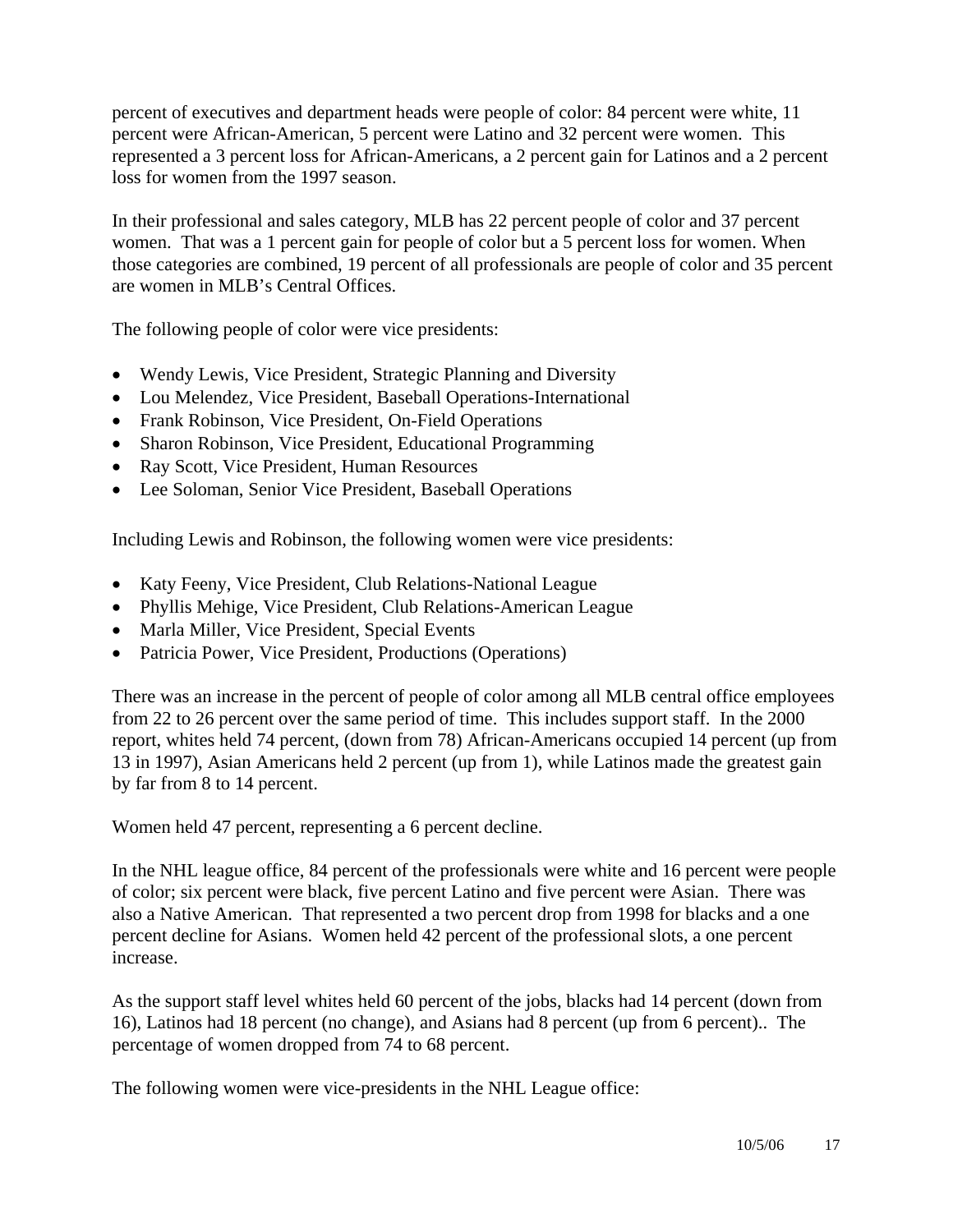- Leslie Gittis, Vice President-Broadcast/TV
- Ruth Gruhin. Vice President Legal/Quality Control
- Patricia Kleinman-Fallick, Vice President -NHL Productions
- Bernadette Mansur, Group Vice President -NHL Corporate Communications
- Mary McCarthy, Vice President Finance
- Olivia Pietrantonio, Vice President NHL Finance
- Alysse Soll, Vice President -Fan Development
- Mary Sotis, Vice President-NHL Legal, Intellectual Properties

At the professional level in the league office of Major League Soccer in 2000, people of color made a very substantial gain from 16 to 26 percent since 1998: 74 percent were white (down 10 percent), 5 percent were African-American (there were none in 1998), 19 percent were Latino (up 5 percent), and two percent were Asian American (no change).

In 2000, 30 percent were women. This was a 10 percent drop for women.

John Giraldo, VP Finance and Administration, was the only Latino vice president. Joanne Laurentino, VP Business and Legal Affairs and Dianne McCaffery, VP Special Events and Fan Development were the two women VPs in the MLS league office.

At the support staff level of the MLS league office, whites held 57 percent, African-Americans held 29 percent, and Latinos held 14 percent of these jobs. This was a 31 percent drop for African-Americans, a 14 percent gain for Latinos and 7 percent gain for whites. Women held 71 percent, a 29 percent drop.

The WNBA is operated as a separate and independent league from the NBA. It is the only professional league being reviewed here in which a woman, Valerie B Ackerman, is the President. According to the figures provided by the league, the WNBA League office has a dedicated staff that includes full-time personnel in basketball and business operations, player personnel, fan development and public relations.

However, with respect to other staff services, the league judged that there would be significant efficiencies and cost savings opportunities that arise out of common ownership and related functions that must be performed by both leagues. As a result, WNBA staffing needs with respect to administration, marketing, product licensing, legal services, broadcasting, international development, event management, team operations, internet/technology services and general services are performed on a "shared" basis by the NBA personnel who perform the same or similar functions for the WNBA as they do for the NBA.

All WNBA teams are located in NBA cities, with the NBA front offices in those cities responsible for the day-to-day operation of the WNBA teams. Each WNBA team employs dedicated coaches, trainers and public relations representatives, and, like the League office, "shares" most of its other non-player personnel with the NBA operator.

At the professional staff level in the league office of the WNBA, people of color occupied 45 percent of the posts while whites held 55 percent. African-Americans held 35 percent while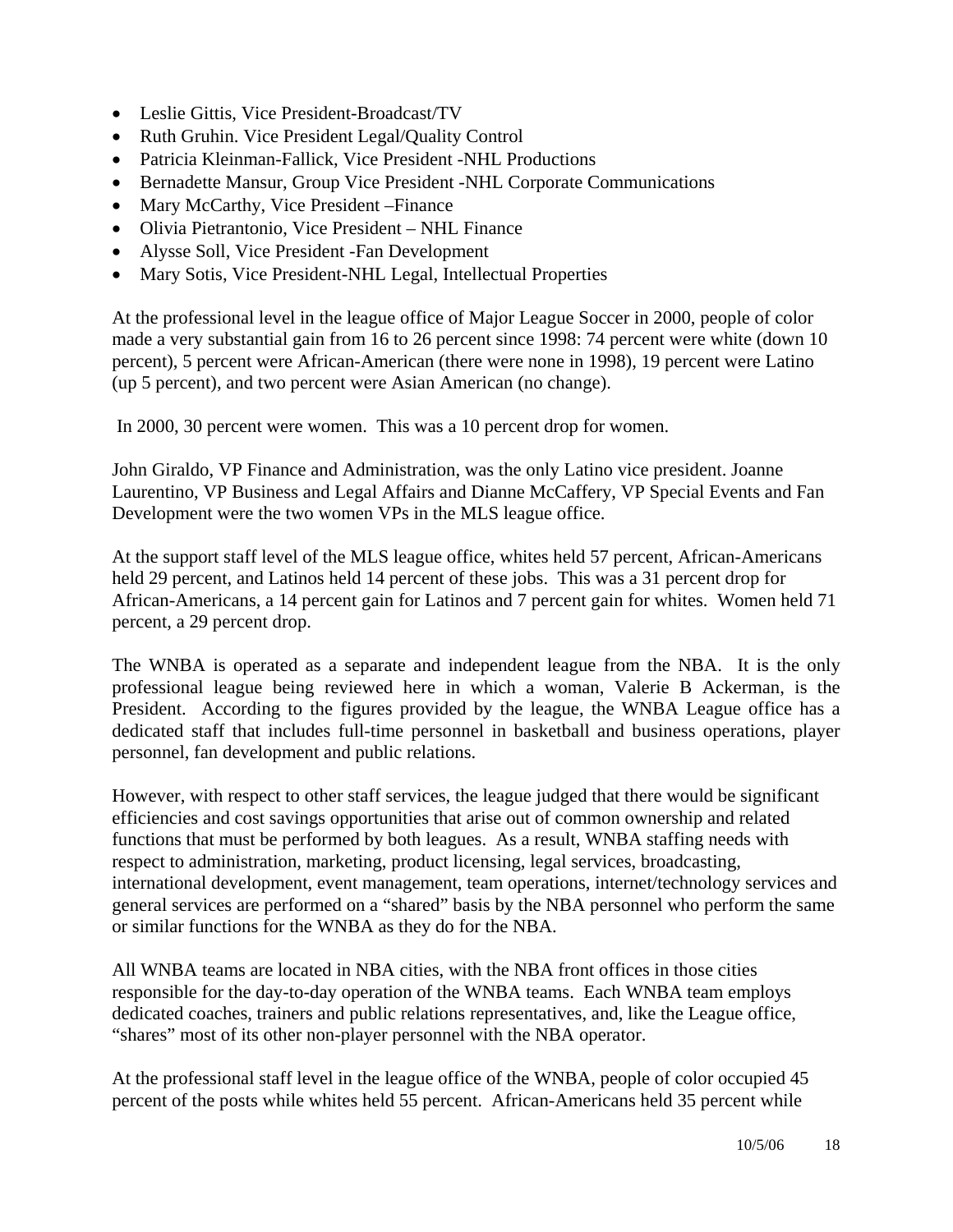Latinos and "others" both held five percent. This was a 12 percent gain for African-Americans, a 5 percent gain for Latinos, and a 3 percent drop for Asian Americans.

Women filled 85 percent of the professional staff positions in the WNBA representing a 16 percent gain for women. Renee M. Brown, an African-American woman, is the Vice President of Player Personnel. There are four women vice presidents. Besides Brown, Paula Hanson is Senior Vice President & Chief Operating Officer, Mary Reiling-Spencer, VP Marketing Partnerships and Teri Schindler is Vice President, WNBA Broadcasting & Senior Coordinator Producer.

While not named vice presidents, there were six other women whose roles had similar responsibilities:

- Karin Buchholz, Director of Fan Development
- Maureen Coyle, Senior Director of Sports Communications
- Traci Cook, Senior Director of Strategic and Corporate Communications
- Connie Hurlbut, Director of Basketball Operations
- Tatia Mays-Russell, Director of Business Operations (African-American)
- Alicia Parker, Director of Security (African-American)

At the Indianapolis headquarters of the NCAA, at the Vice President/Chief of Staff level, 83.3 percent were white and 16.7 percent were African-American, a 2.1 percent drop for African-Americans. Women controlled 26.7 percent of these senior level posts, up by nearly 2 percent from 1998.

Of the posts at the Chief Aides/Directors level, whites held 82.9 percent, African-Americans held 9.7 percent; Latinos held 2.4 percent, "others" held 4.8 percent. This was a 2.6 percent gain for African-Americans and no change for Latinos and "others."

Women held 39 percent of these posts, representing a 0.9 percent gain.

At the Administrator level, whites occupied 76.6 percent and people of color occupied 24.4 percent: African-Americans held 21.9 percent, Latinos and "others" each held 0.7 percent. This was a 1.7 percent increase for people of color.

Women held 49.6 percent, a 0.4 percent gain.

The support staff was 84.0 percent white and 16 percent people of color. African-Americans had 13.4 percent. Latinos 0.8 percent, and 1.6 percent were "others." This amounted to a 6.5 percent increase for African-Americans, a 0.8 increase for Latinos, and a 0.9 percent drop for "others."

Women retained 90.7 percent of the support positions at the NCAA, a 4.1 percent drop.

### **United States Olympic Committee**

This is the first time that the United States Olympic Committee and the National Governing Bodies (NGB's) have been included in the *Racial and Gender Report Card*. The USOC has

10/5/06 19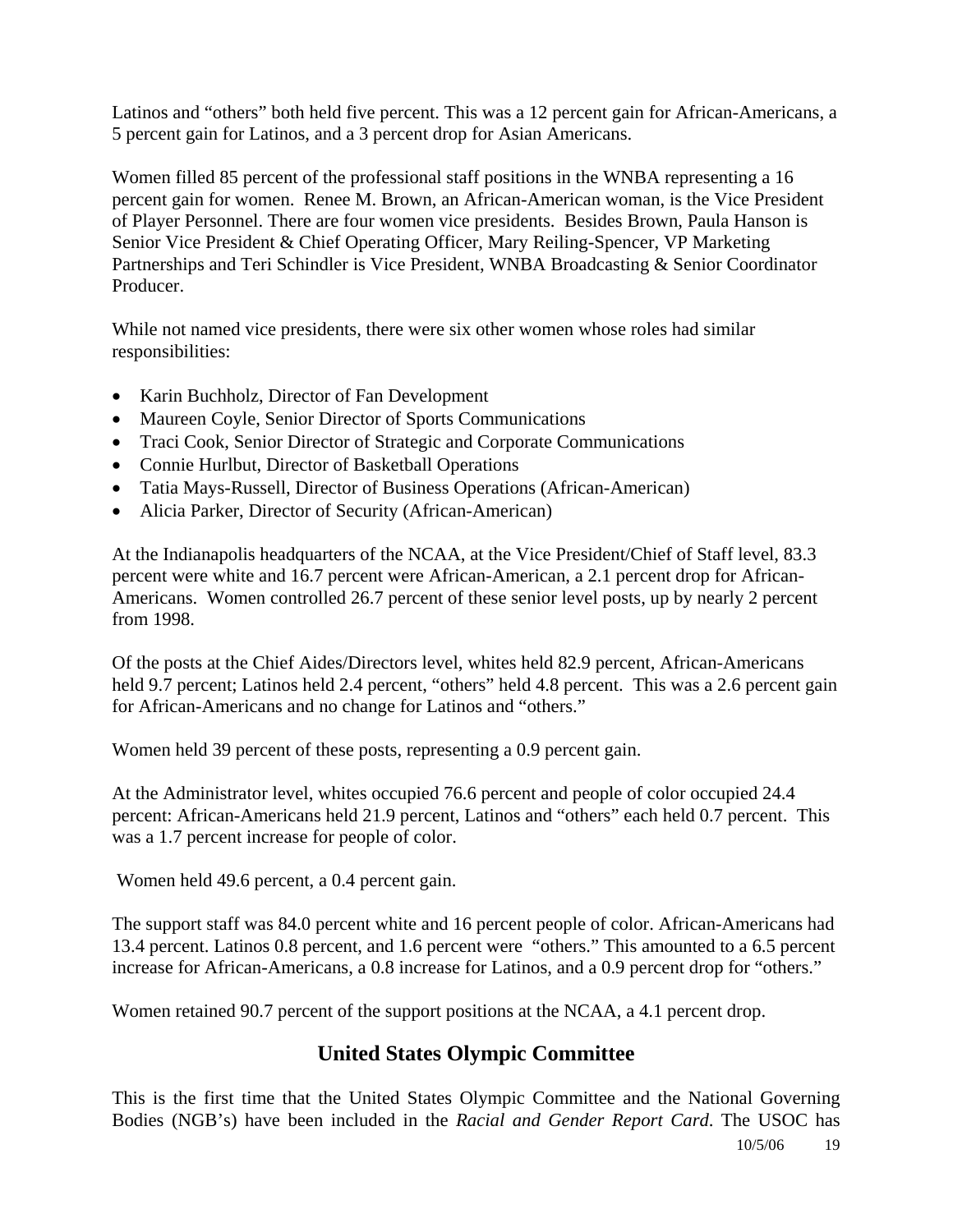offices in Colorado, Utah, California, New York, Arizona, and in Washington, D.C. The USOC's headquarters is in Colorado Springs, Colorado where 75% of all staff work. The data presented here is drawn from the *USOC Quadrennial Census Summary* (June 1, 2001). Because categories are not exactly comparable to those in professional and collegiate sport, all the data to be presented in the *2001 RGRC* will be contained in this section of the Report. In the future, the USOC has agreed to make more specific data available that will be more comparable to the professional and collegiate sports covered here. This would include the names of women and people of color with major roles in the USOC.

It is important to note that there are marked differences for women and people of color at the professional staff levels for the USOC and the NGB's when compared to their governance levels.

#### **USOC Staff**

In general, the USOC did very well regarding women in professional positions, having the highest percentage of any group reviewed in the RGRC with 43 percent. The percentage dropped to 38 for women who were "officials and managers." It dropped further when volunteer governance positions were included. However, the USOC did well for gender when it hired its own staff.

As with all the sports covered in this report, whites dominate the various structures of the USOC and the NGB's. The USOC and the NGB's consistently had among the lowest percentages of people of color of the organizations we surveyed in the *2001 Racial and Gender Report Card*. Whites held 85 percent of the Officials and Managers positions at their five offices. African-Americans held 9 percent, Asians and Latinos each held 3 percent while "others" had one percent of these positions.

| Table 1                                                                |
|------------------------------------------------------------------------|
| Racial, ethnic and gender distributions for USOC Officials and Manager |

| <b>Officials and Manager</b> | White | <b>Black</b> | <b>⊿atino</b> | <b>Asian</b> | Other* | Men | Women |
|------------------------------|-------|--------------|---------------|--------------|--------|-----|-------|
| <b>USOC Staff</b>            | 129   | ⊥J           |               |              |        | 94  | 58    |
| <b>USOC</b> Percent          | 85%   | 9%           | 3%            | 3%           | $1\%$  | 62% | 38%   |

\*Other – American Indian, Alaskan Native, Native Hawaiian, Pacific Islander and Mixed Race

On the other hand, women did better overall at the USOC than in almost all other organizations covered in the 2*001 RGRC*. Women held 38 percent of these "officials and managers" positions and 51 percent of the "professional" positions. When combined, that gave the USOC 43 percent for women. Women had more high level positions at the USOC than at the NBA, NFL, Major League Baseball, the NHL, MLS and the NCAA. Only the WNBA had higher percentages for women at this level. These positions include those occupations staffed by personnel who, as part of their responsibilities, set broad policies, exercise overall responsibilities for the execution of those polices, and direct individuals departments or special phases of an organization's operations.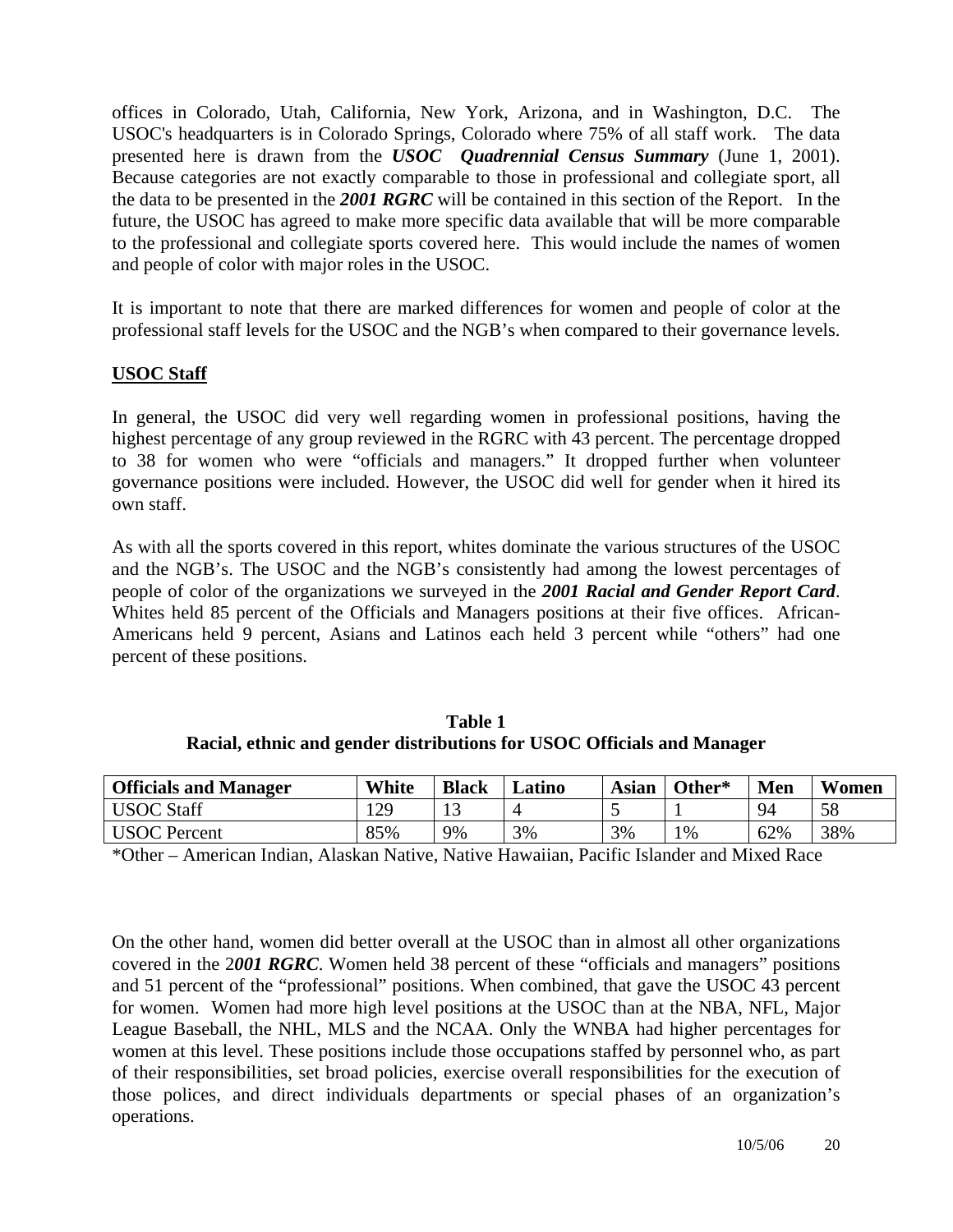Included in the USOC Summary are lengthy descriptions of numerous diversity initiatives being undertaken by the USOC and the NGB's to address areas of concern and to encourage the participation of women, disabled individuals, racial and ethnic minorities. A Diversity Committee was formed in April 2001 "to assist the USOC in supporting and promoting its commitment to diversity in persons and perspectives." The USOC Summary reported areas of progress at the highest levels.

Sandra Baldwin, the first female president, was elected in 2000. In 1988, the USOC selected the first female Chef de Mission in the history of the Olympic Games, Evie Dennis. Herman Frazier, an African-American, served as Chef de Mission for the 1999 Pan American games and the assistant Chef of the 2000 Paralympic Games was a disabled person, Pam Danberg. The Delegation Director for the 2002 Olympic Winter Games is Gary Moy, an Asian American.

The USOC falls short of professional and college sport in opportunities for people of Color in positions in categories other than Officials and Mangers which may fall into the following occupational classifications: Professionals, Technicians, Sales, Administrative and Clerical, Craft Workers, Laborers, Service and Transportation.

In all, there are 392 people employed in these categories. Only 7 percent were African-American, 6 percent were Latino and Asian. Less than one percent were "other." Like Major League Baseball, the USOC includes clerical staff along with professionals. This makes it more difficult to assess this grouping in terms of who are support staff or professionals. However, it is worth noting that there were no African-Americans in the USOC offices in New York, Washington and Arizona and no Latinos in these three offices or in the Utah office. According to USOC management, recruitment for positions below officials and managers is typically conducted at the local level for each USOC complex and this has a direct impact on the diversity of the pool of candidates.

| All Staff <sup>*</sup> | <b>Percentages</b> | <b>Total</b> |
|------------------------|--------------------|--------------|
| White                  | 81%                | 316          |
| <b>Black</b>           | 7%                 | 28           |
| Latino                 | 6%                 | 23           |
| Asian                  | 6%                 | 22           |
| Other**                | .08%               |              |
| Women                  | 55.8%              | 219          |
| Men                    | 44.1%              | 173          |

**Table 2 Racial, ethnic and gender distributions for USOC Staff\*** 

\* Excluding Officials and Managers

\*\*Other – American Indian, Alaskan Native, Native Hawaiian, Pacific Islander and Mixed Race

Of the 219 women in this category, 116 or 53 percent of the total were administrative support or clerical. while 48 (51 percent) of the 94 "professionals" were women. That 51 percent as professionals was again a very high percent for women and gave the USOC the best record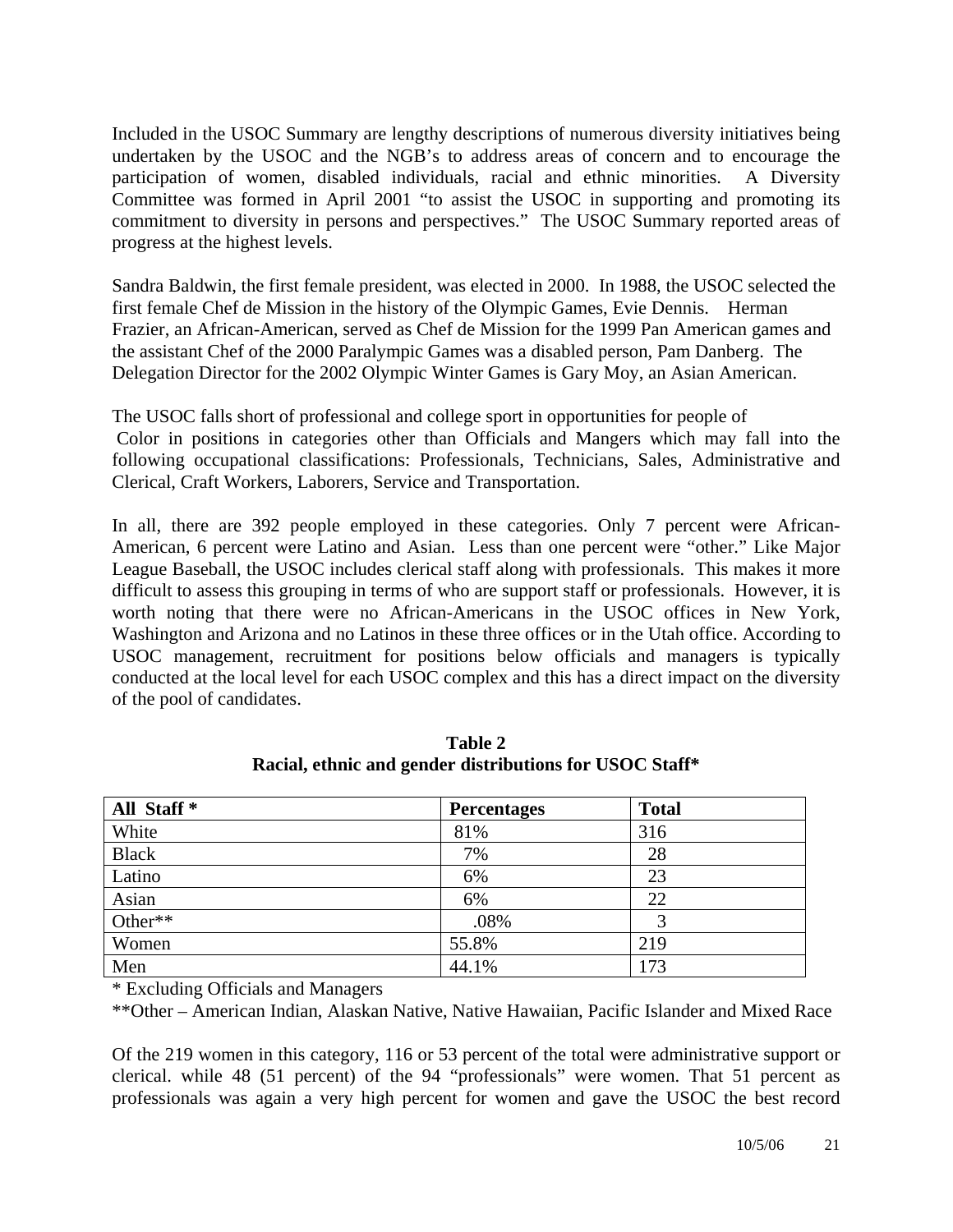among all those included in the 2001 RGRC. Comparable racial breakdowns could not be made because such data was not in the *Summary*.

#### **USOC Volunteers**

According to the USOC, "The USOC volunteer population represents the USOC's Board of Director, Executive Committee, Committees and Delegations Mission Staff. The Executive Committee consists of the officers of the USOC, International Olympic Committee members from the United States, individuals elected by the National Governing Bodies' Council, individuals elected by the Athletes' Advisory Council and individuals elected by USOC Board members who represent other USOC member constituencies. Members of USOC Committees and Task Forces are appointed by the USOC President or USOC chief Executive Officer."

These are extremely influential positions for governance of the USOC Olympic Movement. Once again, the USOC falls short in these important areas. White males control these powerful groups in disproportionate numbers.

Of the Board of Directors, 86 percent were white, 11 percent African-American, 2 percent Asian and 1 percent Latino and "others." Women held 26 percent of the Volunteer positions while men held 74 percent.

Voting members on the Executive Committee were 91 percent white and 9 percent African-American. Twenty-three percent were occupied by women and 77 percent by men.

| <b>Volunteers</b>                  | White | <b>Black</b>   | Latino         | <b>Asian</b>   | Other*         | Women | Me  |
|------------------------------------|-------|----------------|----------------|----------------|----------------|-------|-----|
|                                    |       |                |                |                |                |       | n   |
| <b>Board of Directors Count</b>    | 98    | 12             |                | $\overline{2}$ |                | 30    | 84  |
| <b>Board of Directors Percent</b>  | 86%   | 11%            | 1%             | 2%             | 1%             | 26%   | 74% |
|                                    |       |                |                |                |                |       |     |
| Executive Committee Voting         | 20    | $\overline{2}$ | $\overline{0}$ | $\theta$       | $\theta$       | 5     | 17  |
| <b>Members Count</b>               |       |                |                |                |                |       |     |
| Executive Committee Voting         | 91%   | 9%             | 0%             | 0%             | 0%             | 23%   | 77% |
| <b>Members Percent</b>             |       |                |                |                |                |       |     |
|                                    |       |                |                |                |                |       |     |
| <b>Standing Committees Count</b>   | 119   | 7              |                | $\mathfrak{D}$ | $\overline{2}$ | 37    | 94  |
| <b>Standing Committees Percent</b> | 91%   | 5%             | 1%             | 2%             | 2%             | 28%   | 72% |
|                                    |       |                |                |                |                |       |     |
|                                    |       |                |                |                |                |       |     |
|                                    |       |                |                |                |                |       |     |

#### **Table 3 USOC Volunteers**

\*Other – American Indian, Alaskan Native, Native Hawaiian, Pacific Islander and Mixed Race

On the Standing Committees, 91 percent of the members were white, 5 percent were African-American, 1 percent Latino, 2 percent Asian and 2 percent "other." Women made up 28 percent of the Standing Committee members and men held 72 percent.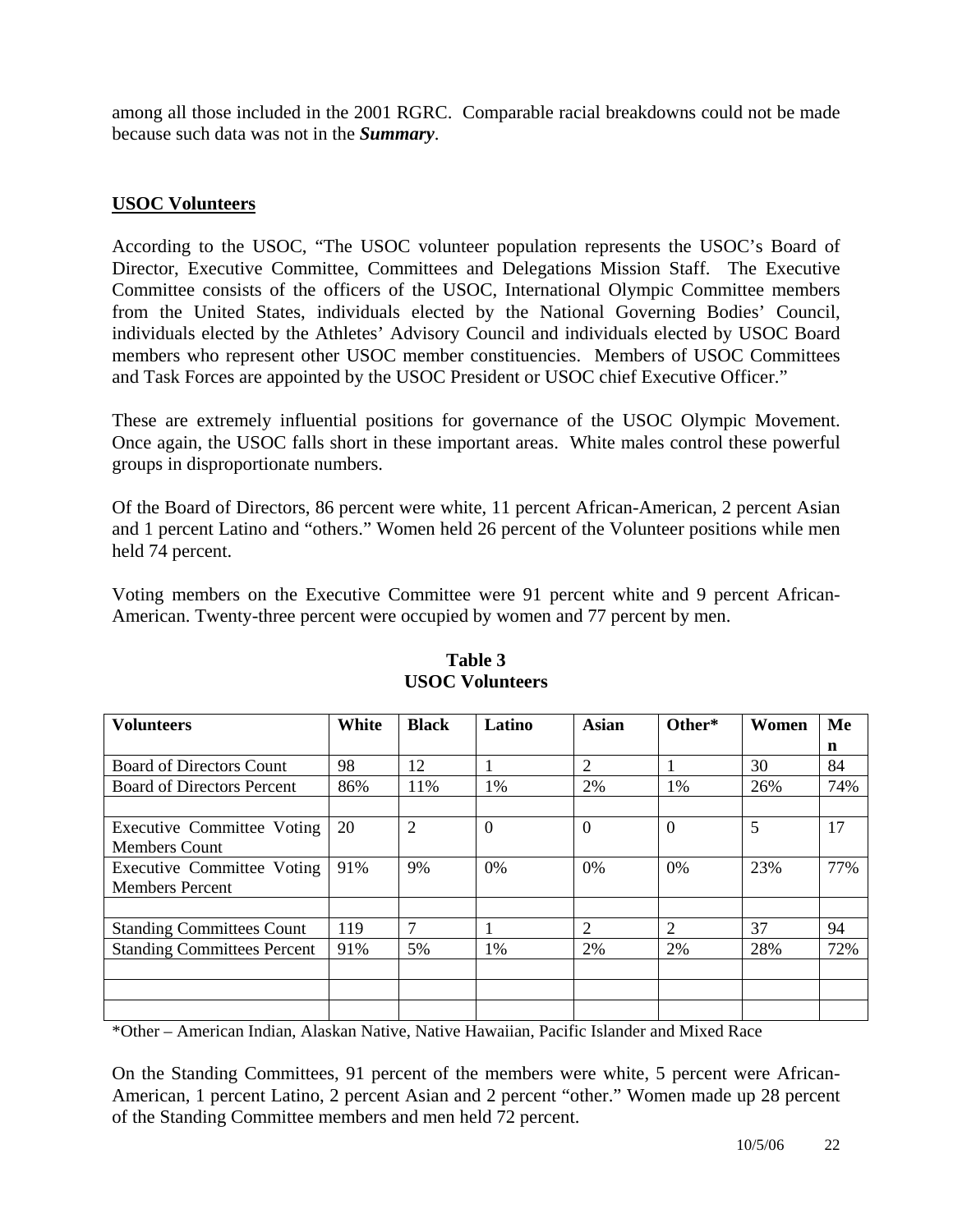## **National Governing Bodies**

According to the USOC, "The majority of NGB's do not have systems or procedures in place to track and maintain accurate census data. The USOC developed and distributed to the 45 NGB's under its jurisdiction a questionnaire requesting data responsive to the legislative mandate found in The Ted Stevens Olympic and Amateur Sports Act." NGB's were asked to provide survey information relating to the participation of the subject groups at various levels of each sport's administration and participation.

The USOC noted that the NGB's did not provide complete information on racial and ethnic profiles of their General Membership, Official Athlete Delegations and other National Teams. Therefore, only gender statistics were provided for those classifications.

### **NGB Professional Staff**

The NGB's had among the worst records for opportunities for people of color as professionals when compared to other organizations covered. Due to a lack of NGB occupational classification data, racial and ethnic comparisons are not broken into particular occupational categories. Like Major League Baseball and the USOC's categories other than "Officials and Mangers," this makes these groupings more difficult to evaluate. Since clerical staff is included, the true proportion of people of color and women in leadership positions in the NGB's is not determinable.

| <b>NGB Professionals</b> | White | <b>Black</b> | ∟atino | Asian | Other* | <b>Men</b> | Women |
|--------------------------|-------|--------------|--------|-------|--------|------------|-------|
| Staff                    | 893   | 25<br>СC     | 32     | 20    | ۱O     | 556        | 446   |
| Percent                  | 89%   | 4%           | 3%     | 2%    | 2%     | 55%        | 45%   |

| Table 1                                          |
|--------------------------------------------------|
| <b>NGB Professional Staff by Race and Gender</b> |

\*Other – American Indian, Alaskan Native, Native Hawaiian, Pacific Islander and Mixed Race \*\*Does not include responses which failed to indicate the race of the respondent.

That makes the results of the NGB survey even more dismaying and puts them at the bottom of all the categories in the 2001 *Racial and Gender Report Card* regarding race. In terms of race and gender for the 999 staff positions, 89% were held by whites, four percent by African-Americans, three percent by Latinos, two percent by Asians and two percent "others." While 45 percent were held by women, we do not know what proportion is attributable to clerical vs. professional positions.

### **NGB Governance**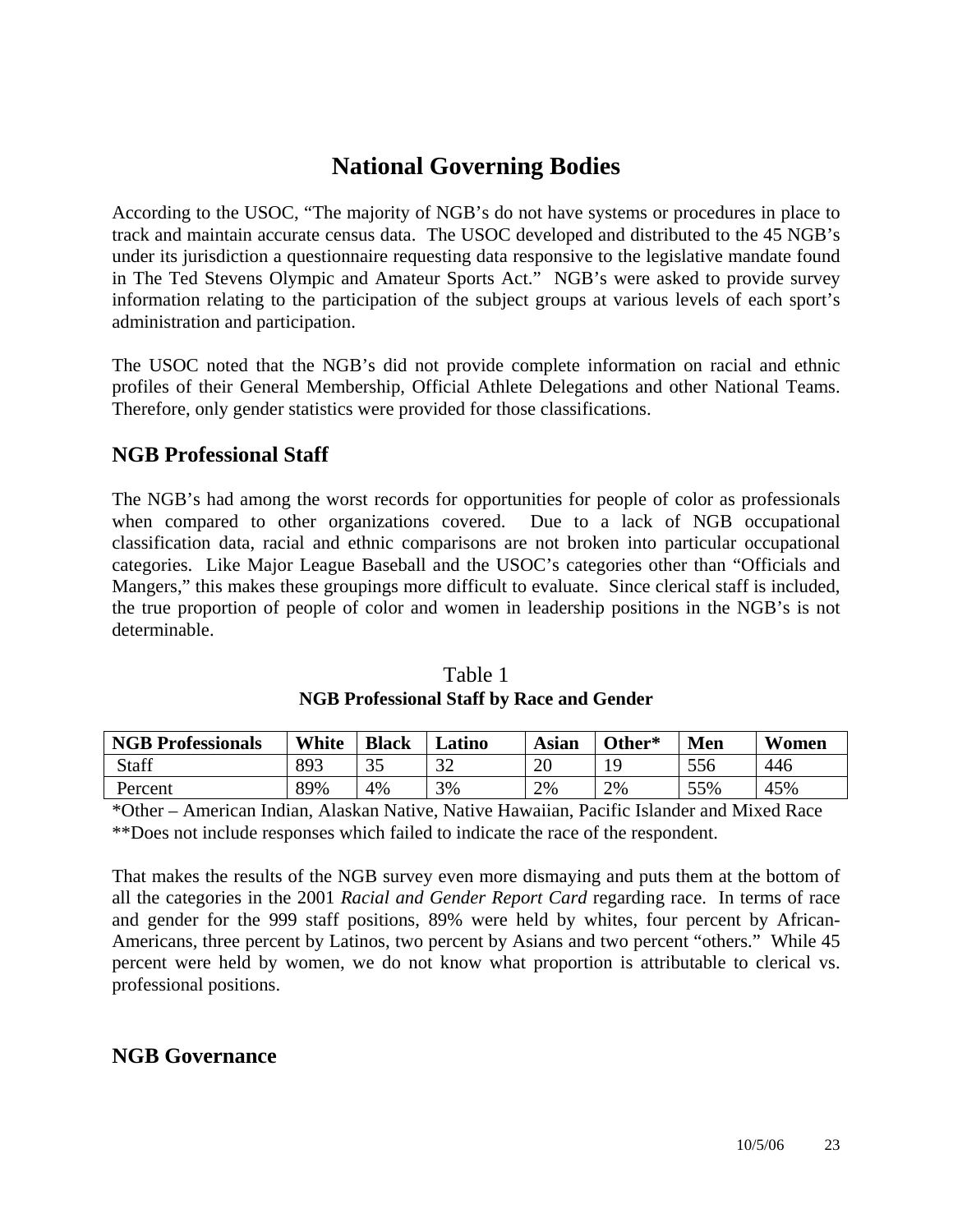White men have, by far, most of the positions of governance for the NGB's. At the governance levels, all are volunteers who set policies. On the board of directors of the respective NGB's, 85 percent of members were white, 6 percent were African-American, 2 percent were Latino, and 7 percent were Asian. Women held 28 percent of board positions while 72 percent were men.

On the Standing Committees, 88 percent of the members were white, 3 percent were African-American and Latino, 4 percent were Asian, and 2 percent were "other." Sixty-one percent were men and 39 percent were women.

| Governance                         | White | <b>Black</b> | Latino | <b>Asian</b> | Other* | Women | Men  |
|------------------------------------|-------|--------------|--------|--------------|--------|-------|------|
| <b>Board of Directors Count</b>    | 952   | 67           | 18     | 73           |        | 369   | 962  |
| <b>Board of Directors Percent</b>  | 85%   | 6%           | 2%     | 7%           | 0%     | 28%   | 72%  |
|                                    |       |              |        |              |        |       |      |
| <b>Executive Committee Count</b>   | 289   | 18           | 5      | 24           | 11     | 114   | 328  |
| Executive Committee Percent        | 83%   | 5%           | $1\%$  | 7%           | 3%     | 26%   | 74%  |
|                                    |       |              |        |              |        |       |      |
| <b>Standing Committees Count</b>   | 1,625 | 64           | 48     | 76           | 34     | 936   | 1438 |
| <b>Standing Committees Percent</b> | 88%   | 3%           | 3%     | 4%           | 2%     | 39%   | 61%  |
|                                    |       |              |        |              |        |       |      |
| <b>Total Count</b>                 | 2866  | 149          | 71     | 173          | 65     |       |      |
| Total Percent                      | 86%   | 5%           | 2%     | 5%           | 2%     |       |      |

| Table 2               |
|-----------------------|
| <b>NGB Governance</b> |

\*Other – American Indian, Alaskan Native, Native Hawaiian, Pacific Islander and Mixed Race

\*\*Does not include responses which failed to indicate the race of the respondent

White men also dominate the NGB Executive Committees, whose members were 83 percent white, 5 percent African-American, 1 percent Latino, 7 percent Asian, and 3 percent "other." Men held 74 percent of the Executive Committee positions compared to women who held 26 percent.

### **General Membership**

According to the USOC, the NGB's "did not provide complete information on racial and ethnic profiles of their General Membership, Official Athlete Delegations, and other National Teams." Therefore, only gender statistics are provided for these classifications.

Excluding coaches and athletes, 60 percent of the 4,495,212 NGB general members were men and 40 percent were women.

Of the US official Olympic Athlete Delegation count, 54 percent of the 726 team members were men and 46 percent were women. On the Pan American Delegation of 717 athletes, 55 percent were men and 45 percent were women. Of 3,003 members of other national teams, 54 percent were men and 46 percent were women.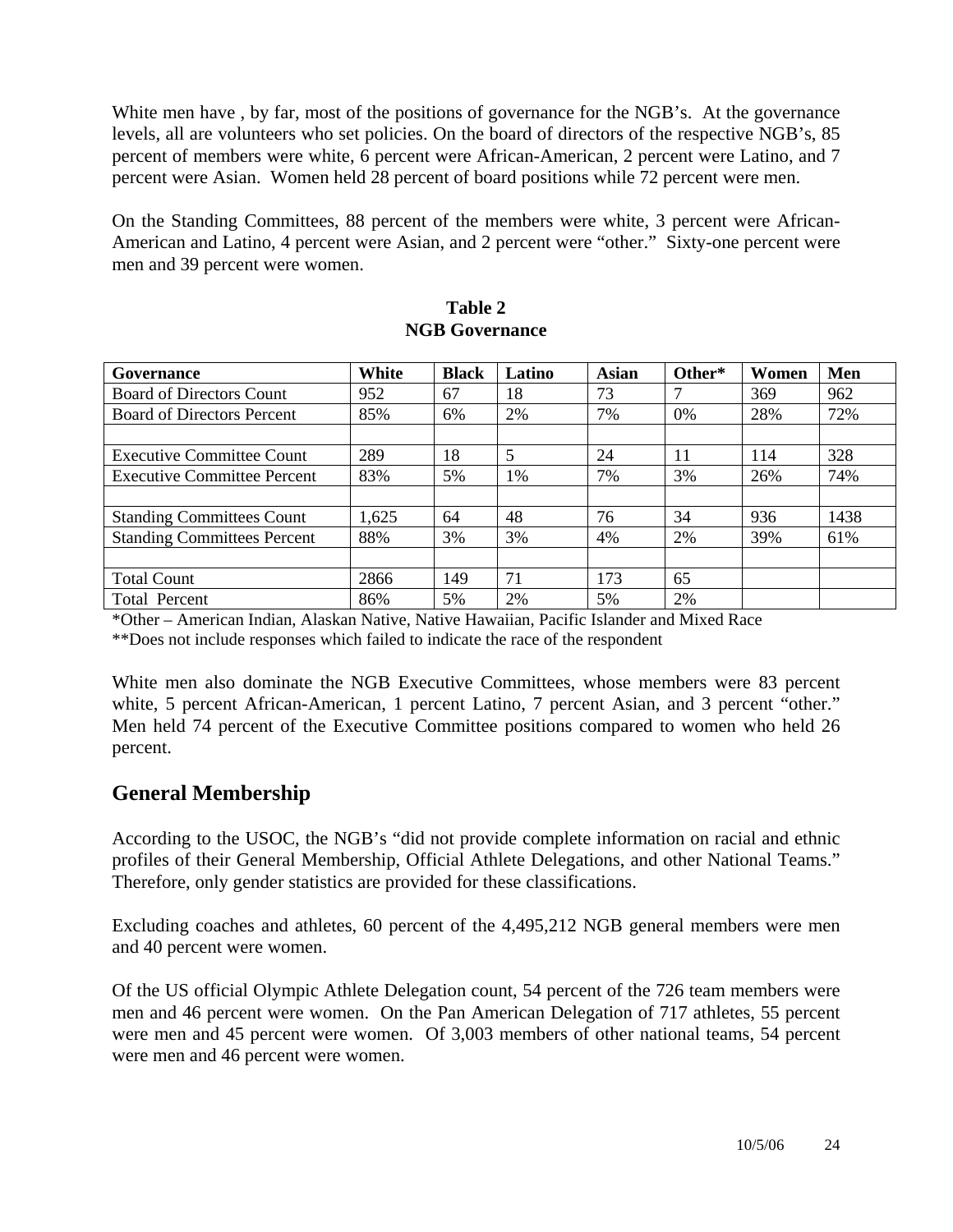**Table 3 NGB General Membership, Official Athlete Delegation and Other National Teams** 

|                                                    | <b>Male</b> | <b>Female</b> | <b>Total</b> |
|----------------------------------------------------|-------------|---------------|--------------|
| General Membership Percent*                        | 60%         | 40%           |              |
|                                                    |             |               |              |
| Olympic Official Athlete Delegation Count          | 393         | 333           | 726          |
| <b>Olympic Official Athlete Delegation Percent</b> | 54%         | 46%           |              |
|                                                    |             |               |              |
| Pan American Official Athlete Delegation Count     | 395         | 322           | 717          |
| Pan American Official Athlete Delegation Percent   | 55%         | 45%           |              |
|                                                    |             |               |              |
| <b>Other National Teams Count</b>                  | 1,630       | 1,373         | 3,003        |
| <b>Other National Teams Percent</b>                | 54%         | 46%           |              |
|                                                    |             |               |              |
| Other National Teams**                             | 835         | 293           | 1,128        |
| Other National Teams**                             | 74%         | 26%           |              |

\*Other than coaches and athletes

\*\*Coaches and other non-athletes

However, as with professional and college sport, the coaches and officials of these teams are overwhelming male. Men hold 74 percent of "Coaches and other Non-athlete" positions while the percentage of women drops precipitously from the mid–40's as participants to 26 percent of "Coaches and other Non-athlete" positions. This is significantly worse than comparable possibilities in college sport. Comparisons to pro sport are not applicable.

Like the USOC, many of the NGB's have developed their own diversity initiatives to increase the numbers of women, disabled individuals and people of color in leadership roles.

### **Ownership**

Few teams in Major League Baseball, the National Basketball Association, the National Football League, the National Hockey League and Major League Soccer are owned entirely by one individual. Most organizations have a group of investors who have part ownership in a franchise or are owned by a corporation.

The New York Islanders were the only professional sports team that had people of color as majority owners. Charles B. Wang and Sanjay Kumar, both Asian-American, were co-owners of the team in the 2000-2001 NHL season.

Michael Jordan became a notable addition to the rank of minority-shareholders of color with the parent organization that owns both the Washington Wizards of the NBA and the Washington Capitals of the NHL.

There are three women who have majority ownership of major league teams. Georgia Frontiere and Denise DeBartolo York own the NFL's St. Louis Rams and San Francisco 49ers,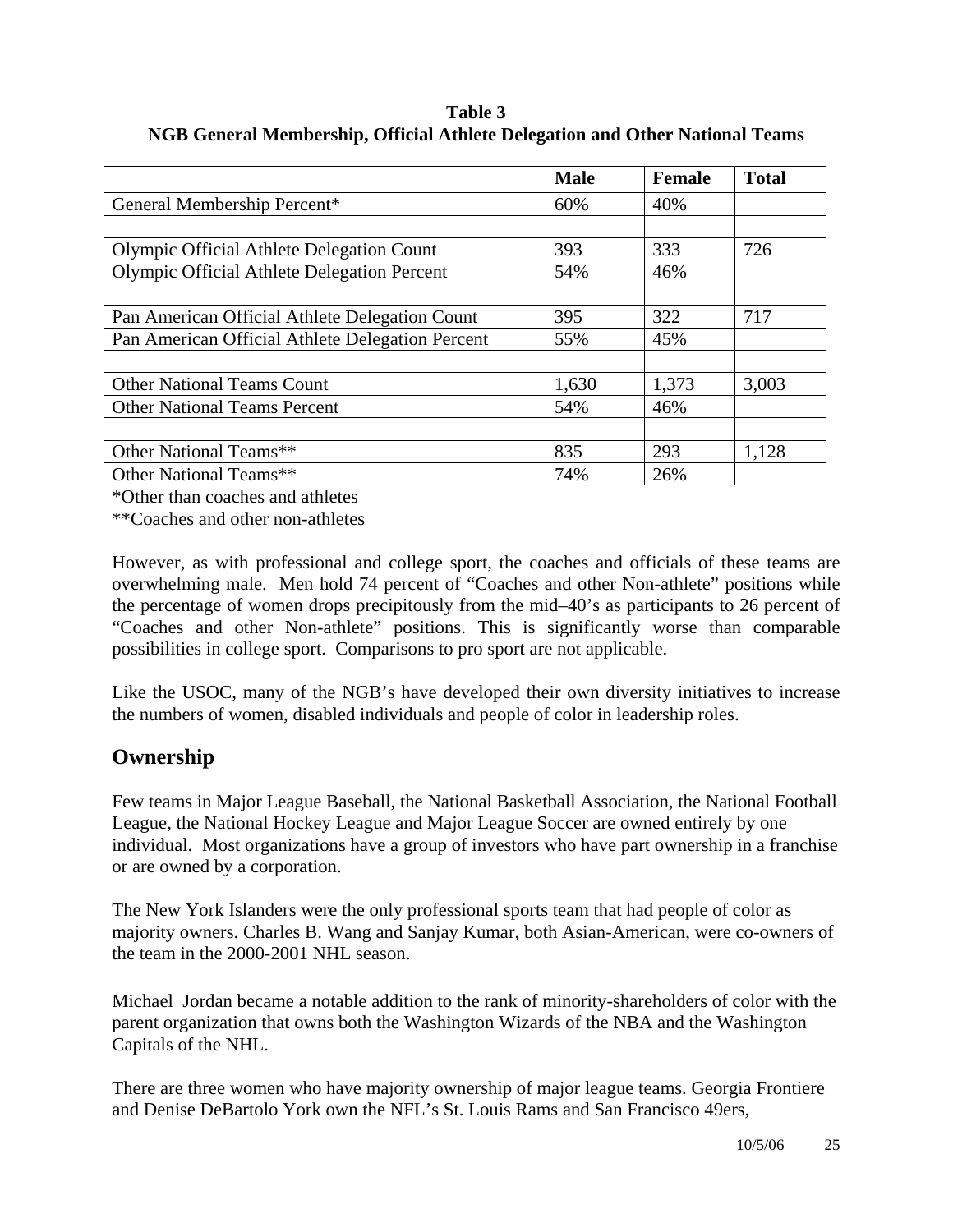respectively. Marian Ilitch is listed as co-owner with her husband, Mike Ilitch, of the Detroit Red Wings in the NHL.

In addition to Jordan, there are five other people of color who have minority-share ownership on four NBA teams:

- Earvin Johnson, LA Lakers (African-American)
- Edward Gardner, Chicago Bulls (African-American)
- Bettiann Gardner, Chicago Bulls (African-American)
- Julio Iglesias, Miami Heat (Latino)
- Amancio Suarez, Miami Heat (Latino)

Including Bettiann Gardner, there are 15 women who have minority shares on five NBA teams:

- Ann Lurie, Chicago Bulls
- Carol P. Norton, Chicago Bulls
- Dorothy Gerson, Detroit Pistons
- Miriam Mondry, Detroit Pistons
- Ann Newman, Detroit Pistons
- Betsy DeVos, Orlando Magic
- Helen DeVos, Orlando Magic
- Maria DeVos, Orlando Magic
- Pam DeVos, Orlando Magic
- Cheri Vander Weide, Orlando Magic
- Cassandra Carr, San Antonio Spurs
- Teri E, Popp, Minnesota Timberwolves
- Joyce Sexton Minnesota Timberwolves
- Glenda Taylor, Minnesota Timberwolves

In the 2000 season, Deron L. Cherry of the Jacksonville Jaguars was the only African-American listed as a limited partner in the NFL. Five women were listed as minority share owners of two NFL teams:

- Rosalind S. Richardson, Carolina Panthers
- Ashley Allen, Charlotte, Carolina Panthers
- Caroll Smith Walraven, Atlanta Falcons
- Dorothy Smith Knox, Atlanta Falcons
- Karen Smith Owen, Atlanta Falcons

In Major League Baseball, there were five people of color with minority share holdings:

- Henry Aaron, Atlanta Braves (African-American)
- Louis W. Smith, Kansas City (African-American)
- Rubye M. Lucas, Atlanta Braves (African-American)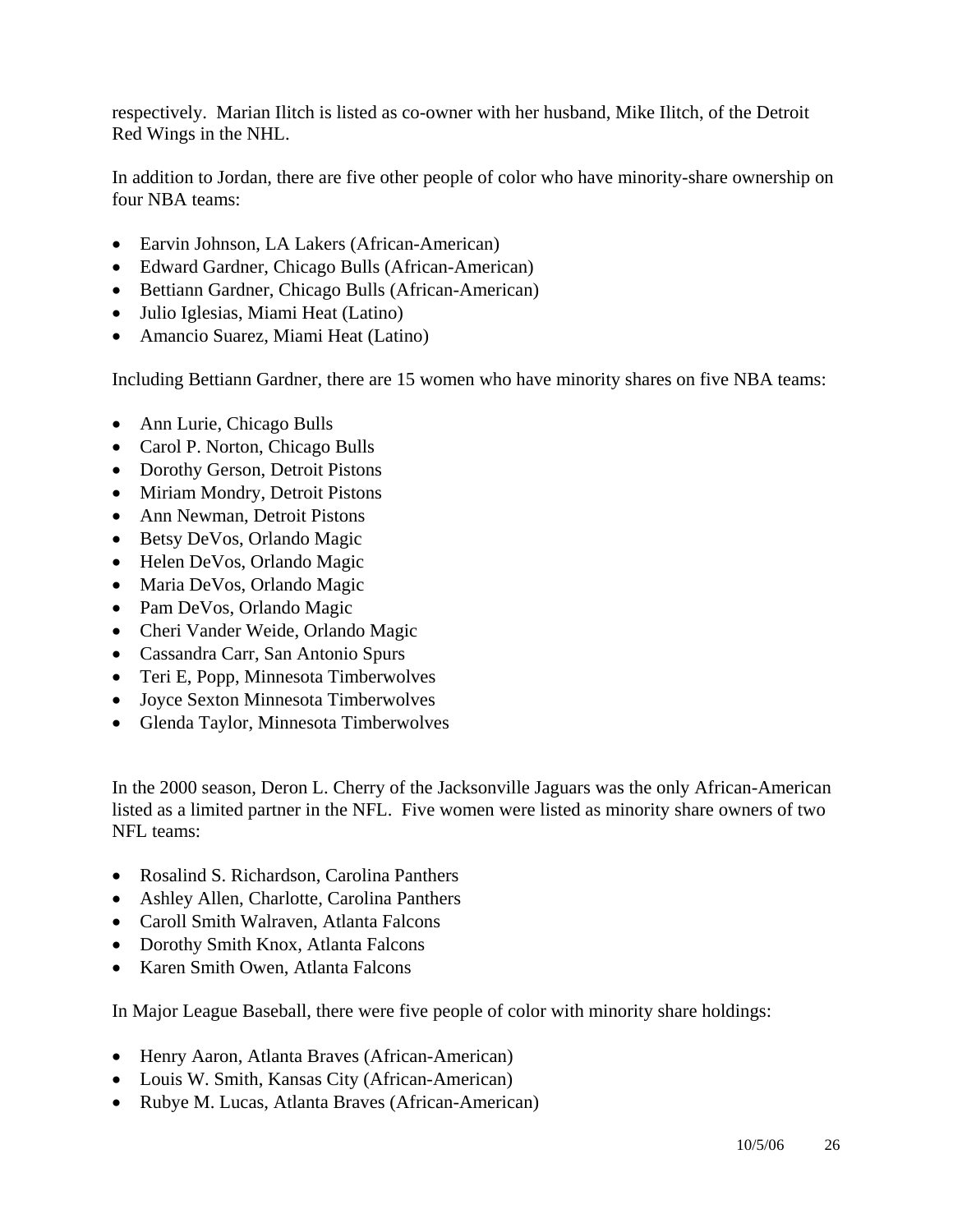- P.J. Benton, Tampa Bay Devil Rays (African-American)
- Linda Alvarado, Colorado Rockies (Latina)

Including Lucas, Benton and Alvarado there were 10 women listed as partners of seven baseball teams. The others were:

- Jessica Mallory, NY Yankees
- Jennifer S. Swindal, NY Yankees
- Charlotte Whitkind, NY Yankees
- Joan Steinbrenner, NY Yankees
- Pam Shriver, Baltimore Orioles
- Claire S. Betz, Philadelphia Phillies
- Eloise Pohlad, Minnesota Twins

It is worth noting that Major League Soccer is quite different in its business structure compared to the other leagues. The "owners" are all investors in a single entity league. There is a great degree of autonomy given to each investor and the teams that they manage, but ultimately they are investors in a league. However, as of the date of publication, there were no women or people of color as investors in this league.

### **Coaching Positions**

#### **Head Coaching and Baseball Managing Positions**

As of this writing, there were 20 head coaches or managers of color in the NBA, NFL and Major League Baseball. There were record numbers in both the 2000-01 NBA season with nine (31 percent) African-Americans as head coaches (the number increased to 10 in the off-season before publication) and in the 2001 Major League Baseball season with six African-American and one Latino manager (23 percent). In the NFL there are currently three (10 percent) African-Americans in this post, unchanged from 1998. Major League Soccer had three Latino head coaches (25 percent), down 8 percent from 1998. The NHL still has no people of color at the head coaching post. In the WNBA there were three African-American head coaches and 7 women, a decrease for African-Americans and the same for women from the 2000 season.

The percentage of African-Americans coaching Division I men's basketball increased to 21.6 percent, up more than 2 percent from the last RGRC. However, the percentage of African-Americans coaching Division IA football fell to the lowest level since the Racial and Gender Report Card first published results for college sports. The 2.9 percent total was nearly a 5 percent decrease from 1997-98.

There were slight increases of head coaching positions for people of color in the combined men's programs of all three divisions in the NCAA.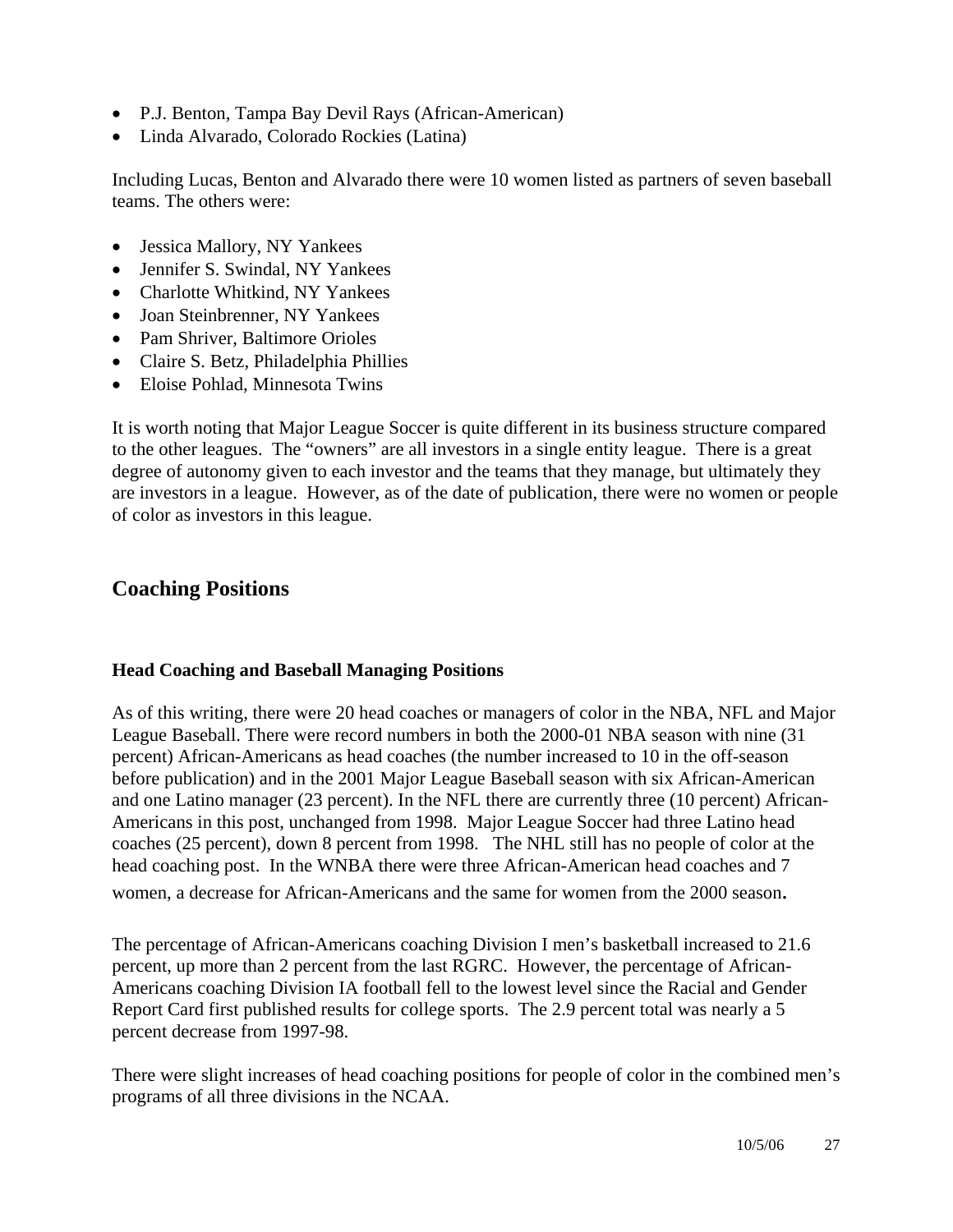The percentage of women coaching on Division I women's basketball and cross-country/track both increased by 2.7 percent. However, it dropped nearly 4 percent in all other sports combined. The percentage of African-Americans coaching women's basketball dropped 1.2 percent and 0.4 percent in cross-country/track. Interestingly, the percentage of women in head coaching positions dropped in the combined programs in Divisions I, II and III while the ranks of people of color in general gained in all three divisions.

In the 2000-2001 season, there was an all-time high of nine African-American head coaches (31 percent) in the NBA, representing a 10 percent gain from the previous year. The nine African-American head coaches were:

- Alvin Gentry, Los Angeles Clippers
- Paul Silas, Charlotte Hornets
- Lenny Wilkins, Toronto Raptors
- Doc Rivers, Orlando Magic
- Isiah Thomas, Indiana Pacers
- Byron Scott, New Jersey Nets
- Nate McMillan, Seattle Super Sonics
- Sidney Lowe, Vancouver Grizzlies
- Leonard Hamilton, Washington Wizards

At the end of the season Leonard Hamilton was fired. Shortly thereafter, John Lucas was hired by the Cleveland Cavaliers, leaving 9 African-Americans in this post. On June 27, 2001, Maurice Cheeks was hired by the Portland Trailblazers bringing the total to ten, an NBA record.

There were six African-American head coaches in the 1999-2000 season in the NBA or 21 percent of the total. Even that was two more than the four head coaches in the 1998-99 season and a seven percent gain. The six African-American head coaches in the 1999-2000 NBA season were:

- Alvin Gentry, Detroit Pistons
- Paul Silas, Charlotte Hornets
- Butch Carter, Toronto Raptors
- Doc Rivers, Orlando Magic
- Gar Heard, Washington Wizards
- Lenny Wilkins, Atlanta Hawks

In the NFL during the 2000 season, there were just two African-American head coaches or six percent of the total.

- Tony Dungy, Head Coach, Tampa Bay-Buccaneers
- Dennis Green, Head Coach, Minnesota Vikings

This was one less African-American coach than in 1999. At the end of the 2000 season, Herman Edwards was hired by the New York Jets and brought the number of African-Americans as head coaches back to three.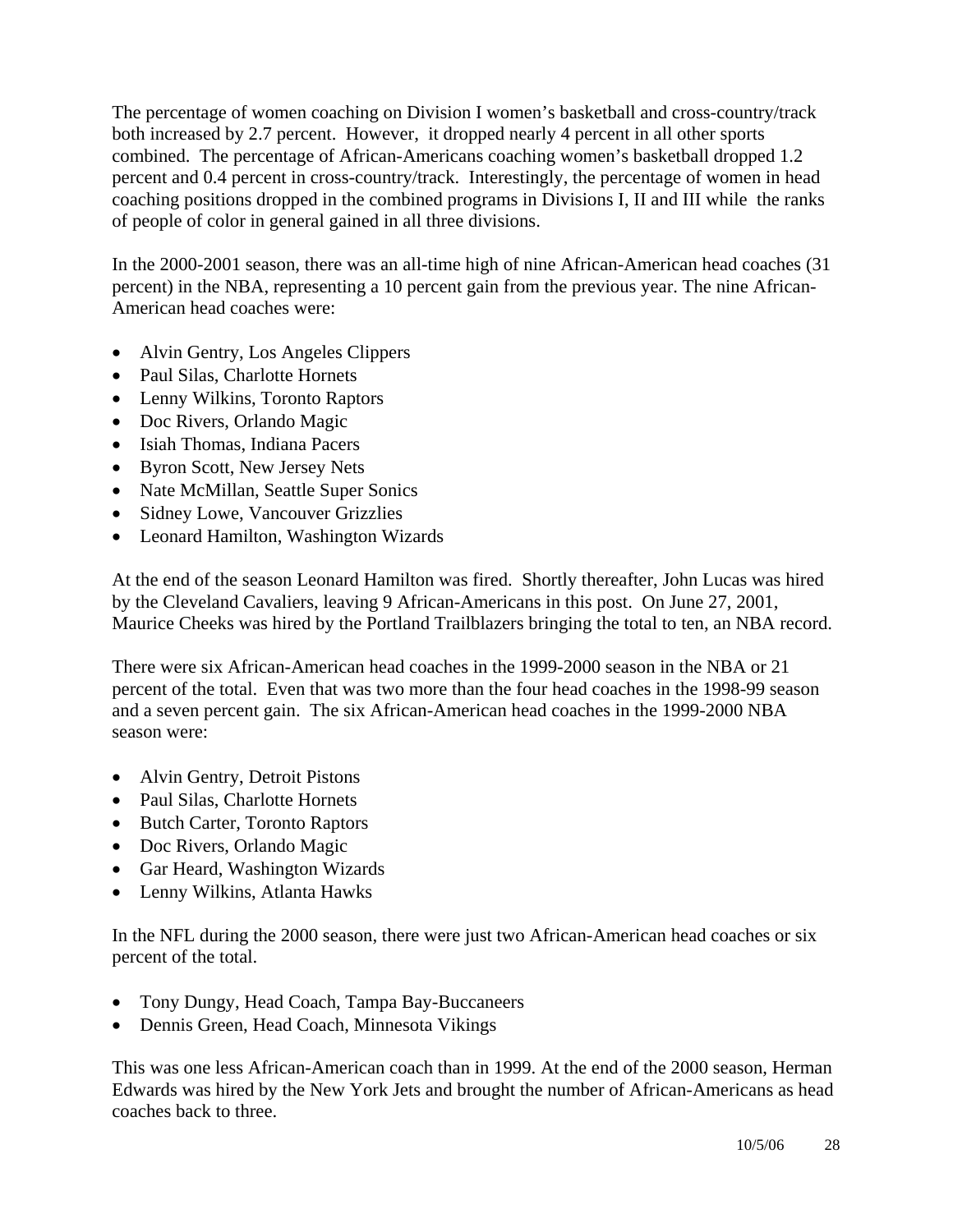In Major League Baseball, the story was very encouraging. The start of the 2001 season saw an increase from four (13 percent) managers to seven (23 percent) managers of color. They were:

- Felipe Alou, Montreal Expos (Latino)
- Dusty Baker, SF Giants (African-American)
- Don Baylor, Chicago Cubs (African-American)
- Davey Lopes, Milwaukee Brewers (African-American)
- Jerry Manuel, Chicago White Sox (African-American)
- Lloyd McClendon, Pittsburgh Pirates (African-American)
- Hal McRae, Tampa Bay Devil Rays (African-Americans)

The start of the season marked a record year in Major League Baseball and was more than double the number in 1999 when Major League Baseball hit a seven year low. This increase likely stems from the policy of Commissioner Bud Selig, who in encouraging clubs to diversify their top positions, required all teams to submit a list of all candidates interviewed for the job. Increases have been steady with the enforcement of this policy.

On May 28, 2001 Tony Perez was named Interim Manager of the Florida Marlins. Three days later on May 31, 2001 Perez was picked to manage the club for the rest of the season. On that same day, the Montreal Expos fired Felipe Alou.

The four managers of color in 2000 MLB season were:

- Felipe Alou, Montreal Expos (Latino)
- Dusty Baker, SF Giants (African-American)
- Davey Lopes, Milwaukee Brewers (African-American)
- Jerry Manuel, Chicago White Sox (African-American)

There were still no African-American head coaches in either the NHL or Major League Soccer. With the start of the 2001 MLS season, there were three Latino head coaches:

- Fernando Clavijo. NE Revolution
- Alfonso Mondelo of the Tampa Bay Mutiny
- Octavio Zambrano, NJ/NY MetroStars

This was 25 percent of the total. There were two (17 percent) Latino head coaches in the MLS in the last two seasons or 17 percent of the total. This was down from a high of four or 33 percent in the 1998 season for MLS.

There were four African-American head coaches at the start of the 2001 WNBA season:

- Michael Cooper, LA Sparks
- Fred Williams, Utah Starzz
- Carolyn Peck, Orlando Miracle
- Cynthia Cooper, Phoenix Mercury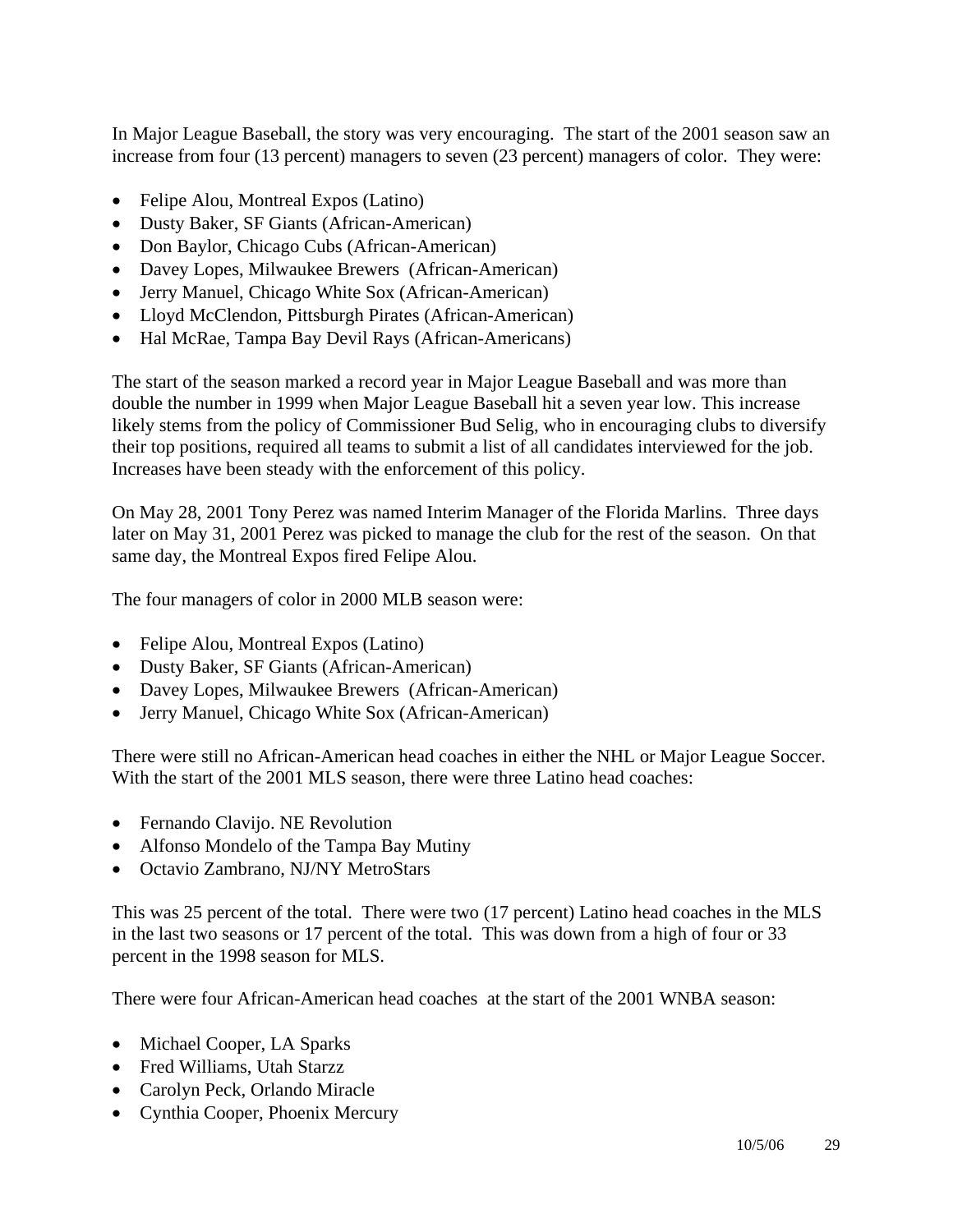While that was the same number as in the *last RGRC*, it was down from 40 to 25 percent because of the increase in the number of teams.

Including Peck and Cooper, there were five women at this post at the start of the 2001 season. The other women were:

- Anne Donovan, Charlotte Sting
- Linda Hargrove, Portland Fire
- Lin Dunn, Seattle Storm

Since the start of the 2001 WNBA season, Maura McHugh was promoted from assistant to head coach to replace Sonny Allen of the Sacramento Monarchs and Candi Harvey replaced Fred Williams of the Utah Starzz bringing the total of women to seven. Once again this was the same number of head coaches listed in the 1998 RGRC, the percentage changed from 70 percent to 44 percent due to the increased number of teams.

In the 2000 season there were five African-American head coaches. They were:

- T.R. Dunn, Charlotte Sting
- Michael Cooper, LA Sparks
- Fred Williams, Utah Starzz
- Carolyn Peck, Orlando Miracle
- Cheryl Miller, Phoenix Mercury

Including Peck and Miller, there were 7 women as head coaches (44 percent), an increase of two from the 1999 season. They were:

- Nancy Lieberman-Cline, Detroit Shock
- Anne Donovan, Indiana Fever
- Linda Hargrove, Portland Fire
- Lin Dunn, Seattle Storm
- Nancy Darsch, Washington Mystics

During the 1999-2000 academic year in NCAA college athletics, 21.6 percent of the Division I men's basketball program head coaches were African-American. There was one "other" head coach in Division I basketball.

However, in Division IA football, only 4.7 percent were African-American, a 3.1 percent drop from the 1997-98 season.

The African-American head coaches in Division IA football were:

- Jerry Baldwin, University of Southwestern Louisiana-Lafayette
- Fitz Hill, San Jose State University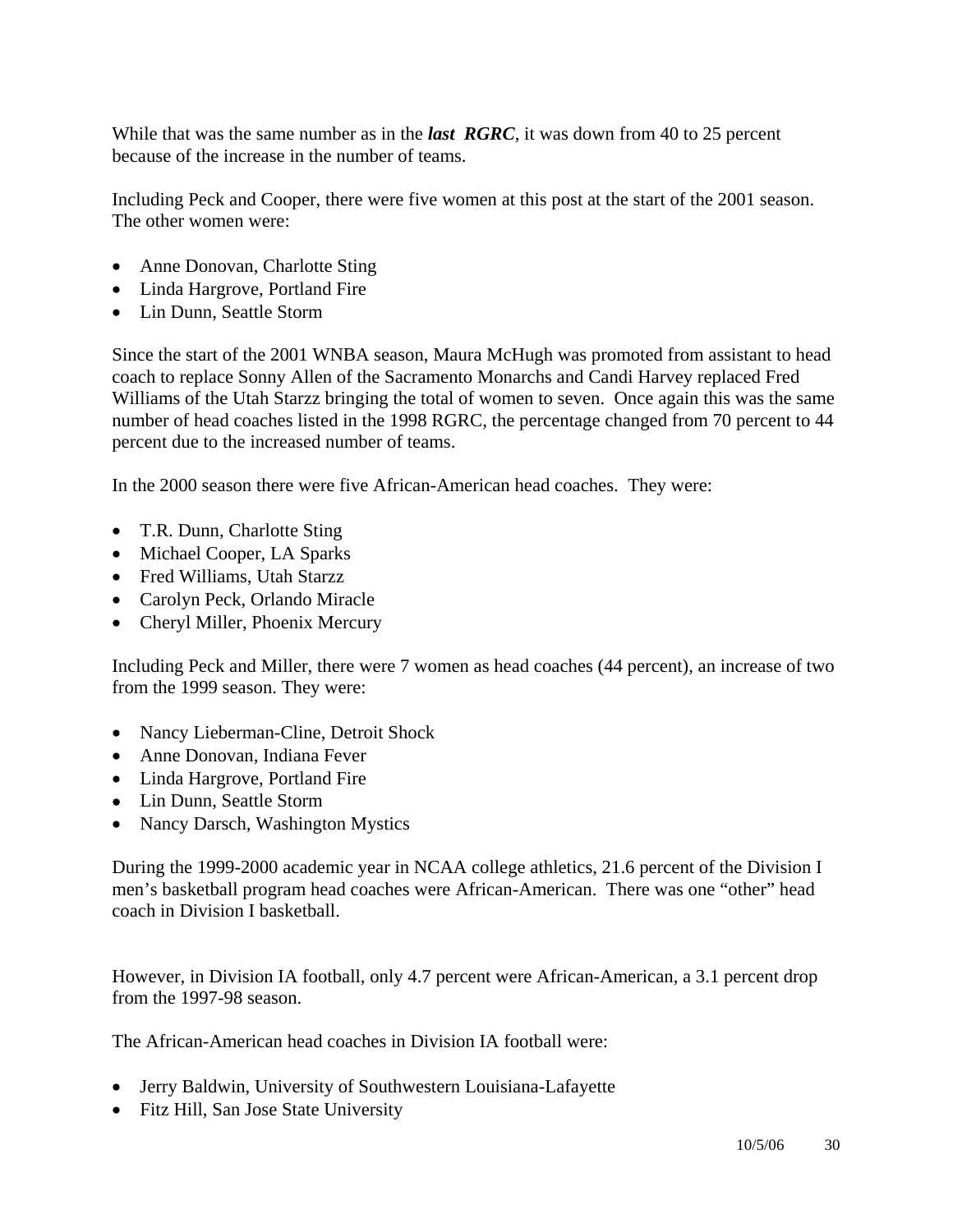- Tony Samuel. New Mexico State University
- Bobby Williams, Michigan State University
- Tyrone Willingham, Stanford University

In the combined Division I football programs the story was worse with only 2.9 percent of the head coaches African-American, a 2.1 percent drop from the 1997-98 season; while 1.4 percent were "others," a 0.9 percent gain from 1997-98.

There was only one African-American head coach in Division I baseball. There were 4.4 percent categorized as "others" which included 8 Latinos, 2 Asian Americans and one "other" coaching Division I baseball. This 4.4 percent was a 1.5 percent gain from 1997-98.

In the combined men's sports at the Division I level, there was little change in diversity in 1999- 2000. African-Americans held 6.0 percent of the head coaching positions, up 0.2 percent from 97-98. Head coaches categorized as "others" were 2.2 percent while whites held 91.8 percent of the combined head coaching positions in Division I. Women held 2.1 percent of these posts in men's sports.

There was slightly more change in Division II. In the combined number of sports programs, opportunities for people of color increased 2.9 percent. Yet, whites still held 91.2 percent of all coaching positions in this division. Women held at 3.8 percent of these positions in men's sports, a one percent increase.

In Division III, people of color held 6.1 percent of head coaching positions in all of the programs, a one percent gain from 1997-98. The percentage of 93.9 for whites was the highest in combined head coaching positions in the three divisions. Division III had the highest percentage of women coaching men's teams at 4.3 percent, which was actually a 0.3 percent drop from 1997-98.

In order to obtain a balanced view of coaching positions on women's teams in the NCAA, *The Racial and Gender Report Card* compares the percentages on women's basketball, crosscountry/track and a combination of all of the other women's sports programs.

Whites held 91 percent of Division I women's basketball head coaches positions. African-Americans held 7.3 percent and "others" held 1.7 percent. Women held 66.7 percent of these posts, a 2.7 percent gain. White women held 59.7 percent of these posts, African-American women held 5.9 percent and "other" women held 1.0 percent. This represented a 0.7 percent gain for white women and a 1.3 percent gain for whites overall. There was no change for African-American women but a 1.2 percent drop for African-Americans. The percentage of "other" women dropped 0.1 percent.

While the percent of people of color as head coaches dropped on NCAA Division I cross-country and track teams (indoor and outdoor), there was still more racial diversity in the head coaching posts in this sport. Whites here held 84.8 percent of these posts, African-Americans held 13.6 percent, and "others" held 1.6 percent. However, this was a 0.4 percent drop for African-Americans and a 0.4 percent gain for "others." Women held 19.9 percent of these posts, a 2.7 percent gain. White women held 15.1 percent and African-American women held 4.8 percent. It

10/5/06 31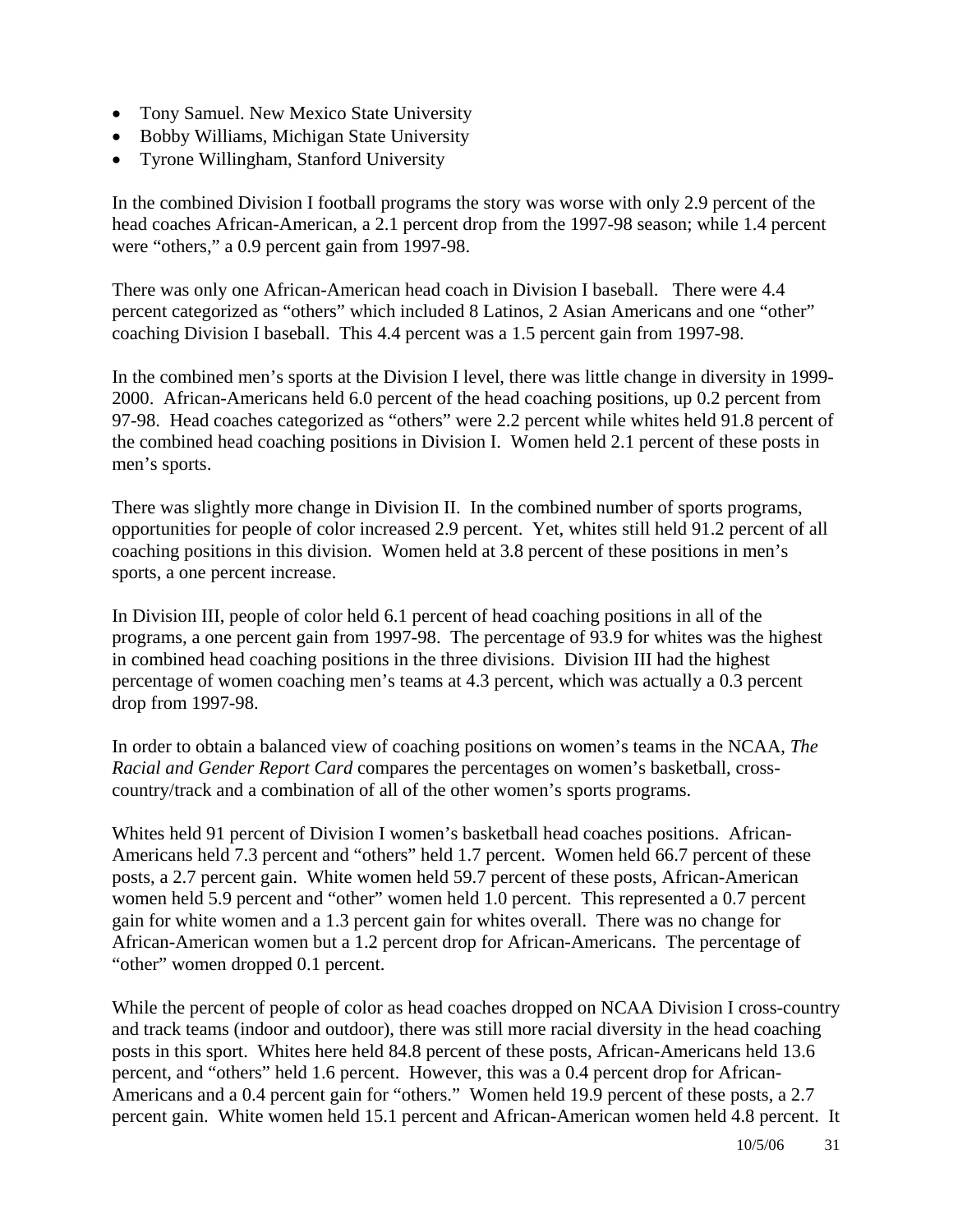was a 2.7 percent gain for white women, a 0.4 percent gain for African-American women and a 2.7 percent gain for women overall.

On all of the other women's sports programs combined, whites dominated the head coaching positions with 93.4 percent. African-Americans held 2.6 percent while "others' held 4.0 percent. Women held 46.5 of these positions, a drop of 3.8 percent. White women held 44.5 percent of these posts; African-American women held1.3 percent and "other" women held 0.6 percent. This was a 0.6 percent gain for African-American women and a 0.9 percent gain for African-Americans overall. "Other" women" lost 0.2 percent while "others" gained 1.1 percent overall.

Whites were the head coaches of 91.6 percent of Division I women's teams, where white women held 39.1 percent, African-American women held 2.6 percent, and "other" women held 0.4 percent. Men held 57.9 percent of these posts, with white men in 52.5 percent, African-American in 3.1 percent and "other" men in 2.2 percent. This was a gain of 0.6 percent for people of color and a 1.5 percent loss for women from 1997-98.

In Division II, men held 65 percent of the head coaching positions. Whites occupied 92.0 percent of these posts, African-Americans held 3.4 percent, and "others" held 4.4 percent. White women held 33.3 percent, African-American women held 1.0 percent, and "other" women held 0.7 percent of these posts. People of color rose 1.7 percent while women lost 3.0 percent in this division.

Women did hold 46.2 percent of these jobs in Division III, while whites occupied 93.4 percent, African-Americans held 3.8 percent and "others" held1.0 percent. White women held 44.2 percent of the posts, African-American women held 1.2 percent, "other" women held 0.8 percent, African-American men held 2.6 percent and "other" men held 2.0 percent. People of color gained 0.5 percent from 1997-98 while women lost 1.3 percent.

#### **Assistant Coaches**

There were only small changes in the percentage of people of color in the assistant coaching positions in the major sports. However, record percentages were achieved for people of color in the NFL and Major League Baseball. The percentages rose by two percent in the NBA, one percent in the NFL and two percent in Major League Baseball for African-Americans and by three percent for Latinos. These were high points in each of these two leagues for people of color.

The percentage of people of color as assistants dropped in MLS and the WNBA. In the combined women's programs for NCAA women's sport, there were substantial losses for women in all three divisions. The percentage of African-American assistants dropped in Division I men's basketball and football.

In the 1999-2000 NBA season, African-Americans held 36 percent of assistant coaching positions while whites held 64 percent. This was a two percent gain for African-Americans from 1997-98.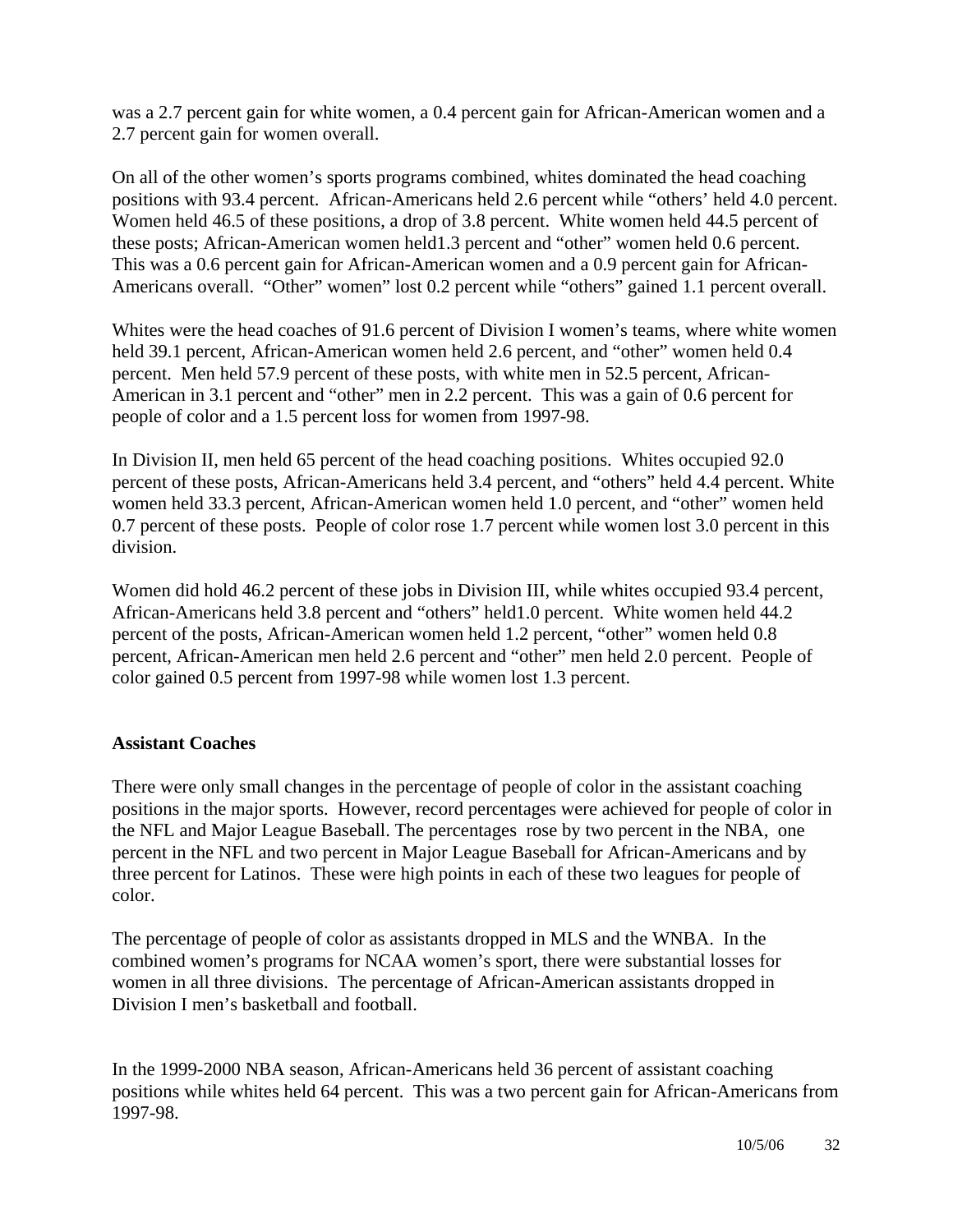At the start of the 2000 season in the NFL, whites held 72 percent and African-Americans held 28 percent of the assistant coaching positions. This was a one percent rise per year for African-Americans from 1998 through 2000 and was a record high for people of color.

During the 2000 season of Major League Baseball, whites held 70 percent of the equivalent "coaches" positions; African-Americans held 19 percent and Latinos held 11 percent. For African-Americans, there was a one percent rise in this position in Major League Baseball in both the 1999 and 2000 seasons. The 19 percent held in the 2000 season was a record. For Latinos, the 11 percent was a one percent gain from the 1999 season on a 3 percent gain from 1998. This was also a high record for Latinos in the "coaches" post. The combined 30 percent was also a record.

There were no people of color as assistant coaches in the 1999-2000 NHL season.

The percentage of white assistant coaches in the MLS rose significantly from the last report when 58 percent were white. In the 2000 season, white coaches represented 69 percent of the assistants. Latinos held 28 percent of assistant coaching posts in Major League Soccer in 2000. There were no African-Americans in this position in both the 1999 and 2000 seasons after holding 13% of the posts in 1998.

In the 2000 WNBA season, 22 percent of the assistants were African-Americans and three percent were Latino. While this represented a sizable loss for people of color who had 37 percent of these jobs in the 1998 season, it is noteworthy that women held an all-time high of 61 percent of the assistant coaching jobs.

At NCAA Division I institutions for men's basketball, whites held 65.2 percent, for men's basketball, African-Americans held 33.1 percent, and "other" men held the remaining 1.6 percent of basketball assistant coaching positions. This represented a 1.1 percent drop for African-Americans and a 0.6 percent gain for "others." White women held 1.4 percent, African-American women held 0.2 percent of these posts on men's teams.

In Division I football, whites held 77.4 percent of the assistant coaches posts, African-American men held 20.4 percent and "other" men held 2.2 percent. This was an 0.2 percent drop for African-Americans from 1997-1998 while "others" dropped 0.4 percent. White women held 0.1 percent of these jobs.

Whites continued to dominate the ranks of assistant coaches in Division I baseball by holding 95.2 percent of these posts, African-American men held only 1.0 percent and "other" men held 3.8 percent of these jobs African-Americans saw a gain of 0.1 percent from 1998 while "others" lost 0.5 percent. . White women held 0.4 percent of these positions.

At basketball programs in all three divisions whites held 73.1 percent, African-Americans held 24.5 percent and "others" held 2.5 percent of assistant coaching positions. This was a 1.9 percent drop for African-Americans and a 1.0 percent gain for "others."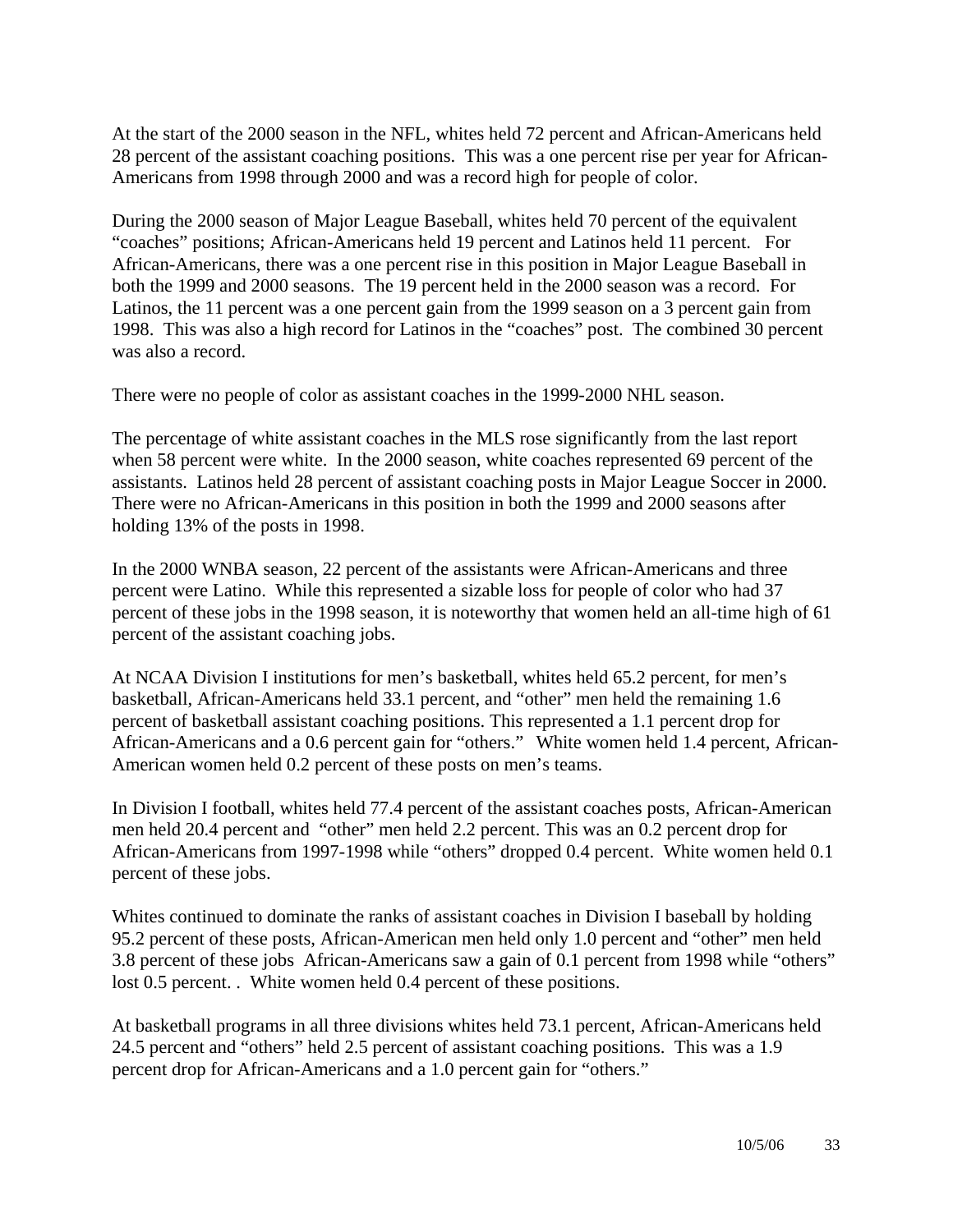In the combined programs of football, whites occupied 82.8 percent, African-Americans held 14.9 percent and "other" held 2.3 percent. This was a 1.3 percent loss for African-Americans and a 0.4 percent gain for "others."

At Division I, II, and III baseball programs whites held 94.0 percent of the posts, while African-Americans held 1.5 and "others' held 4.5 percent. This was no change for either African-Americans or "others."

On the women's Division I basketball teams whites held 69.3 percent, and African-Americans held 28.3 percent and "other" women held 2.4 percent. White women held 49.0 percent and African-American women held 23.9 percent. Women held 75.3 percent of these posts. This was a 3.2 percent drop for women overall and a 0.9 gain for African-Americans.

In the Division I women's cross-country/ track programs, whites held 75.6 percent of the assistant coaching positions; African-Americans held 20.2 percent, and "others" held 4.1 percent. Women held 32 percent of these posts, down 9.3 percent from 1997-98. White women held 23 percent, African-American women held 7.9 percent and "other" women held 1.1 percent. This was a 6.9 percent drop for white women, a 2.4 percent drop for African-American women and a 0.1 percent drop for "other" women.

In all of the other women's sports programs combined, there was even less racial diversity in assistant coaching positions. Whites occupied 93.4 percent of these posts; African-Americans held 2.8 percent and "others" 3.9 percent. White women held 55.7 percent, African-American women held 1.3 percent and "other" women held 0.6 percent. The percentages of women coaching all other women's teams dropped to 57.6 percent from 60.2.

In the combined women's sports programs in all three divisions, women saw substantial losses in assistant coaching positions.

In Division I, whites held 82.9 percent, African-Americans held 13.0 percent and "other" women held 1.5 percent of these positions. White women held 43.8 percent while African-American women held 7.5 percent. Women occupied only 52.4 percent, a sharp 7.1 percent drop from 1997-98. People of color saw losses as well. African-Americans lost 0.6 percent and "others" lost 0.5 percent.

At Division II, whites held 86.5 percent of the assistant coaching positions while African-Americans held 6.9 percent and "others held 6.7 percent. White women held 44.2 percent; African-American women held 3.3 percent and "other" women held 2.4 percent of these posts. This was a 0.1 percent gain for African-Americans, a 0.1 percent drop for "others" and a 3.7 drop for women.

In the combined women's sports programs in Division III, whites held 90.1 percent; African-Americans held 7.3 percent and "others" held 2.7 percent of these positions. White women occupied 47.3 percent of these positions, African-American women held 2.4 percent and "other" women held 1.0 percent. This represented modest gains for both African-Americans and "others" at 1.1 percent and 0.4 percent respectively while women as a whole lost a substantial 6.9 percent from 1997-98.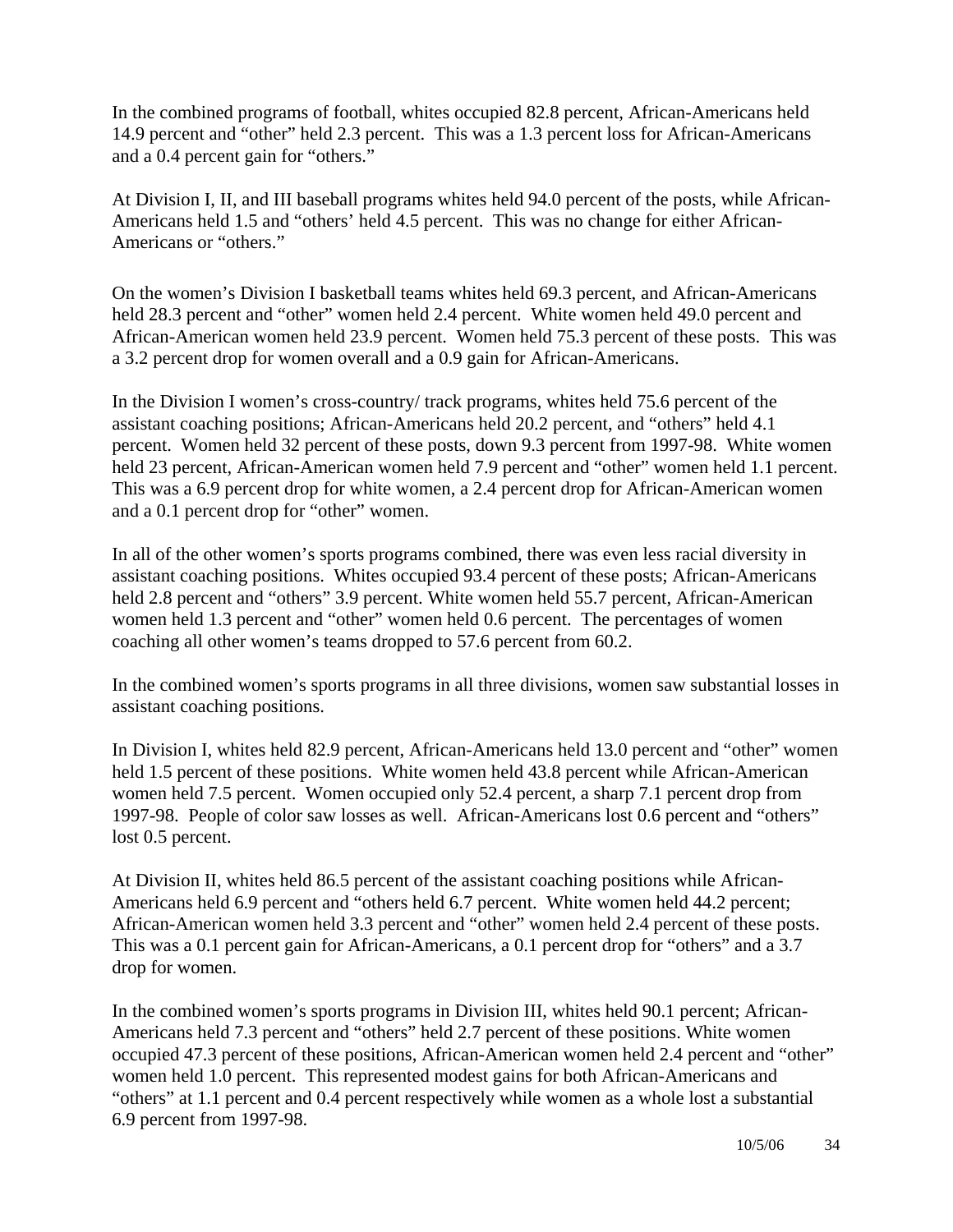### **Top Management**

For the purposes of the 2001 Racial and Gender Report Card, top management positions on professional sports teams include the president, chief executive officer, vice presidents and general manager.

#### **Chief Executive Officers**

There was little racial diversity at the president/ CEO position in the five men's leagues. In all the leagues combined, there are only two African-Americans and two women holding this important position. That was a decline for both people of color (both the NHL and MLS had a person of color in the 1998 RGRC) and women (the NBA, MLB and the MLS all dropped one woman in this position from the last report).

Michael Jordan became the second CEO in the 2000-2001 NBA season along with Terdema Ussery, President and CEO of the Dallas Mavericks.

There were three African-Americans in the 1999-2000 season when, in addition to Ussery and Embry, Stu Jackson was President and General Manager of the Vancouver Grizzlies. Stu Jackson moved to a senior position in the NBA league office in 2000-2001. Wayne Embry was the President/Chief Operating Officer, Team Division of the Cleveland Cavaliers. He is now a senior consultant for the Cavaliers.

No team in the NFL, Major League Baseball, the NHL or Major League Soccer had a person of color as president, CEO or as board chair in the last two years. In the previous RGRC, we reported that Daniel Villanueva of MLS's Los Angeles Galaxy was the only Latino and Saburo Oto of the NHL Tampa Bay Lightning was the only Asian-American CEO/ President in pro sports. There were none in the period being covered.

At the start of 1999-2000 season, Susan O'Malley, President of the Washington Wizards, was the only woman as President/CEO on an NBA team. This was a decrease of one from the last report. Ellen Robinson, who was President of the Denver Nuggets, is now President of Event Connex.com in Denver.

In the 2000 season of Major League Baseball, Wendy Selig-Prieb, President and CEO of the Milwaukee Brewers, was the only woman.

In the 2000 NFL season, Amy Trask of the Oakland Raiders was only woman CEO in the NFL.

There were no women CEOs in the NHL or in Major League Soccer as of the publication date of this report. The MLS last had someone in this position in their 1998 season.

While most of the WNBA teams are run at the highest level by the CEO of their respective NBA team partner, the Indiana Fever listed Kelly Krauskopf, as their Chief Operating Officer.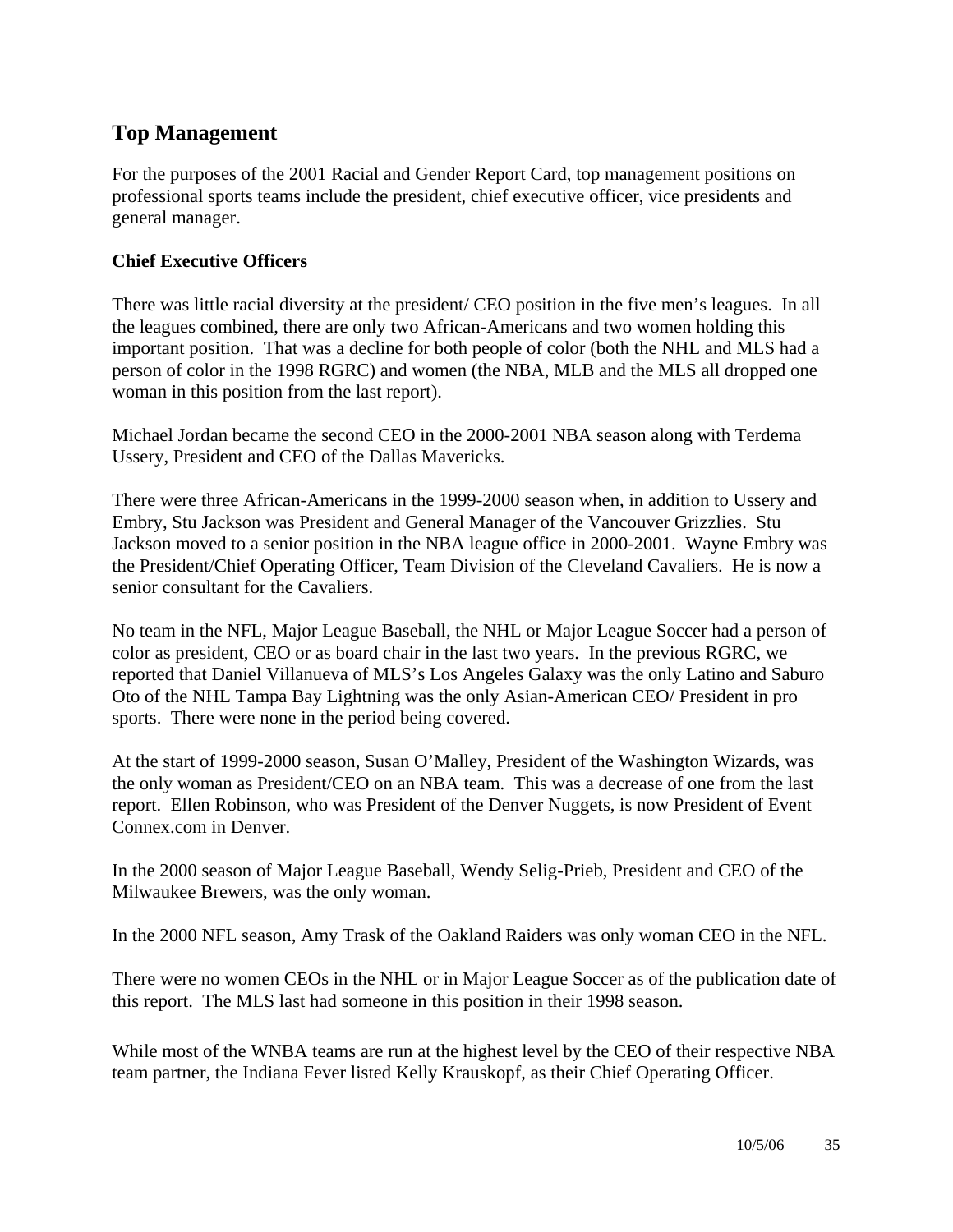#### **Principal in Charge of Day-to-Day Team Operations/ College Athletics Director**

For the purposes of the *2001 Racial and Gender Report Card*, the term "principal in charge of day-to-day team operations includes the positions of general manager and director of player personnel at the pro level and athletics director at the college level.

There was a total of only 11 African-American general managers/ principal in charge of day-today team operations in the three major men's professional sports with the NBA having the most with six followed by the NFL with four and MLB with only one. That was an increase in the NBA while it remained the same in the NFL and MLB. MLS had the only Latino GM in the men's leagues. There were no women as GM's in the men's leagues.

Eight women (77 percent) were GM's in the WNBA.

Our colleges remained the worst for real opportunities for people of color. At the college level in Division I, African-Americans held only 2.4 percent of the positions of athletics director while women held nine percent.

There were 6 African-Americans (21 percent) in the position of Principal in Charge of Day to Day Ops/General Manager in the 2000-2001 NBA season:

- Billy King, General Manager, Philadelphia 76ers
- Wes Unlseld, Exec. VP and General Manager, Washington Wizards
- Elgin Baylor, VP of Basketball Operations/ GM Manager, LA Clippers
- Joe Dumars, President, Basketball Operations, Detroit Pistons
- Billy McKinney, Exec. VP of Basketball Operations, Seattle Sonics
- Billy Knight, Sr. General Manager, Vancouver Grizzlies

This was an increase of two people of color from the NBA 1999-2000 season when whites held 84 percent and African-Americans held 16 percent of theses posts. Dumars, McKinney and Knight assumed these roles in 2000-2001 while Stu Jackson left the Grizzlies where he was President and General Manager to join the league office.

In the equivalent position in the NFL in 2000, whites held 87 percent of these posts and African-Americans held 13 percent. The four African-Americans in this team position were:

- Michael Huyghue, Senior VP Football Operations, Jacksonville Jaguars
- Frank Gilliam, VP of Player Personnel, Minnesota Vikings
- Larry Lee, VP of Football Administration, Detroit Lions
- Ozzie Newsome, VP Player Personnel, Baltimore Ravens

Ken Williams, Senior Vice President/General Manager of the Chicago White Sox, is Major League Baseball's first African-American general manager since Bobby Watson was with the New York Yankees.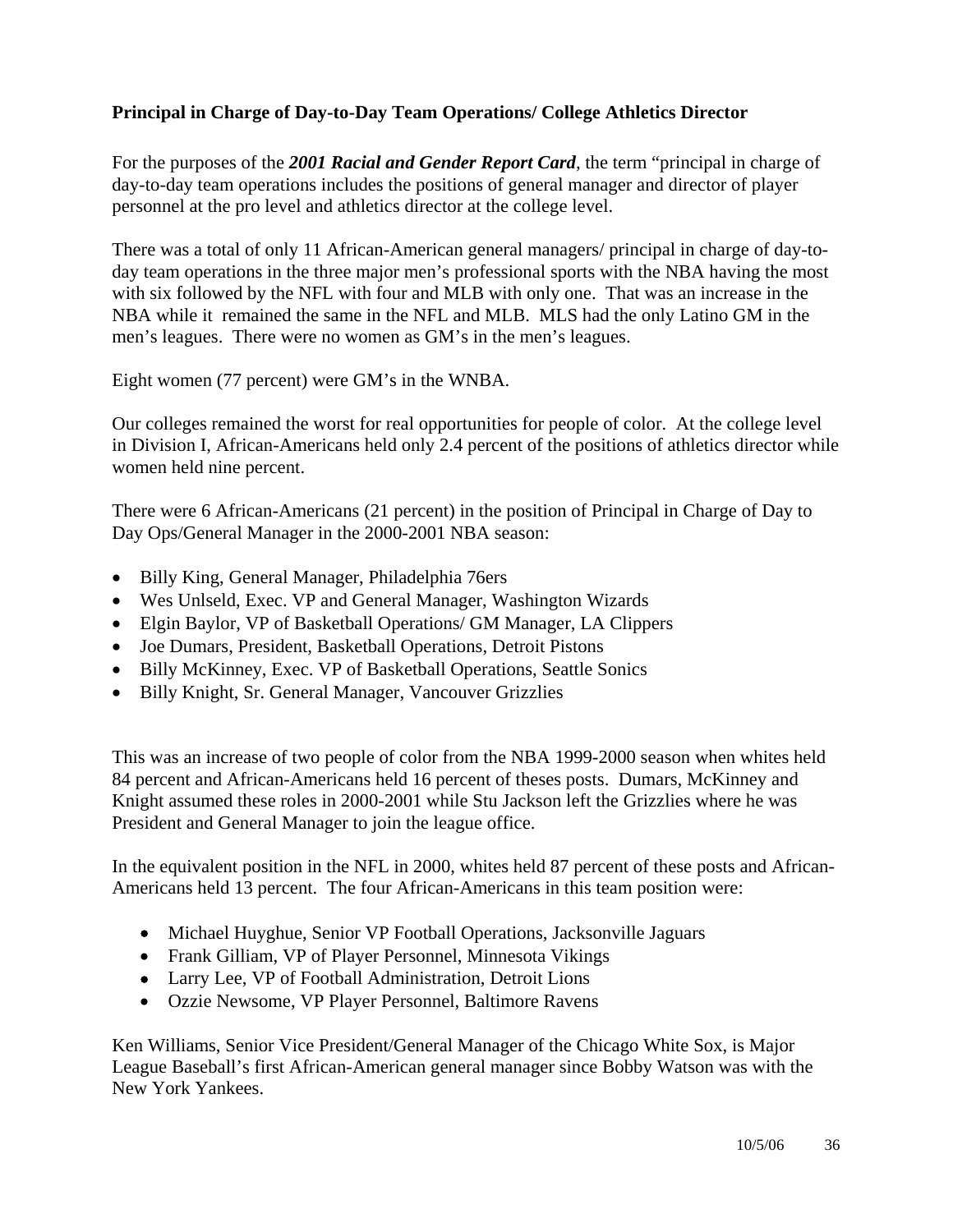There are now three African-Americans, two Latinos and an Asian American woman acting as assistant general managers:

- Elaine Weddington Steward, VP, Assistant GM and Legal Counsel, Boston Red Sox (African-American)
- Doc Rogers, Assistant General Manager, Cincinnati Reds (African-American)
- Dave Stewart, Assistant General Manager, Director of Player Personnel, Toronto Blue Jays (African-American)
- Omar Minaya, Senior Assistant General Manager/International Scouting, New York Mets (Latino)
- Ruben Amaro, Jr., Assistant General Manager, Philadelphia Phillies (Latino)
- Kim Ng, Assistant, Vice President/General Manager, New York Yankees (Asian American)

David Wilder, VP of Player Personnel on the Milwaukee Brewers, is in a similar role.

In the 2001 Major League Soccer season, Andy Swift of the Dallas Burn who is Latino, was the only person of color in this post. The only woman to hold this post on any team in the men's leagues, Lynne Meterparel, GM of the San Jose Earthquakes, resigned from her post.

In the WNBA 2000 season, Penny Toler, General Manager of the LA Sparks and Carolyn Peck, Head Coach/General Manager of the Orlando Miracle, both African-Americans, held this role. Since not all teams had one person designated with this responsibility, these two were 18 percent of the 11 individuals that were clearly assigned this role. Including Toler and Peck, there were eight women in this post in this league. The other six women were:

- Carol Blazejowski, New York Liberty
- Lin Dunn, Seattle Storm
- Linda Hargrove, Portland Fire
- Kelly Krauskopf, Chief Operating Officer, Indiana Fever
- Nancy Lieberman-Cline, Detroit Shock
- Melissa McFerrin, Washington Mystics

These eight were 73 percent of those persons assigned this role.

In the comparable position in collegiate athletics administration, there was a similar lack of racial diversity. Whites held 95.9 percent of Division I Athletic Directors, African-American men held 2.4 percent, "other" men held the remaining 1.7 percent. Women held 9.0 percent.

The Athletic Directors of color were:

- **Mike Garrett, University of Southern California (African-American)**
- **Charles Jones, Central Connecticut State University (African-American)**
- **Dr. Lee McElroy, SUNY, Albany(African-American)**
- **Eugene Smith, Arizona State University (African-American)**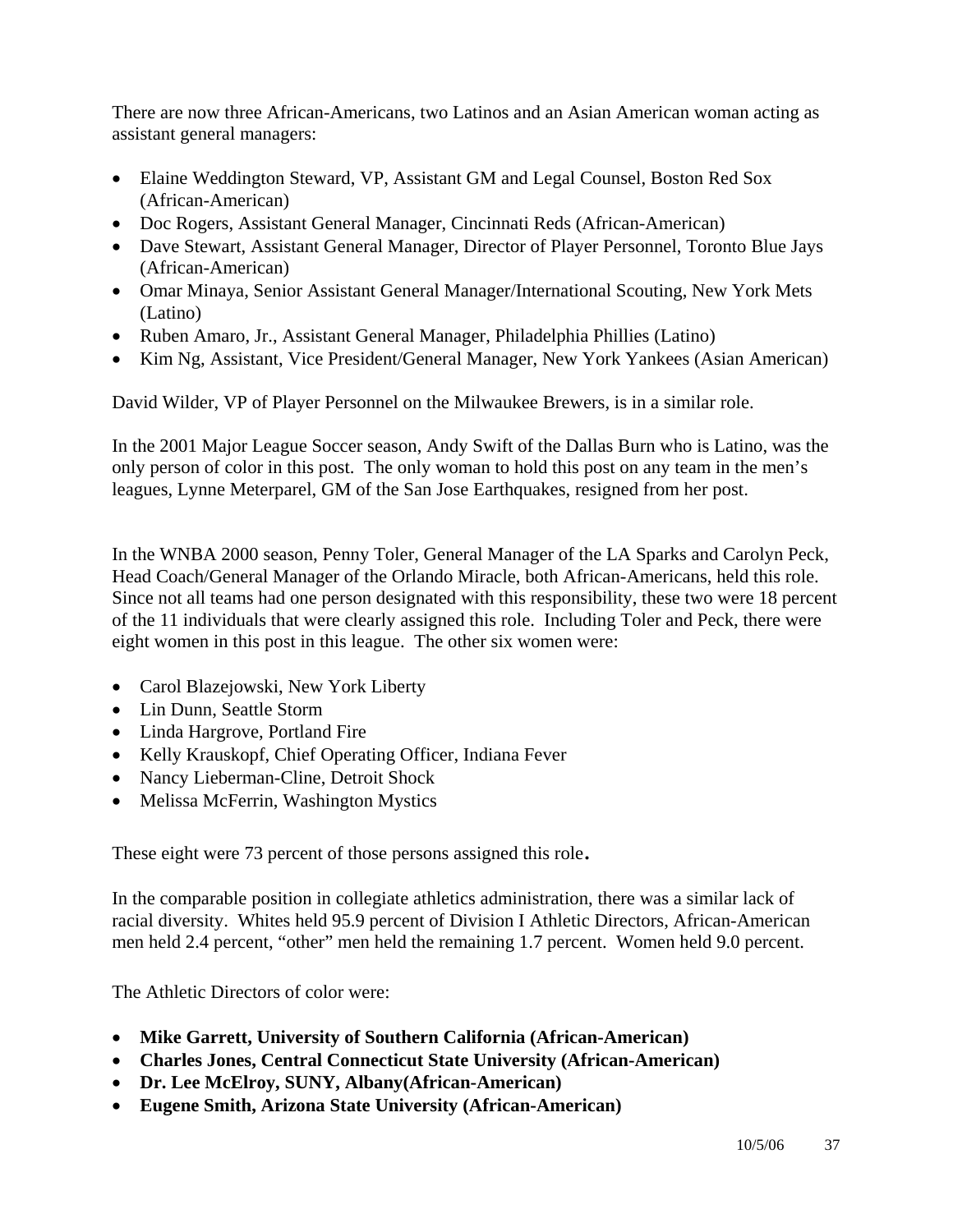- **Lee Roy Selmon, University of South Florida (African-American)**
- **Rudy Davalos, University of New Mexico (Latino)**
- **Dan Guerrero, University of California-Irvine (Latino)**
- **Rick Mello, Florida International University (Latino)**
- **Hugh Yoshida, University of Hawaii-Manoa (Asian American)**
- **Jim Sterk, Washington State University (Native American)**
- Vivian L. Fuller, University of Maryland, Eastern Shore \*
- Sandra Norrell-Thomas, Howard University \*

In addition to Fuller and Morrell-Thomas, the following women were Division I athletics directors:

- Kathy Beauregard, Western Michigan University
- Peggy Bradley-Doppes, University of North Carolina, Wilmington
- Debby Colberg, California State University, Sacramento
- Joni Comstock, University of North Carolina, Asheville
- Joan C. Cronan, University of Tennessee, Knoxville \*\*
- Cary Groth, Northern Illinois University
- Barbara A. Hedges, University of Washington
- Linda Hickey, University of Texas at San Antonio
- Susan Hofacre, Robert Morris College
- Cheryl L. Levick, Santa Clara University
- Beverly R. Lewis, University of Arkansas, Fayetteville \*\*
- Judy MacLeod, University of Tulsa
- Marilyn A. McNeil, Monmouth University
- Patricia Meiser-McKnett, University of Hartford
- Elaine Michaelis, Brigham Young University
- M. Dianne Murphy, University of Denver
- Andrea Myers, Indiana State University
- Christine A. Plonsky, Interim Athletic Director, University of Texas at Austin \*\*
- Judith W. Rose, University of North Carolina, Charlotte
- Andrea Seger, Ball State University
- Helen Smiley, Western Illinois University
- Suzanne J. Tyler, University of Maine, Orono
- Chris Voelz, University of Minnesota, Twin Cities \*\*
- Sandra R. Weeden, State University of New York at Stony Brook
- Deborah A. Yow, University of Maryland, College Park
- \* Historically Black College or University
- \*\* Women's Athletics Program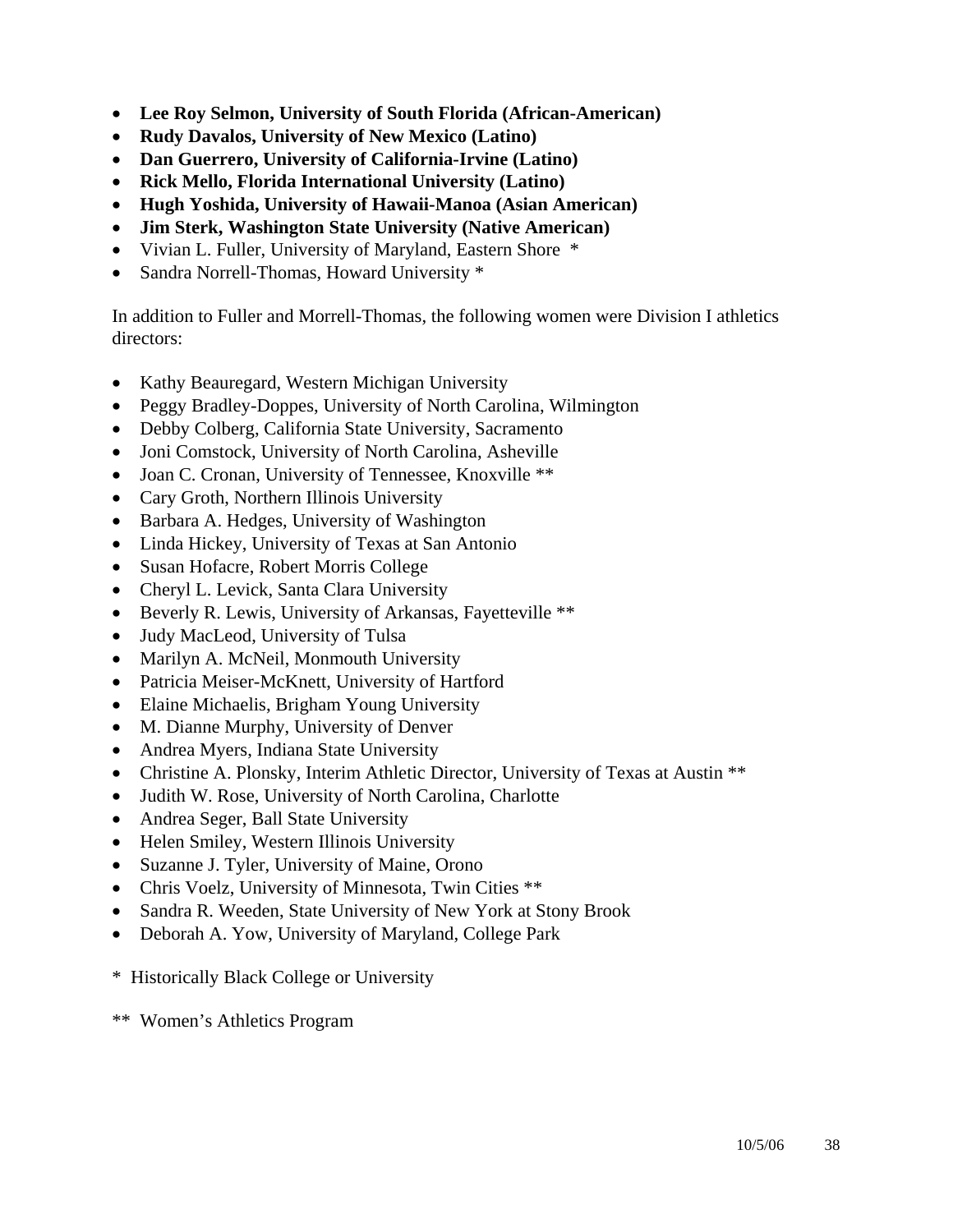In Division II, whites held 93.3 percent while African-Americans held 2.8 percent and "others" held the remaining 3.9 percent. Women held a total of 15.3 percent, of which 13.7 percent were white, 1.2 percent were African-American and 0.4 percent were "others."

Whites also dominated the ranks of Division III with 95.6 percent. African-Americans held 3.5 percent and "others" held 0.9 percent. Women fared best in Division III, holding 25.0 percent. Of this 25 percent, white women held 24.3 percent, African-American women held 0.5 percent and "other" women held 0.2 percent.

#### **Team Vice Presidents**

African-Americans lost ground as team vice-presidents in the NFL, the NBA and the NHL while they remained the same in the Major League Baseball and gained ground in MLS. Latinos gained ground in the NBA, MLB and in MLS. MLS, with 24 percent of team VP's as persons of color, had the highest percentage. Women gained ground in the NBA and MLB, while losing ground in the NHL and MLS. There were no Asian-American VPs in the NBA, NFL or MLS and there was a decrease in the small number of Asians holding these jobs on teams in the NHL and Major League Baseball.

At the vice presidential level on NBA teams there was a two percent drop to10 percent of the posts filled by African-Americans. Latinos held one percent. Women held 13 percent of these jobs in the 1999-2000 season, up three percent from the last *RGRC*.

There were 18 African-Americans in the position of NBA team Vice Presidents:

- Steven Mills, Executive VP Franchise Operations, NY Knicks
- Ed Tapscott, VP Player Personnel, NY Knicks
- Elgin Baylor, VP of Basketball Operations/ GM Manager, LA Clippers
- Billy McKinney, Exec. VP of Basketball Operations Seattle Sonics
- Ron Sally, Sr. VP Business Administration Sports, Denver Nuggets
- Joe Dumars, VP of Player Personnel, Detroit Pistons
- Dwayne Redmon, VP of Finance, Atlanta Hawks
- Rex K. Nelson, VP Community Development, Detroit Pistons
- Alvin Attles, VP, Assistant GM, Golden State Warriors
- Philip A. Williams, VP Brand Development, New Jersey Nets
- Billy Knight, Sr. VP Basketball Operations, Indiana Pacers
- Earvin Johnson, VP, LA Lakers
- Travis Stanley, VP Public Relations, Golden State Warriors,
- Michael McCullough, Exec. VP Team Sports, Miami Heat
- Willis Reed, Sr. VP, New Jersey Nets
- Judy Holland, Sr. VP of Community. Relations and Special Events, Washington Wizards
- Kathy Jordan, VP Communications and Pacers Foundation Press, Indiana Pacers
- Mariana DeMaio, VP Human Relations, Miami Heat

The Knicks, Nets, Pistons, Heat, Warriors and Pacers each had two African-American VPs.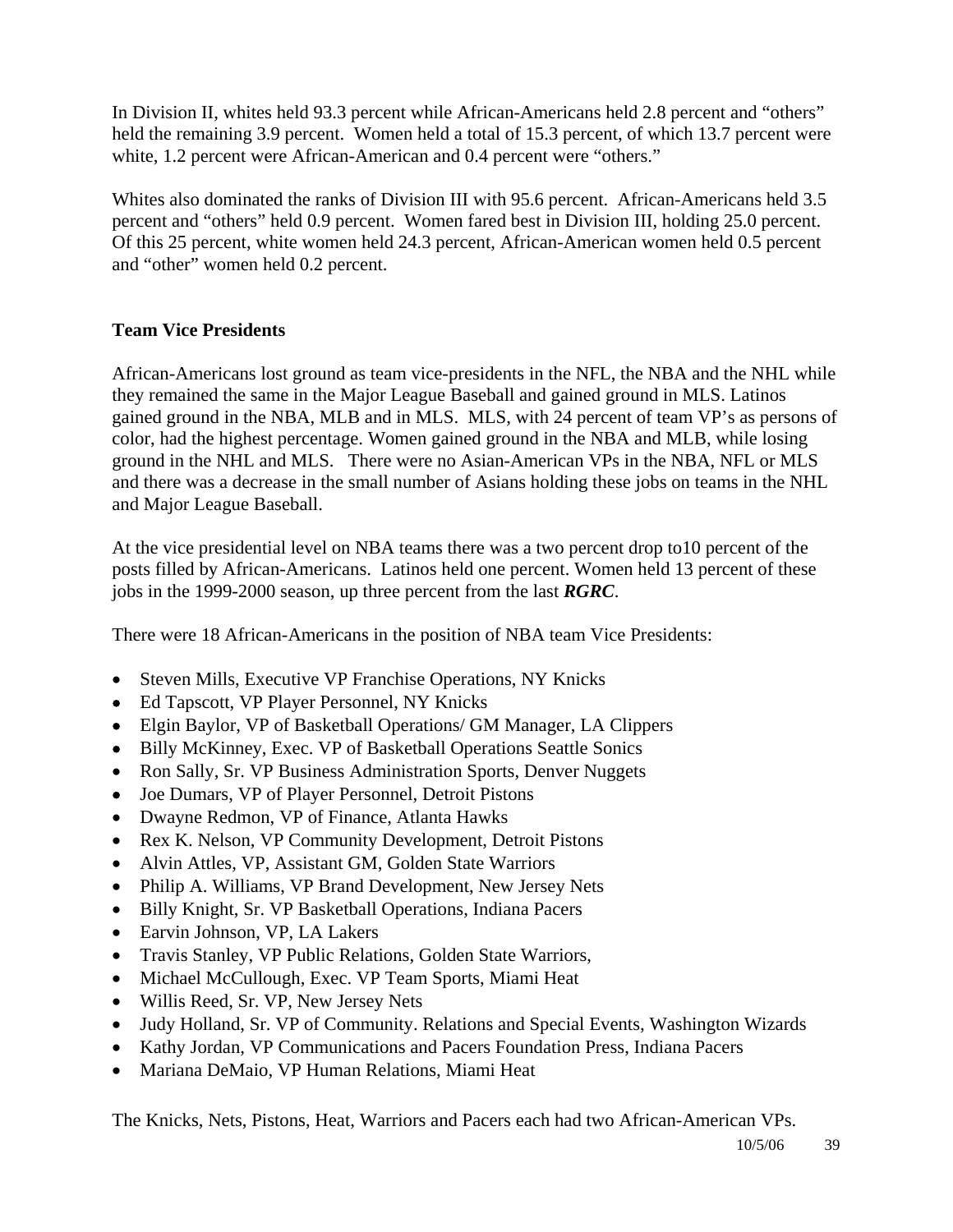The only Latino vice president in the NBA was Leo Gomez, VP Public Affairs of the San Antonio Spurs.

Including Holland, Jordan and DeMaio, there were 24 women vice presidents in the NBA's 1999-2000 season. The others were:

- Cari Coats, VP of Business Development, Orlando Magic
- Lara White, VP Communications. Philadelphia 76ers
- Amy Cohen, VP/ Associate General Counsel Philadelphia 76ers
- Alice Marini, VP Human Resources, Philadelphia 76ers
- Stephanie Smith, VP Marketing and Sales, Philadelphia 76ers
- Julie Fie, VP, Basketball Communications, Phoenix Suns
- Cathy Kleeman, VP, Corporate Sales, Phoenix Suns
- Erin Hubert, VP Sponsor Sales & Client Services, Portland Blazers
- Marta Monetti, VP Marketing & Communications, Portland Blazers
- Amelya Stevenson, VP Human Resources, Sacramento Kings
- Alison Fox, VP Community Relations, San Antonio Spurs
- Laura Kussick, Senior VP of Sales Seattle Sonics
- Robin Brudner, VP General Counsel, Toronto Raptors
- Mardi Walker, VP People, Toronto Raptors
- Michelle Thomas, VP of Human Resources, Atlanta Hawks
- Marilyn Houser, Sr. VP of Bookings/ Marketing, Detroit Pistons
- Kelly LaChance, VP of Corporate Marketing, Houston Rockets
- Elaine Sullivan- Digre, VP Marketing, Houston Rockets
- Jeanie Boss, Exec. VP Business Operations, LA Lakers
- Amy Scheer, VP Broadcasting, NJ Nets
- Jeannie Kerner, VP Entertainment, Development and Talent Relations

The 76ers led the league with four women VPs.

In the NFL 2000 season, whites held 92 percent and African-Americans held the remaining eight percent of the team vice president posts, a two percent loss for African-Americans from the last *RGRC*. The 11 African-American vice presidents were:

- Bob Wallace, Sr Vice President/Administration, St. Louis Rams
- Kevin Warren, VP Football Administration, St. Louis Rams
- Richard Leigh, VP/General Counsel, Seattle Seahawks
- Kofi Bonner, VP Bus Operations and Chief Administrative Officer, Cleveland Browns
- Ozzie Newsome, VP Player Personnel, Baltimore Ravens,
- Frank Gilliam, VP Player Personnel, Minnesota Vikings
- Nathaniel T. Brown, VP/CFO, Seattle Seahawks,
- Michael Huyghue, Sr VP Football Operations, Jacksonville Jaguars
- Don Lowery, VP Player Development and Community Affairs, New England Patriots
- Larry Lee, VP Football Administration, Detroit Lions,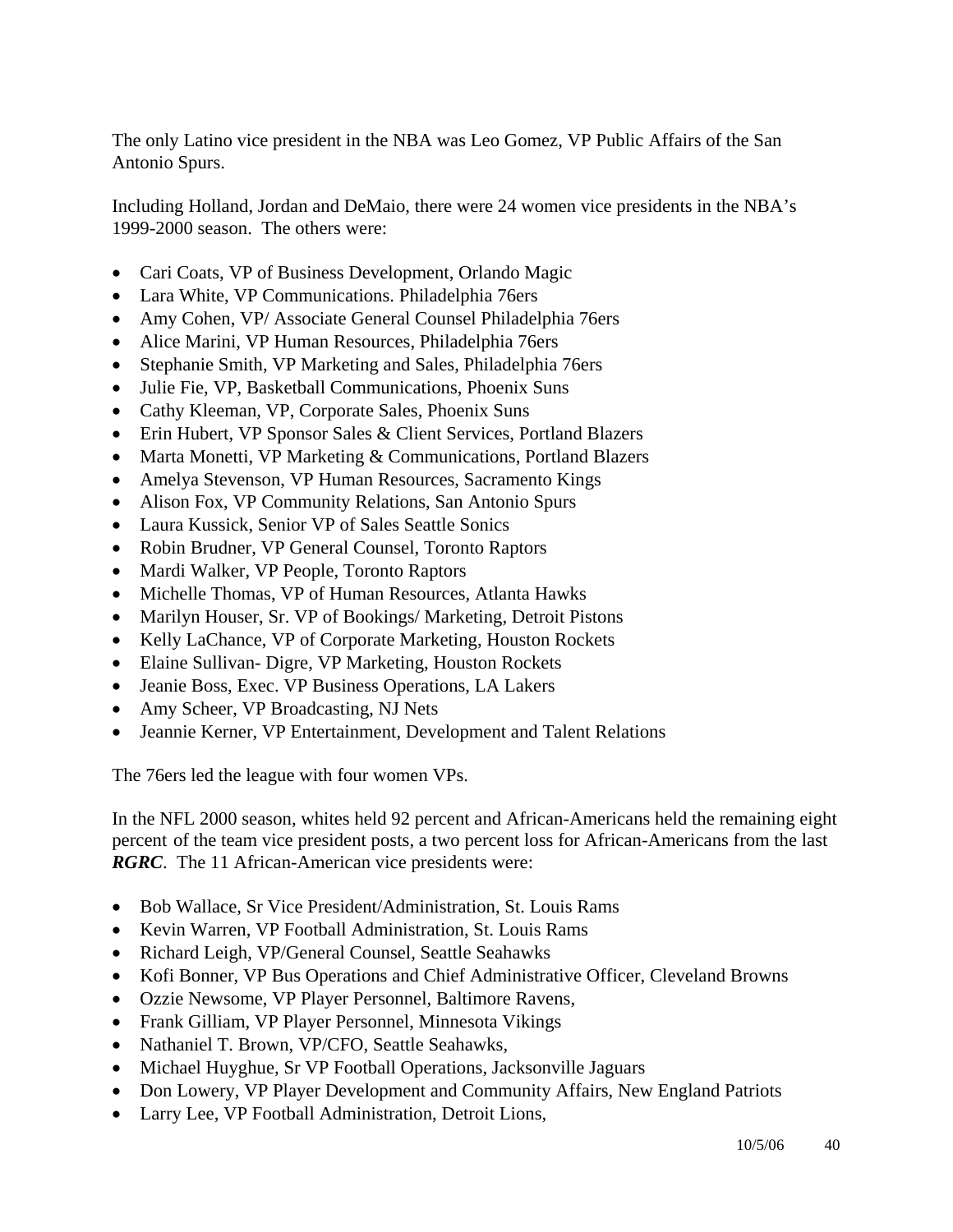■ Adrian Bracy, VP President/Finance, St. Louis Rams

The St. Louis Rams led the NFL with three African-American VPs.

Women held seven percent of the VP posts in the NFL 2000 season, the same as in the most recent *RGRC*. In addition to Bracy, the other women in these posts were:

- Terri Huml, VP Sales and Marketing, Minnesota Vikings
- Charlotte Anderson, VP Marketing and Special Events, Dallas Cowboys
- Linda Bogdan, VP Corporate, Buffalo Bills
- Kate Blackburn, Executive VP, Cincinnati Bengals
- Nancy Bidwill, VP, Arizona Cardinals
- Jackie Curley, VP Finance, Tennessee Titans
- Jill Strafaci, Sr VP Finance & Administration, Miami Dolphins
- Jeanne M. Bonk, VP, San Diego Chargers
- Lisa DeBartollo, VP 49ers Foundation, SF 49ers

No team had more than one woman as a VP.

During the MLB 2000 season, ten percent of vice presidents were people of color. African-Americans held five percent, Latinos held four percent and Asian Americans held one percent. This was a two percent gain for people of color. Women held six percent of these team vice president positions, up three percent from the last *RGRC*.

The ten African-American team vice presidents in Major League Baseball were:

- Henry Aaron, Senior Vice President and Assistant to the President, Atlanta Braves
- Marian Harper, VP Community Development, Houston Astros
- Tommy Hawkins, VP External Affairs, LA Dodgers
- Elaine Lewis, VP of Planning and Research, Detroit Tigers
- Jonathan D. Mariner, Executive VP and Chief Financial Officer, Florida Marlins
- Kirby Puckett, Executive VP Baseball, Minnesota Twins
- Elaine Weddington Steward, VP, Assistant GM and Legal Counsel, Boston Red Sox
- David Wilders, VP President-Player Personal, Milwaukee Brewers
- Ken Williams, VP Player Development, Chicago White Sox
- Sonny Hight , VP New York Yankees

No team had more than one African-American as a VP.

There were six Latino vice presidents in Major League Baseball's 2000 season.

- Sam Fernandez, Senior VP & General Counsel, LA Dodgers
- Julio G. Rebull, Jr., Senior VP Marketing, Communications and Sales, Florida Marlins
- Rosi Hernandez, VP Market Development, Houston Astros
- Mark Fernandez, VP Community Affairs, Arizona Diamondbacks
- Dianne Aguilar, VP of Tickets and Special Events, Arizona Diamondbacks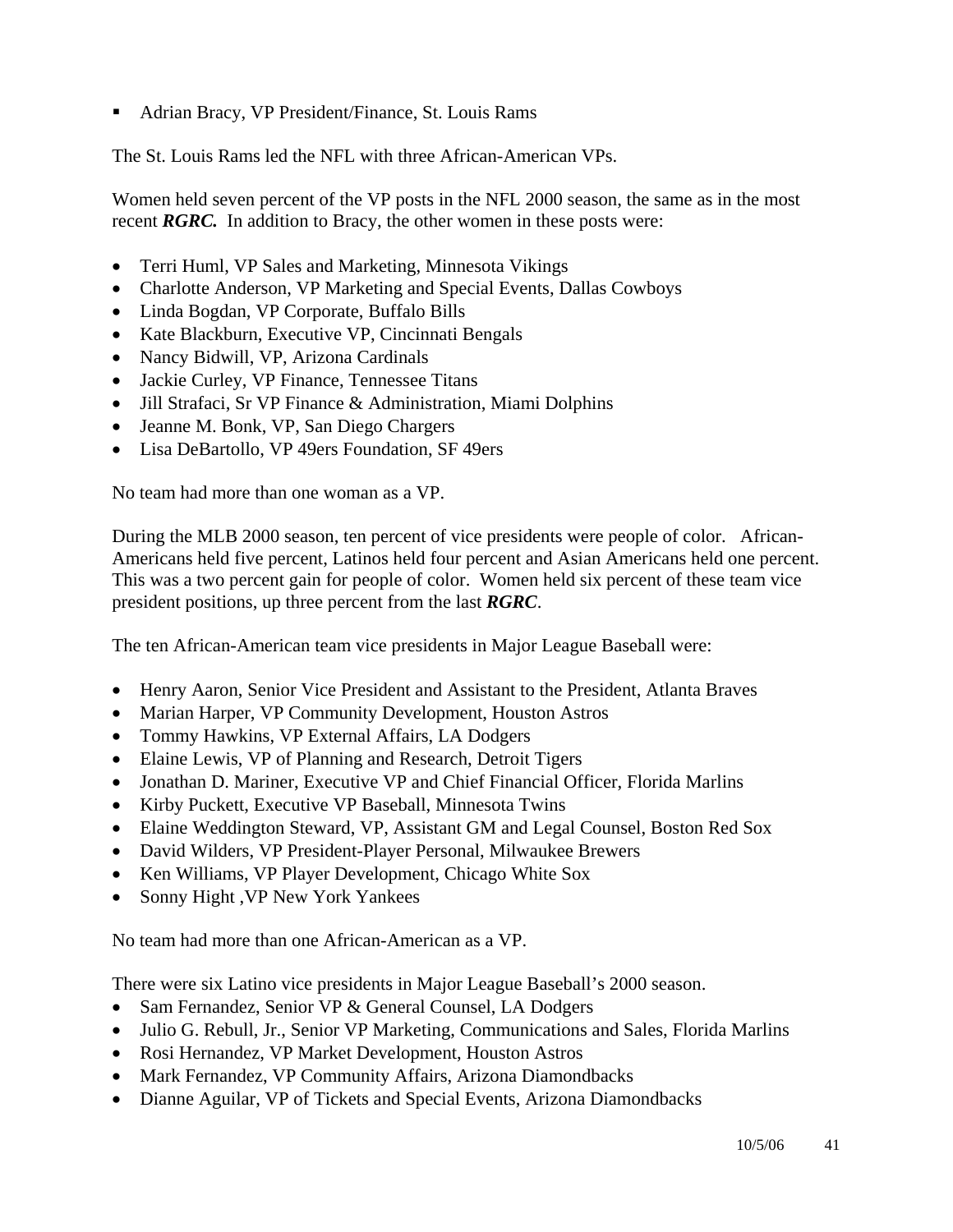• Enrique Morones, VP, Hispanic and International Marketing, San Diego Padres

Arizona, with two Latino VPs, was tops in MLB.

Major League Baseball also had two vice presidents of Asian descent: Mohamed Akhtar "Art" Chaudry, Senior Vice President of Business Operations and Administration of the Kansas City Royals and John F. Yee, Senior Vice President and Chief Financial Officer of the San Francisco Giants.

Including Aguilar, Harper, Hernandez, Lewis, and Weddington-Steward there were 12 women holding team VP posts on MLB teams:

- Michele Anderson, VP Community Relations, San Diego Padres
- Susan Brioux, VP Finance and Administration, Toronto Blue Jays
- Raenell Dorn, VP Human Resources and Diversity, Minnesota Twins
- Pam Gardner, Senior VP Sales Marketing, Houston Astros
- Sue Ann McClaren, VP ticket Operations and sales, Colorado Rockies
- Kris Rone, Executive VP & Chief Marketing Officer, LA Dodgers
- Staci A. Slaughter, VP Public Affair, San Francisco Giants

There was a decline in racial diversity in the NHL at the rank of vice president. African-Americans held two percent of these positions and Asian Americans held one percent, a loss of one percent for African-Americans and two percent for Asian Americans. Thus, the percentage of people of color at this level dropped three percent from the last *RGRC*. Women held nine percent of these posts in the NHL, down two percent from 1998-1999.

The three African-American vice presidents in the NHL were:

- Ian Clarke, Senior VP Finance & Admin, Toronto Maple Leafs
- Ted Fikre, Executive VP & General Counsel, LA Kings
- Kevin McDowell, VP Human Resources, LA Kings

Sheila Gonzaga, Vice President of Customer Services for the Los Angeles Kings, was the NHL's only team vice president of Asian descent in the 1999-2000.

Including Gonzaga, there were 13 women who were vice presidents. The other 12 were:

- Christye Peterson, Senior VP Marketing, Buffalo Sabres
- Trish Kerr, VP Corporate Communications & Marketing, Edmonton Oilers
- Kim Terranova, VP of Corporate Sales & Sponsorship, Florida Panthers
- Terry Farmer, VP Ticket Operations, NJ Devils
- JoAnn Miles, VP Marketing, St Louis Blues
- Robin Brudner, VP General Counsel, Toronto Maple Leafs
- Mardi Walker, VP People, Toronto Maple Leafs
- Kathi Gillin, VP Sales & Marketing, Philadelphia Flyers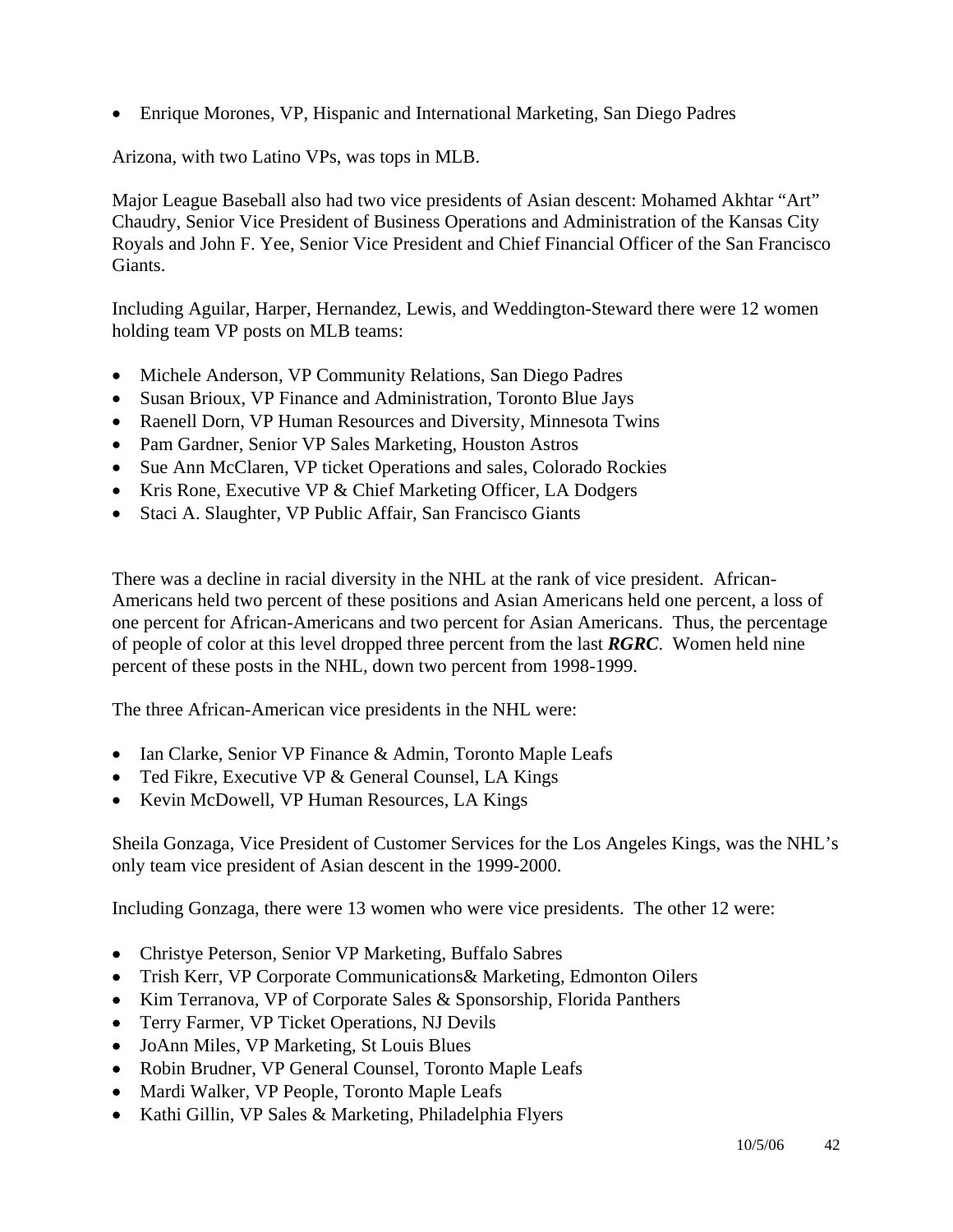- Stephanie Smith, VP Marketing & Sales Development, Philadelphia Flyers
- Leila Bell-Irving, VP Business Development, Vancouver Canucks
- Susanne Haine, VP Development & Administration, Vancouver Canucks
- Brenda Tinnen, VP Event Services, Los Angeles Kings

The Kings, Maple Leafs, Canucks and Flyers each had two women vice-presdents.

People of color held 24 percent of the team vice-president posts in Major League Soccer. African-Americans and Latinos each had 12 percent. That was an 14 percent increase since the last RGRC. There were no women in these posts in the 2000 MLS season which represented a 17 percent decline since the last report.

Both African-American vice presidents were with the LA Galaxy where Kevin McDowell was VP of Human Resources, and Ted Fikre was VP and General Counsel. The one Latino team vice president was Sergio Del Prado, VP of Business Operations. He was also with the LA Galaxy.

While most WNBA teams did not have staff at this level whose sole responsibility was with the WNBA team, there were no people of color at this post but there were four women who were vice presidents on WNBA teams. They were:

- Gayle Bibby-Creme, VP Business Operations, Cleveland Rockers
- Sandi Bittler, VP Business Operations, Portland Fire
- Carol Blazejowski, VP/General Manager, New York Liberty
- Kim Free, VP Marketing and Business, Utah Starzz

According to the WNBA, the following had similar responsibilities yet had director level tiles:

- Karen Bryant, Sr. Director, WNBA Operations, Seattle Storm
- Julie Demeo, Director of Operations, Washington Mystics
- Felicia Hall, Director of Business Operations, Charlotte Sting (African-American)
- Kim Stone, Sr. Director, Business Operations, Miami Sol

#### **Senior Administrators**

The category of senior administration consists of personnel who hold the title of director, coordinator or manager. At the college level, the positions were associate and assistant athletics director, senior women's administrator and faculty athletics representative.

Pro leagues again did poorly at the team level for senior administrators. At 17 percent (up from 14 percent), the NBA was the best for people of color and at 36 percent (down five percent) was also the best for women. The teams lagged considerably behind the league offices. College sport had a poor record for both women and people of color.

The NFL had 10 percent people of color (down two percent), MLB had 16 percent people of color (up one percent), the NHL had seven percent (up two percent), and MLS had 14 percent (up 6 percent). The percent of women in the NFL was up by one percent from 27 to 28 was, up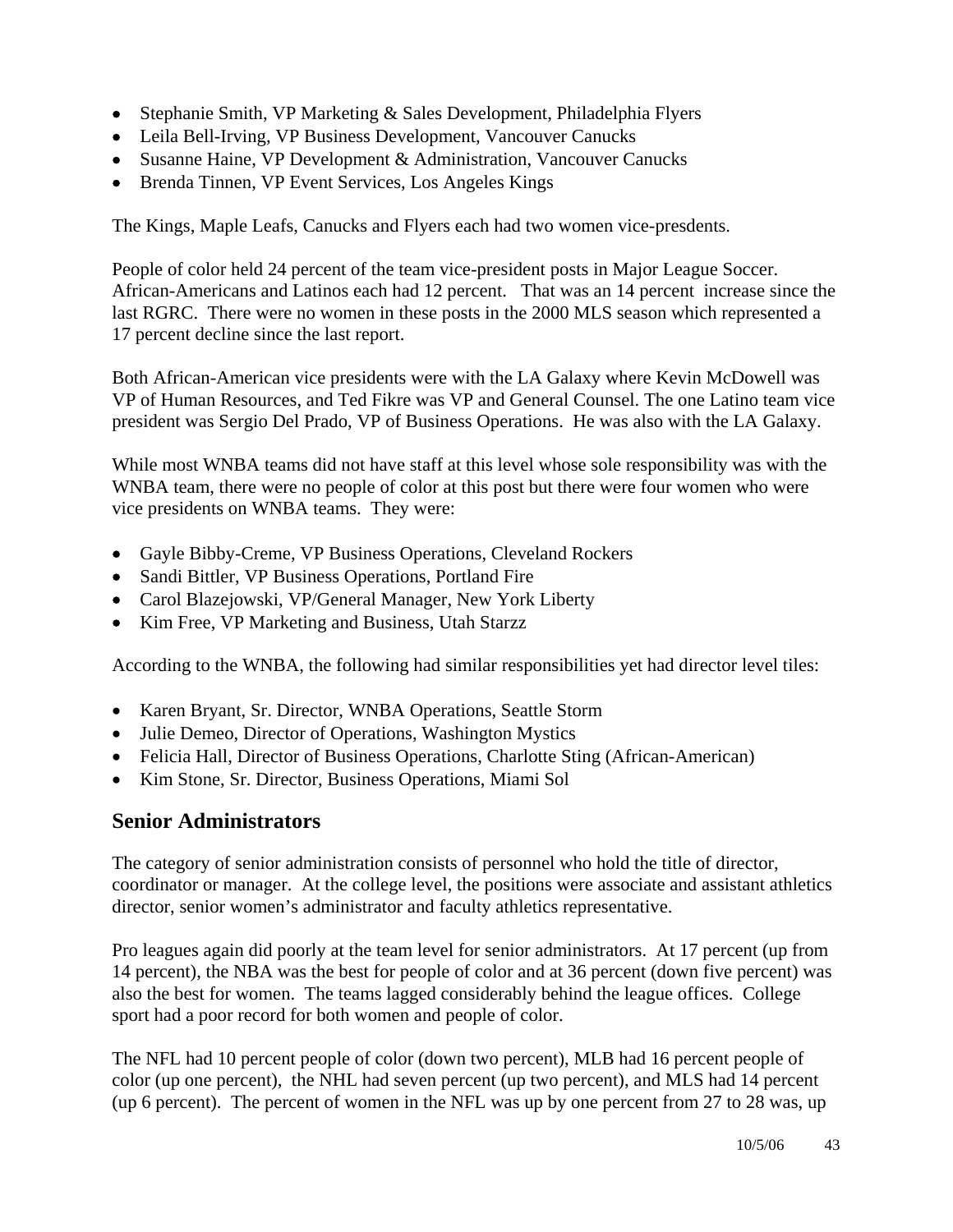by three percent in MLB from 21 to 24 percent, up by two percent in the NHL from 33 to 35 percent and down in MLS from 24 to 22 percent.

In the senior administration of the NBA, 83 percent were white, 12 percent were African-American, three percent were Latino and two percent were Asian American. Women held 36 percent of the positions at this level. African-Americans and Latinos gained one percent from the last *RGRC* while the percentage Asians remained the same. However, the percentage of women in these posts dropped five percent from 1998.

During the 2000 season in the NFL, people of color occupied 10 percent of the total senior administration. African-Americans held nine percent, Latinos one percent and Asian Americans held a fraction of one percent of these posts. Women held 28 percent of the positions at this level. The percentage of African-Americans in the NFL senior administrators was the same as in 1998 while Latinos dropped one percent. The percentage of women in these posts rose one percent from 1998.

In the 2000 MLB season, 16 percent of senior team administrators were people of color, up from 15 percent in 1997. Women held 24 percent of these positions in 2000, up from 21 percent in 1997.

In the NHL's 1999-2000 season, 93 percent of the senior administration were white, three percent were African-American, two percent were Latino and Asian American. Women held 35 percent of these posts. There was a one percent gain in the percentage of Asians and Latinos while women gained two percent since the last *RGRC*.

Eighty-six percent of the senior administration of Major League Soccer during the 2000 season were white. African-Americans held three percent of these posts, Latinos held nine percent and Asian Americans one percent. The percentage of African-Americans dropped 2 percent and Latinos dropped five percent from 1998. Women held 24 percent of these positions, a gain of two percent from the previous *RGRC*.

#### **Chief Financial Officer**

The highest-ranking financial officer on a team is generally referred to as a chief financial officer, vice president of finance or controller. At 14 percent, MLB had the best record for people of color while MLS had the best for women at 17 percent.

In the 1999-2000 NBA season, there was two African-Americans at the position of the chief financial officer: Dwane Redmon, Vice President of Finance of the Atlanta Hawks and Ian Clarke, Senior Vice President of Finance and Administration for the Toronto Raptors. There was one Asian American, Victor Wong, Controller of the Golden State Warriors and one woman, Lisa Selby, who was Controller of the Los Angeles Clippers.

At this post whites held 90 percent, African-Americans held seven percent and Asian Americans and women each held three percent. For African-Americans seven percent increase from a three percent loss for Latinos while women remained the same as in the last *RGRC*.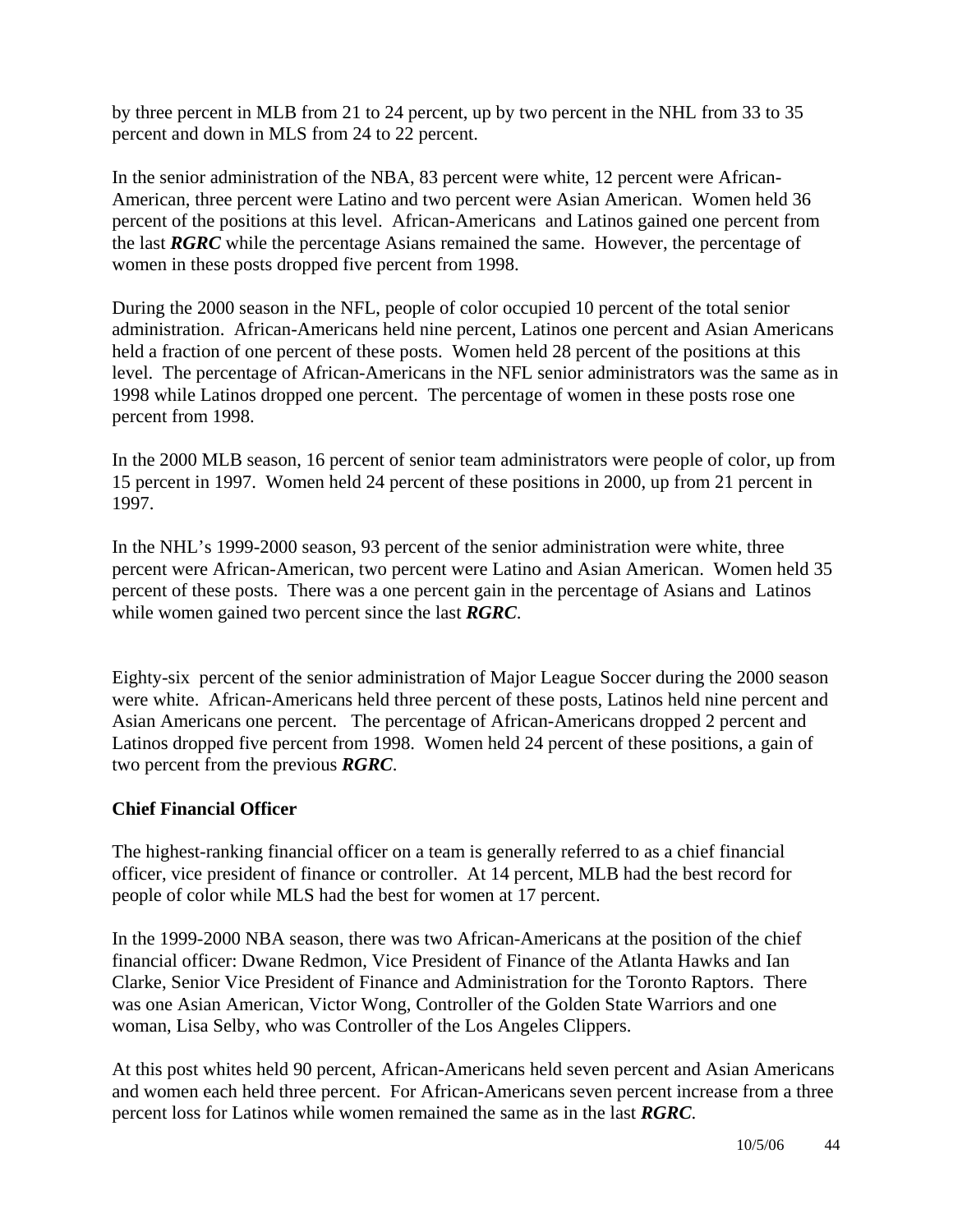There were four CFOs of color in the NFL:

- Nathaniel T. Brown CFO, Seattle Seahawks (African-American)
- Adrian E. Bracy, VP Finance, St. Louis Rams (African-American)
- Luis Perez, CFO, Baltimore Ravens (Latino)
- Robert Nunez, Dallas Cowboys (Latino)

This was 12 percent of the league. Whites held 88 percent, African-Americans and Latinos each held six percent while women held 13 percent of these top financial positions. It was a three percent gain for Latinos one percent drop for African-Americans and a four percent drop for women. In addition to Bracy, there were three women in this post:

- Jeanne Bonk, Philadelphia Eagles
- Jackie Curley, Tennessee Titans
- Jill R. Strafaci, Miami Dolphins

At the start of the 2000 Major League Baseball season, there were four people of color as CFO and three women. Whites held 86 percent of these positions, African-Americans and Asians each held seven percent. This was pro sports best record for people of color at the CFO position. Women held 10 percent of these posts. There was a three percent gain for women from 1998. The CFOs of color were:

- Anthony Ward, Controller, Cincinnati Reds (African-American)
- Jonathan Mariner, Executive VP and Chief Financial Officer, Florida Marlins (African-American)
- John F. Yee, Senior VP and Chief Financial Officer, San Francisco Giants (Asian)
- Paul Wong, Controller, Oakland Athletics (Asian)
- The women in this post were:
- Susan Brioux, VP Finance and Administration, Toronto Blue Jays
- Christine Hurley, Chief Financial Officer, Los Angeles Dodgers
- Jodi Norman, Controller, Chicago Cubs

During the 2000 MLB season, Mariner left his position with the Marlins and was replaced with Susan Jaison, Vice President Finance. Ms. Jaison is an African-American.

In the NHL, there was one African-American CFO, Ian Clarke, Senior VP Finance and Administration of the Toronto Maple Leafs. This amounted to four percent of the total. There was also one woman in this post: Evelyn Lopez, Director of Finance/Controller of the Florida Panthers. This represented no change for African-Americans, , an eight percent loss for Asian Americans and a four percent gain for women since the last *RGRC*.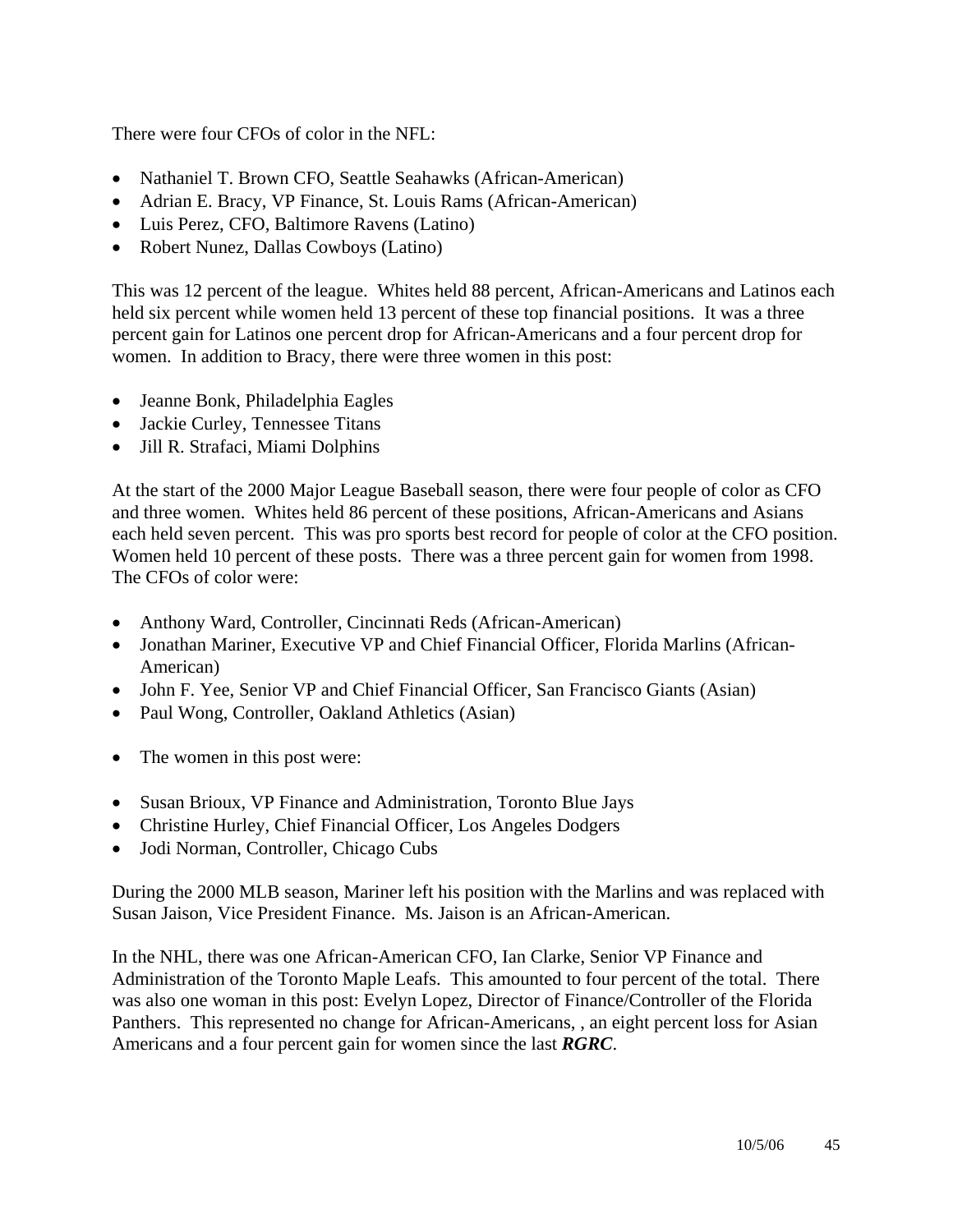While Major League Soccer had no people of color in this post in the 2000 season, there were two women (17 percent): Keely Wilcox, Director of Finance for the Columbus Crew and Evelyn Bray, Director of Finance for the Kansas City Wizards.

#### **Public Relations Director**

The public relations director plays an instrumental role in the determination of which players are presented to the media and how these players are portrayed. Decisions made can literally affect the entire career of players. Among the men's leagues, Major League Soccer had the best record for people of color with 17 percent of public relations directors. The NBA did best for women with 31 percent of these positions. Sixty-three percent were women in the WNBA.

At the start of the 1999-2000 season in the NBA, whites held 86 percent of the public relations director's positions; African-Americans had 10 percent and Asian Americans had three percent. Thirty-one percent of these posts were held by women. This was a three percent gain for African-Americans and Asians and a 17 percent gain for women from the last *RGRC*. This was the best record for women in this position in the men's leagues.

The three African-Americans at this post were:

- Kathryn Jordan, VP Communications and Pacers Foundation President, Indiana Pacers
- Travis Stanley, VP Public Relations, Golden State Warriors
- Arthur Triche, VP of Communications, Atlanta Hawks

The one Asian American woman at this post: was Lori Hamamoto, Director of Public Relations at the NY Knicks.

In addition to Jordan and Hamamoto there were nine women at this position:

- Sue Carpenter, Director of Sports Communications, Portland Trail Blazers
- Cheri Hanson, Director of Public Relations, Milwaukee Bucks
- Julie Fie, VP Basketball Communications, Phoenix Suns
- Kelly Kocher, Director of Communications, Denver Nuggets
- Maureen Lewis, Director of Public Relations, Washington Wizards
- Debra Stevens, VP Public Relations, Phoenix Suns
- Jill Wiggins, Director of Communications, LA Clippers

In the NFL, there were two African-Americans (6 percent) and there were no women in this post in the 2000 season. This was a seven percent drop for African-Americans and no change for women from the last *RGRC*. The two men were:

- Mike Taylor, Oakland Raiders
- Reggie Roberts, Tampa Bay Buccaneers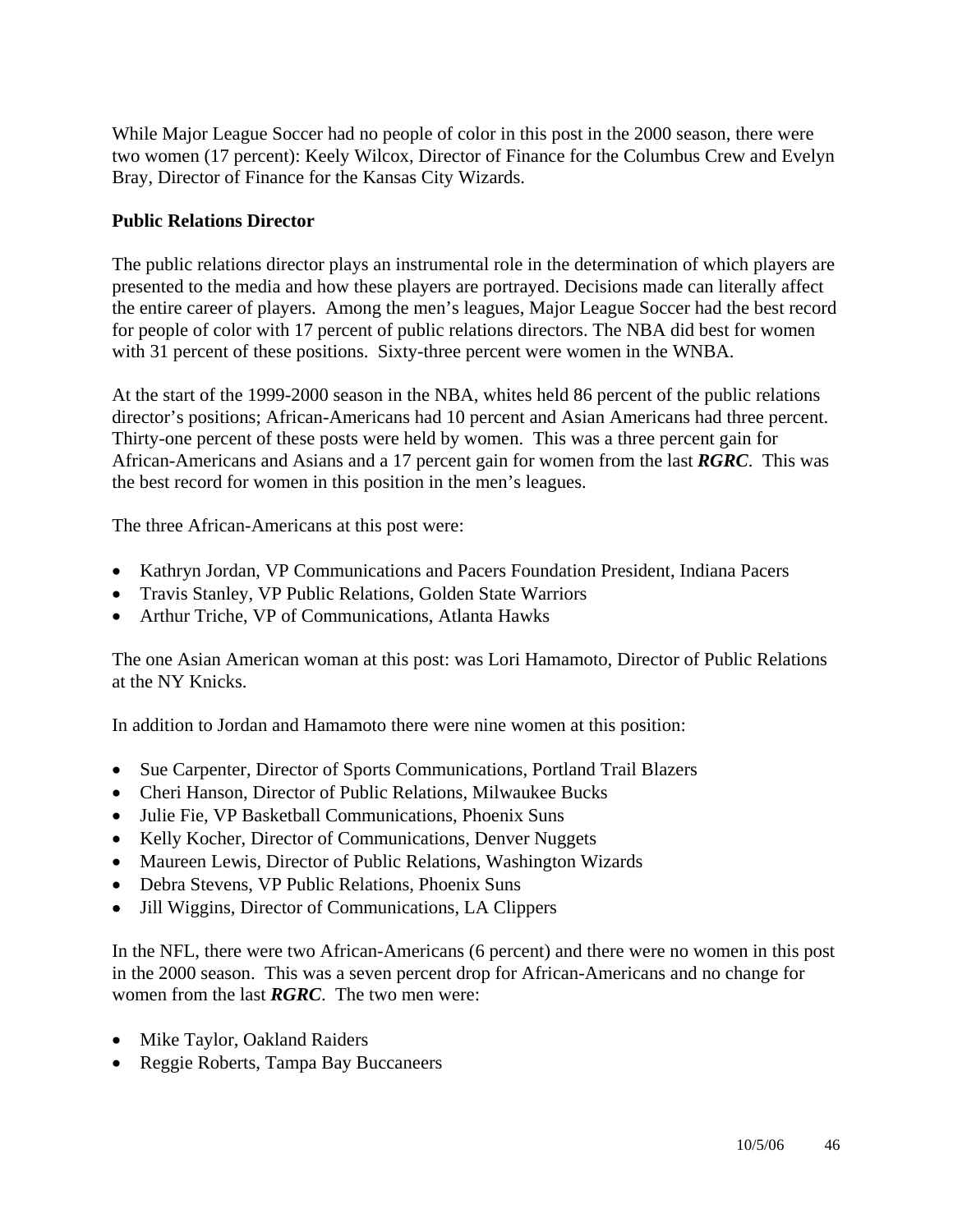At the start of the 2000 Major League Baseball season whites held 97 percent of these positions. The one person of color was an African-American, Eric Carrington, who was the Public Relations Manager of the Oakland Athletics. The percentage of African-Americans in this post was unchanged for the past two seasons. During the season Carrington left the Athletics and took the Director of Public Relations position with the Florida Marlins. There were three women in this position:

- Rebecca Hale, Director of Public Information, Seattle Mariners
- Sharon Pannozo, Director of Media Relations, Chicago Cubs
- Julie Sarmiento, Director of Media Relations and Publicity, Los Angeles Dodgers

This was a seven percent gain from 1998.

There were no people of color at this post in the NHL. There were, however, two women (7 percent) in the 1999-2000 season, an eight percent drop from the 1998-99 season. The two women were:

- Cindi Himes, Director of Public Relations, Pittsburgh Penguins
- Heidi Holland, Public Relations Director, Boston Bruins

In Major League Soccer there were two Latinos (17 percent) in this post: Gabriel Gabor, Public Relations Director of the Miami Fusion and Luis Garcia, Director Media Relations and Team Services of the Los Angeles Galaxy. The one woman (9 percent) was Tracey Judd, Director of Media Relations of the Tampa Bay Mutiny. This was an eight percent drop for African-Americans since 1998. It was, however, the first year there was a woman in this post. Latinos remained the same.

In the 2000 WNBA season, whites held 87 percent of the Public Relations Directors positions, African-Americans and Asian Americans each held seven percent and women held 63 percent. The people of color in this were:

- Kristal Shipp, Public Relations Director, LA Sparks (African-American)
- Katherine Wu, Media Relations/Community Relations Manager, Orlando Miracle (Asian American)

In addition to Shipp and Wu there were 10 women in this post:

- Megan Bonifas, Manager Team Communications, Houston Comets
- Lisa Hegelson, Acting Public Relations Manager, Minnesota Lynx
- Neda Kia, Director of Communications, Phoenix Mercury
- Andrea Lepore, Director of Communications and Operations, Sacramento Monarchs
- Amanda Ludwig, Media Relations Manager, Miami Sol
- Lori Montgomery, Director of Media Relations, Cleveland Rockers
- Tami Scott, Media Relations Manager, Utah Starzz
- Jill Wiggins, Director of Communications, Portland Fire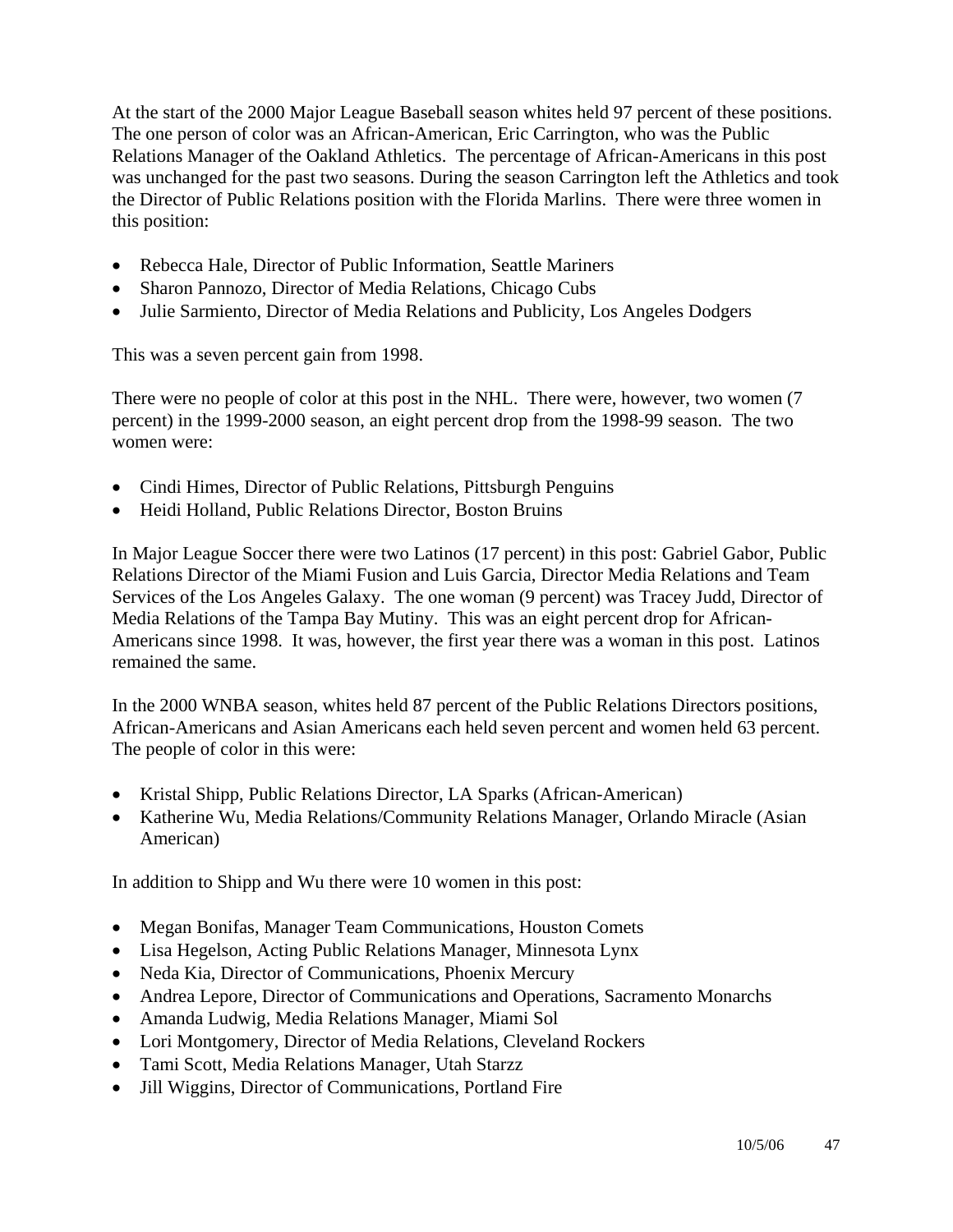#### **Director of Community Relations**

The position of director of community relations is where you most frequently will find person of color or a woman. It is widely believed that this is the case because most teams play in cities with large African-American and Latino populations. The NBA had the most opportunities for people of color with 48 percent of the community relations positions . The NHL had the most opportunities for women at 61 percent. The WNBA had 100 percent women in this position.

The NBA had the highest percentage of African-Americans in the post of Community Relations Director at 48 percent. Whites held the remaining 52 percent. This was a three percent gain from the last *RGRC*. The African-Americans at this post were:

- Wayne Levy, Director of Community Relations, Boston Celtics
- Robert Love, Director of Community Relations, Chicago Bulls
- Erikk Aldridge, Director of Community Relations, Los Angeles Lakers
- Tony Shields, Community Relations Manager, Milwaukee Bucks
- Terrell Battle, Community Relations Manager, Minnesota Timberwolves
- Cal Ramsey, Director of Community Relations, NY Knicks
- Otis Smith, Executive Director of Community Relations, Golden State Warriors
- Jim Washington, Director of Community Affairs, Atlanta Hawks
- Denise Booth, Community Relations Manager, LA Clippers
- Gina Cook, Director of Community Affairs, New Jersey Nets
- Sarah Joseph, Director of Community Services, Houston Rockets
- Valerie D. Collins, Director of Community Relations, Orlando Magic
- Vonda Brooks, Community Service Coordinator, Indiana Pacers
- Tracy Walker, Director of Community Relations, Detroit Pistons

Including Booth, Collins, Cook, Joseph, Walker and Brooks, there were 16 women at this post in the NBA. They were:

- Suzanne Harrison, Director of the Mavericks Foundation and Community Services, Dallas Mavericks
- Megan Jones, Community Relations Manager, Phoenix Suns
- Kristy Fletcher, Director of Community Relations, Toronto Raptors
- Alison Fox, Vice President of Community Relations, San Antonio Spurs
- Melinda Gable, Director, Corporate and Community Affairs, Portland Trail Blazers
- Patti Balli, Community Relations Manager, Utah Jazz
- Julie Bosley, Director, Community Relations, Philadelphia 76ers
- Teresa Paquette, Director of Community Relations, Washington Wizards
- Suzanne Conley, VP of Community Relations, Charlotte Hornets
- Alison Klein, Director of Community Relations, Miami Heat

The 55 percent was a 17 percent gain from 1997-98, representing a high point for women in this post.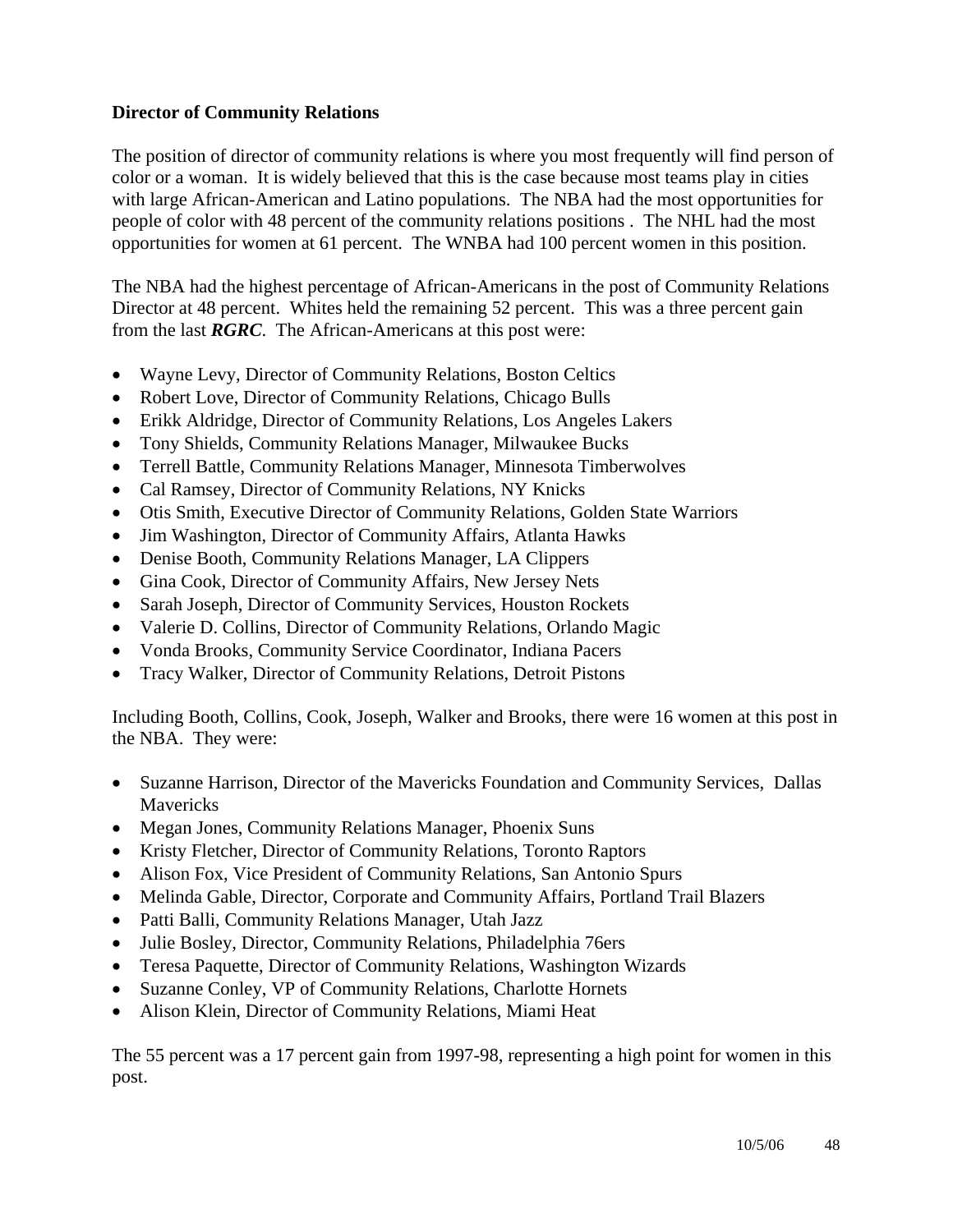There were six African-Americans (19 percent) at the post of Community Relations Director in the NFL's 2000 season, a four percent drop from 1998. The African-Americans in this position were:

- Billy Thompson, Director of Player Relations/Alumni Coordinator, Denver Broncos
- Ricky Porter, Director of Player Development and Community Relations, New Orleans **Saints**
- Kim Fields, Community Relations Manager, New York Jets
- Adele Harris, Director of CR, Arizona Cardinals
- B.J. Harrison-Waymer, Director of Community Relations and Family Programs, Carolina Panthers
- Hillary Johnson, Director of Community Relations, Cleveland Browns

There was one Latina, Emily Cruz Robbins, Assistant/ Community Relations Director of the Dallas Cowboys in this post, a three percent gain from 1998. Including Fields Harris, Harrison-Waymer, Johnson and Robbins, women held 17 (55 percent) of these posts:

- Marci Moran, Director Community Relations, St. Louis Rams
- Tracy Goulet, Director of Community Relations, New England Patriots
- Carol Breeding, Director of Community Relations, Atlanta Falcons
- Allison Stangeby, Director of Community Relations, New York Giants
- Kimberly Layton. Director of Public Affairs and Community Relations, San Diego Chargers
- Brenda Sniezek, Community Relations Manager, Kansas City Chiefs
- Maraleen Browne, Senior Director, Community and Alumni Relations, Miami Dolphins
- Nicole Duncan, Director of Community Relations and Promotions, Indianapolis Colts
- Jeanne McKenna, Director of Community Relations, Green Bay Packers
- Sandy Gregory, Director of Community Outreach, Seattle Seahawks
- Stephanie Waller, Director of Community Relations, Tampa Bay Buccaneers
- Darla Maeda, Community Relations Coordinator, St. Louis Rams

This amounted to a 25 percent gain for women from 1998 and was a high water mark for women at this post in the NFL.

In the 2000 Major League Baseball season, there were eight people of color in this post. African-Americans held 23 percent and Latinos held 3 percent. This represented a seven percent drop for African-Americans and a three percent gain for Latinos. The eight were:

- Monique Brandon, Director, Community Affairs, Los Angeles Dodgers (African-American)
- Ron Burton Community Relations Manager, Boston Red Sox (African-American)
- Darrell Cunningham, Community Affairs Manager, Minnesota Twins (African-American)
- Allen Davis, Director, Community Relations, Cleveland Indians (African-American)
- Marian Harper VP, Community Development, Houston Astros (African-American)
- Israel Negron, Manager, Community Affairs, Florida Marlins (Latino)
- Brian Smith, Director of Community Relations, New York Yankees (African-American)
- Taunee Paur Taylor, Director of Community Relations, Texas Rangers (African-American)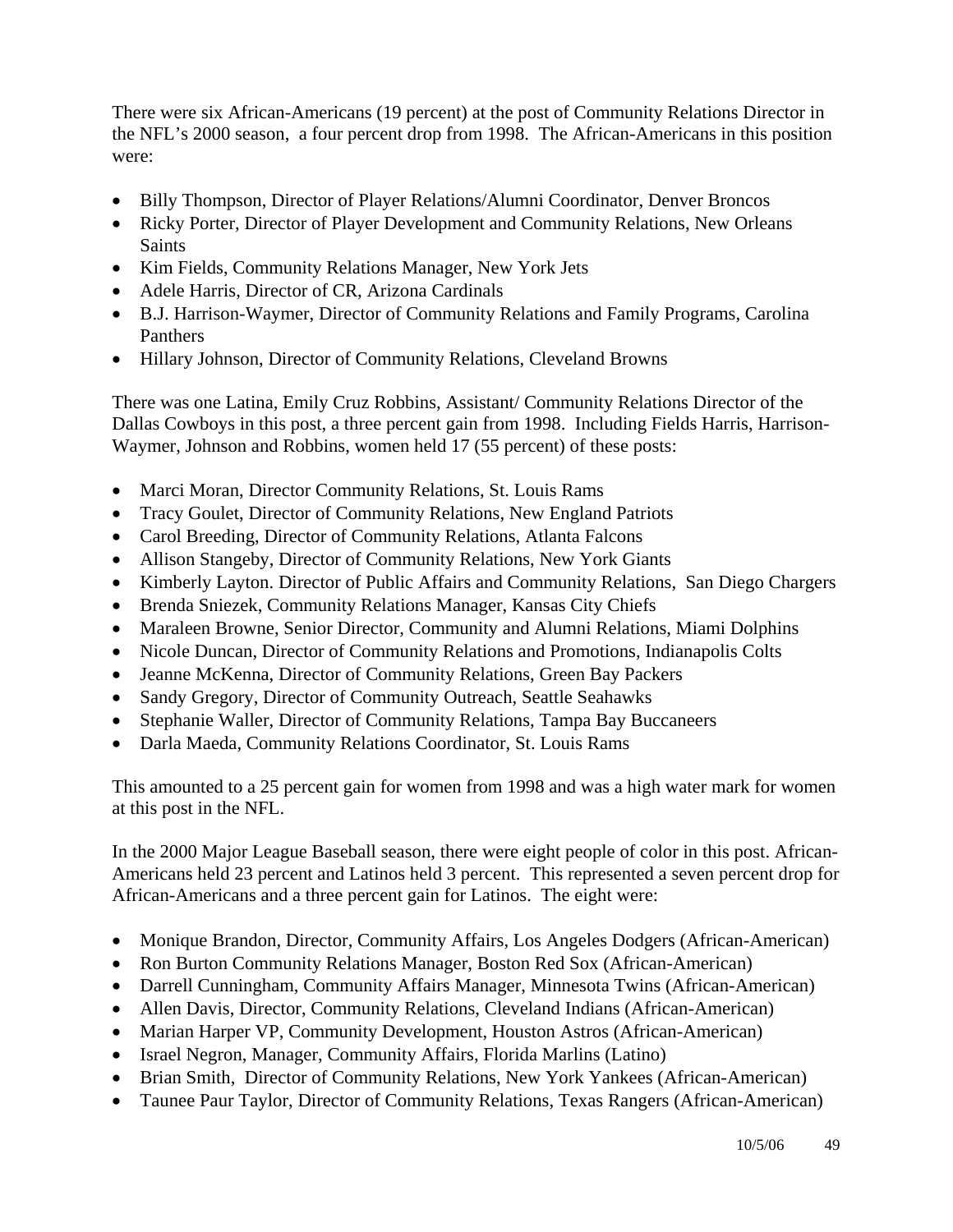In addition to Harper and Taylor there were 14 women (47 percent), down three percent from the last *RGRC*.

- Michele Anderson, VP Community Relations, San Diego Padres
- Celia Bobrowsky, Director of Community Relations, Detroit Rockies
- Susan Budd, Community Relations Director, Florida Marlins
- Regina Castellani, Director of Community Relations, Philadelphia Phillies
- Kathy Guy, Director of Community and Player Relations, Pittsburg Pirates
- Gina Hasson, Community Relations Manager, Seattle Mariners
- Jill Knee, Director of Community Relations, New York Mets
- Christine Makowski Dir. Of Advertising and Community Relations, Chicago White Sox
- Kerry Mar, Community Relations Manager, San Francisco Giants
- Rebecca Polihronis, Manager, Cubs Care/Community Relations, Chicago Cubs
- Jennifer Santamaria, Manager of Community Relations, Toronto Blue Jays
- Julie Wagner, Director of Community Relations, Baltimore Orioles

In the 1999-2000 NHL season, Ken Martin Jr., Director of Community Relations of the Buffalo Sabres, was the only African-American (4 percent) in this position, Whites held 96 percent of these jobs. Women held 61 percent of these posts in the 1999-2000 NHL season, a seven percent gain from the previous *RGRC.* This was the top mark for women in this post among the men's pro leagues. The women were:

- Julie Berkhouse, Director Community Relations, Dallas Stars
- Sue Byrne, Director of Marketing & Community Relations, Boston Bruins
- Maureen Cierplot, Community Relations/Youth Marketing Manager
- Barbara Davidson, Director of Community Relations, Chicago Blackhawks
- Karen Davis, Community Relations Manager, Detroit Red Wings
- Kelly Davis, Director of Community Relations, Los Angeles Kings
- Sherry Doiron, Director Community Development, Ottawa Senators
- Donna Ferris, Director of Community Development, Tampa Bay
- Kristy Fletcher, Director Community Relations, Toronto Maple Leafs
- Kathy Gieck, Director Community Relations/Exec. Dir. Flames Foundation, Calgary Flames
- Jenny Hannon, Director of Community Relations, Nashville Predators
- Peggy Sue Hawkins, Director of Community Relations, Carolina Hurricanes
- Terri Hickman, Manager of Community Relations, Atlanta Thrashers
- Linda Panasci, Director Community Relations, Philadelphia Flyers
- Renee Petrichevich, Manager Community Relations, Pittsburgh Penguins
- Hillary Reynolds, Community Development Manager, Florida Panthers
- Lori Summers, Dir. Community Relations/Executive Director, Goals for Kids Foundation, Phoenix Coyotes

In Major League Soccer, whites held 75 percent of these posts, African-Americans held 17 percent, Latinos held eight percent and women held 33 percent. This represented a nine percent gain for African-Americans, a nine percent decrease for Latinos, and a 16 percent gain for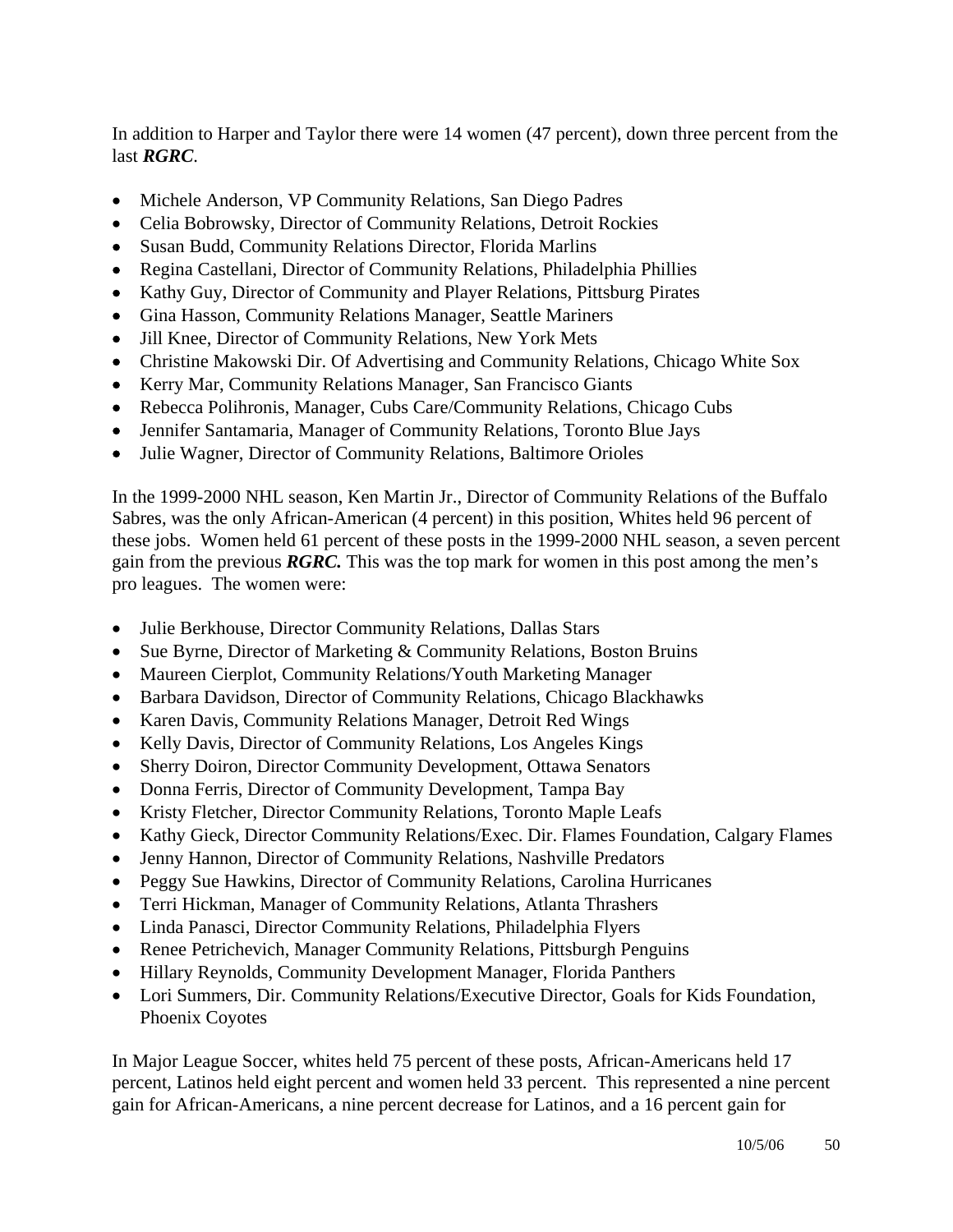women. The two African-Americans were: Gloria King, Community Development Coordinator**,**  of the LA Galaxy and M. Denise Wilmer, Director of Community Relations, at the Chicago Fire. David Galvez, Director of Hispanic Media and Community Relations with San Jose, was the only Latino. Including King and Wilmer, there were four women, Catherine Marquette, Community/Fan Relations Manager, at the DC United and Hillary Pereira, Publicity and Community Outreach Coordinator, with the New England Revolution.

In the WNBA not every team had a member of the dedicated staff who was designated as the community relations director or a similar title. Of the teams that did, all had either a person of color or woman at this post. Of the seven posts, three were people of color; one African-American and two Asian Americans. All of these posts were filled by women. Those holding these positions were:

- Lori Satterfield, Director, Community Relations, Indiana Fever (African-American)
- Cindy Jarvis, Director of Community Relations, LA Sparks (Asian)
- Katherine Wu, Media Relations/Community Relations Manager, Orlando Miracle (Asian American) \*also PR Director
- Eve Claar, Director, Community Relations, Detroit Shock (white)
- Eileen Hauser-Lewis, Director, Community Relations, Phoenix Mercury (white)
- Regan Freuen, Community Relations Coordinator, Seattle Storm (white)
- Erin Bodily, Community Relations Manager, Utah Starzz (white)

#### **College Associate and Assistant Athletics Directors**

At the college level, the senior administrative positions would be the associate and assistant athletics director posts. The numbers of these two positions are combined to give a percentage that would be equivalent to the senior administrations in the professional leagues. In Division I of the NCAA, 90.7 percent were white (63.7 percent were white men, 27.0 percent were white women), 7.4 percent were African-American, (5.9 percent were African-American men, 1.5 percent were African-American women), 1.2 were "other" men and 0.8 percent were "other" women. The total percentage of women was 29.3. The percentages for African-Americans was down 0.1 percent while the percentage for people of color rose 0.4 percent. Women rose 1.6 percent.

At Division II schools, where 92.7 percent were white, white women occupied 33.2 percent, African-American men 1.7 percent, African-American women 1.3 percent, "other" men 2.7 percent and "other" women held 1.7 percent of these positions. African-Americans held 3.0 percent, down 1.2 percent and people of color held 7.4 percent, up 0.9 percent. Women dropped 1.0 percent to 36.2 percent of the total.

In the NCAA's Division III, where whites held nearly 95 percent of these positions, (white men held 52.8 percent, white women 42.0 percent), African-American men 2.7 percent, African-American women 1.6 percent, "other" men 0.2 percent and "other" women were 0.7 percent of the total. African-Americans gained 0.1 percent. Women occupied 44.3 percent of all these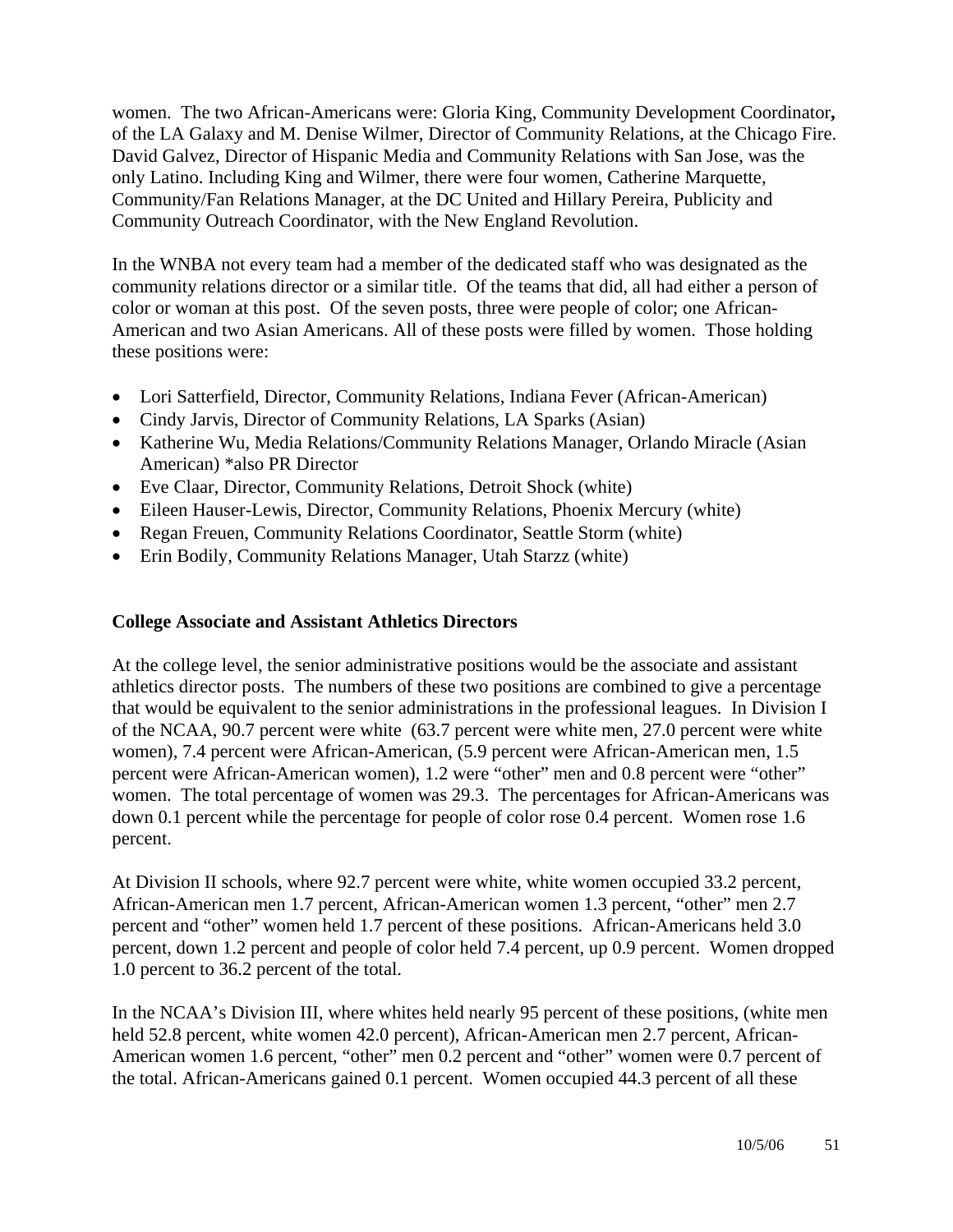posts, the highest in all three divisions. However, the percentage of women dropped 1.6 percent from the last *RGRC*.

#### **Senior Women's Administrator**

Another key position in the administration of an athletic department is the post of senior woman administrator. In Division I, white women were 91.0 percent, African-American women were 6.0 percent and "other" women were 1.1 percent for a total of 98.1 percent. White men were 1.5 percent and 'other" men were 0.4 percent. African-Americans gained 2.6 percent while people of color gained 0.7 percent. The percentage of women at this post gained 0.5 percent to 98.1 percent.

At the Senior Woman's Administrator's post in Division II, white women held 90.4 percent of the jobs, African-American women held 4.3 percent, and "other" women held 2.9 percent of these positions. White men held 1.0 percent, and "other" men held 1.4 percent. African-Americans lost 0.9 percent and people of color lost 1.1 percent to 8.6 percent. The percentage of women in these positions also lost 1.1 percent.

These same posts in Division III were 94.7 percent white women, 3.3 percent African-American women and 2.0 percent "other" women. The percentage of African-Americans stayed the same at 3.3 percent and the percentage of people of color rose 1.1 percent to 5.3 percent. Women held 100 percent of these posts in Division III, a gain of 1.1 percent. **Faculty Athletics Representative** 

The faculty athletics representative is another key position, especially since the person filling this position is usually appointed by the president. In Division I, 93.7 percent were held by whites; 18.1 percent were white women; 3.1 percent by African-American men, 1.4 percent by African-American women and 1.7 percent by "other' men. African-Americans made up 4.5 percent, an increase of 0.6 percent, while people of color were 6.2 percent of the total, an increase of 0.9 percent. Women held 19.5 percent, a four percent gain.

At Division II schools, 93.5 percent were white, (white women occupied 15.5 percent), African-American men held1.2 percent, African-American women 0.4 percent, "other" men 3.3 percent and "other" women held 1.6 percent of these positions. African-Americans held 1.6 percent, up 1.1 percent and people of color held 6.5 percent, up 3.7 percent. Women gained 0.3 percent to 17.6 percent of the total.

In the Division III institutions, whites held 95.7 percent of these jobs; white women held 27.8 percent, African-American men held 1.8 percent, African-American women 0.3 percent, "other" men held 2.3 percent. The percentage of African-Americans rose 0.8 percent to 2.1 percent while people of color gained 1.8 percent to 4.4 percent. Women held the highest percentage of these posts in Division III at 28.0 percent, a gain of 1.3 percent.

#### **Administration (Front Offices/Athletics Departments)**

In professional team sports, the categories under administration include, but are not restricted to, professionals who work in business operations, marketing, promotions, publications and various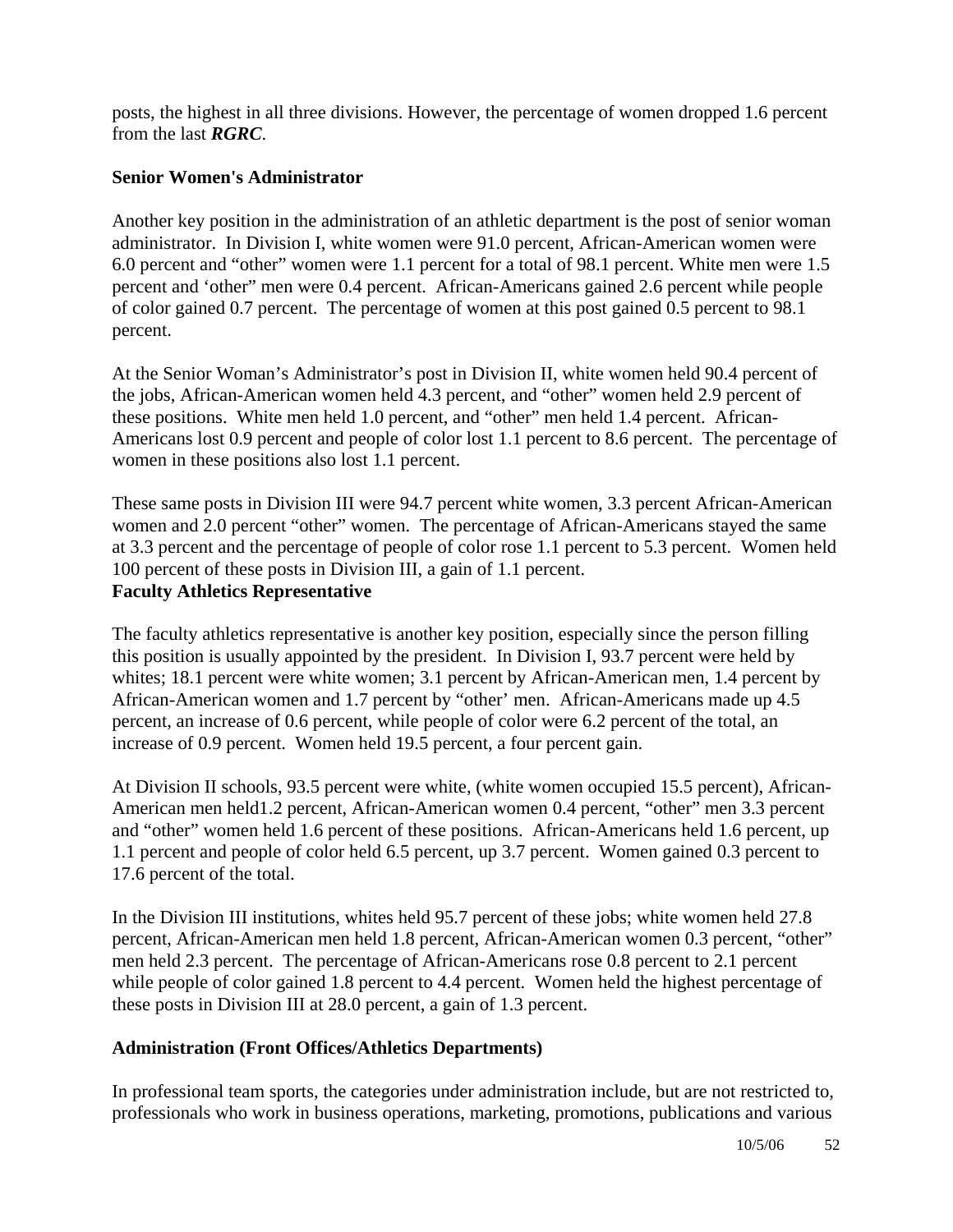other positions. Our administration classification excludes secretaries, administrative assistants, staff assistants, receptionists and other support staff.

Among the men's pro leagues, the NBA and MLB had the best record for opportunities for people of color as professionals at the team level with 23 percent. The NBA had the most opportunities for women with 52 percent of these posts held by women. The WNBA topped everyone with 25 percent of these jobs held by people of color and 60 percent by women.

During the 1999-2000 NBA season, 77 percent were whites, 15 percent were African-Americans, six percent were Latinos, two percent were Asians and 52 percent were women. This was a three percent increase for African-Americans, a two percent increase for Latinos, a one percent increase for Asians and a 13 percent increase for women. This was the highest percentage of women in professional administrative posts in the history of men's pro sport.sz

In the NFL, 84 percent were whites, 15 percent were African-Americans, Latinos and Asians were both less than one percent and women were 19 percent. This was a six percent increase for African-Americans, a loss of more than one percent for Latinos and a loss of a fraction of one percent for Asians. Women, however, lost 15 percent of the positions at this level.

Major League Baseball showed progress for people of color at their team "professional and sales" level with an increase from 21 to 23 percent from 1997. Women remained at 32 percent of these positions.

At the start of the 1999-2000 season in the NHL, whites held 93 percent of the administrative positions. African-Americans held three percent, Latinos two percent, Asians two percent and women held 39 percent of these jobs. Overall, the women's share of these positions dropped three percent.

Whites held 81 percent of administration jobs in Major League Soccer, while African-Americans held seven percent, Latinos occupied nine percent, Asians had two percent and women held 32 percent of these jobs. Latinos dropped by eight percent while women gained 17 percent at this level.

Due to the small size of the dedicated staffs at the WNBA, the 2001 *Racial and Gender Report Card* has combined the administration and support staff of this league.

In the 2000 WNBA season, 21 percent of this staff were African-American, while Latinos, Asian Americans and Native Americans each were at one percent. This was an 11 percent gain for African-Americans, a one percent gain for Latinos and a one percent drop for Asian Americans from the last *RGRC. Women occupied 60 percent of these jobs*.

At NCAA institutions, jobs that fit in this category are academic advisor, counselor, compliance coordinator, managers for business, equipment, fundraiser/development, facilities, promotions/marketing, and tickets, the sports information director and assistant directors, and strength coaches. In the 1999-2000 academic year, in Division I, the athletic department administrations at NCAA institutions consisted of 62.6 percent white men, 24.8 percent white women, 6.2 percent African-American men, 2.8 percent African-American women, 2.3 percent

10/5/06 53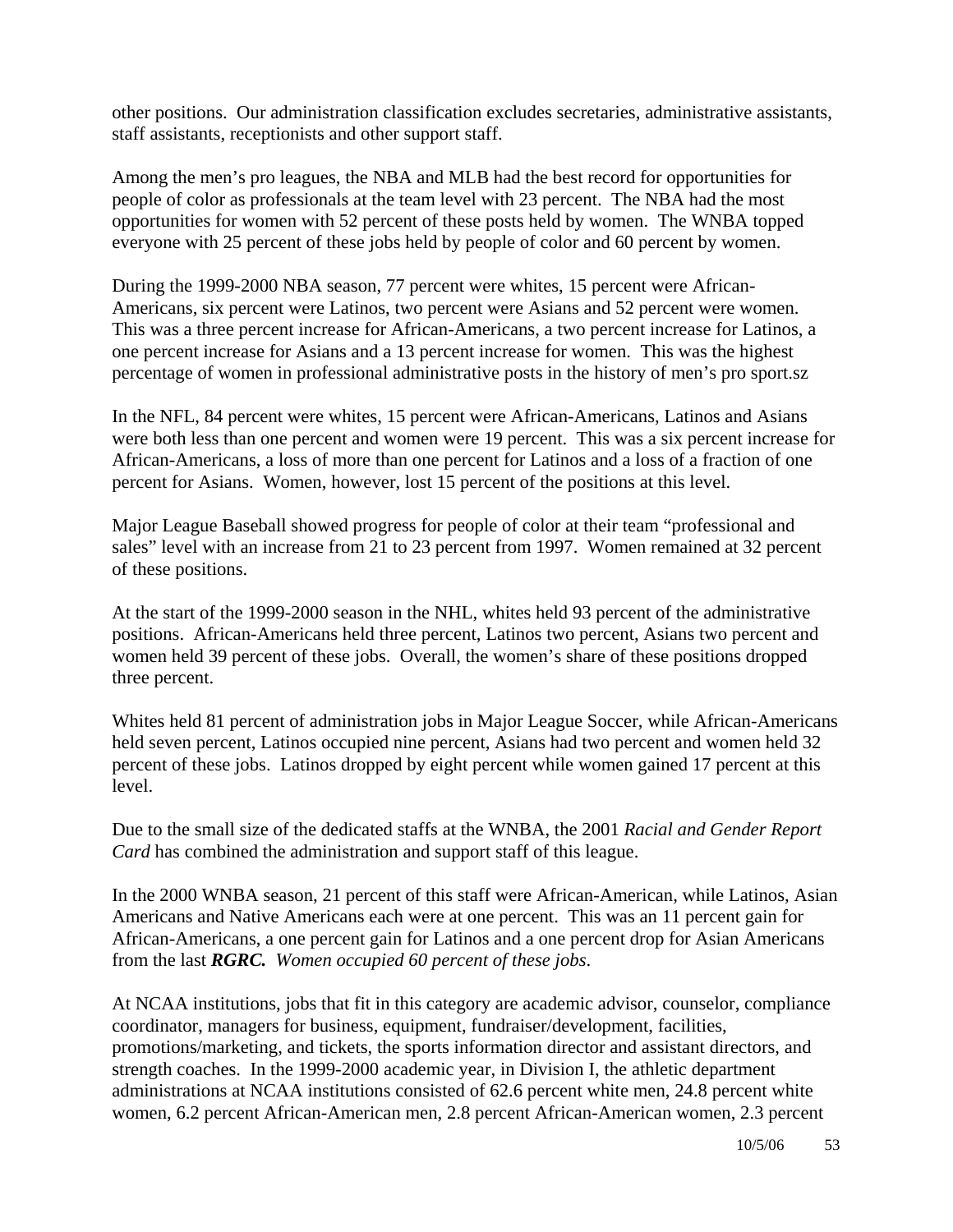"other" men and 1.3 percent "other" women. The percentage of African-Americans was 9.0, a 0.2 percent increase and the percentage of people of color was 12.6 percent, a 0.6 percent gain. Women held 28.8 percent of these positions, a three percent decrease.

In all three divisions, white men held 64.3 percent, white women held 24.5 percent, African-American men occupied 5.2 percent, African-American women held 2.1 percent, "other" men 2.5 percent and "other' women held 1.3 percent of these posts. This was a total of 7.3 percent for African-Americans, up 0.5 percent, and 11.1 percent for people of color, a 1.1 gain. Women had 27.9 percent, a loss of 1.7 percent.

#### **Medical Staff**

In the National Basketball Association, the National Football League, Major League Baseball, the National Hockey League and Major League Soccer, each team retains one doctor as a senior physician or primary doctor. A majority of teams list a number of other physicians in their media guides. However, the teams usually do not employ these doctors full-time.

In the NBA there was one Asian American and one woman at the post of team physician. Dr. Jeff Tanji was with the Sacramento Kings and Dr. Colleen Bennet was with the Utah Jazz

On NFL teams, there were two physicians of color: Dr. Carlos Tandron, a Latino with the Jacksonville Jaguars and Dr. David Chao, an Asian American with the San Diego Chargers.

In Major League Baseball, there were two African-Americans on team medical staffs: Dr. Answorth Allen, Associate Team Physician, NY Mets and Dr. Riley Williams, Associate Team Physician, NY Mets. There was one Asian American physician on the staff of the St. Louis Cardinals, Dr. Ken Yamaguchi, Assistant Team Physician for the St. Louis Cardinals, was the only Asian team physician.

There were two Asian American physicians in the NHL: Arthur Ting Jr., M.D. and Team Physician for the San Jose Sharks and Dr. Don Chow, Orthopedic Consultant with the Ottawa Senators.

The WNBA had two team-dedicated women physicians, Dr. Susan Craig-Scott of the New York Liberty and Dr. Janet Robinson with the Orlando Miracle.

There were four African-American (14 percent) head trainers in the NBA:

- Roger Hinds, Dallas Mavericks
- Kevin Johnson, Washington Wizards
- Keith Jones, Houston Rockets
- Jasen Powell, LA Clippers

Whites held 86 percent of these positions. This was a four percent gain for African-Americans from the last *RGRC*.

There were three African-American head trainers in the NFL: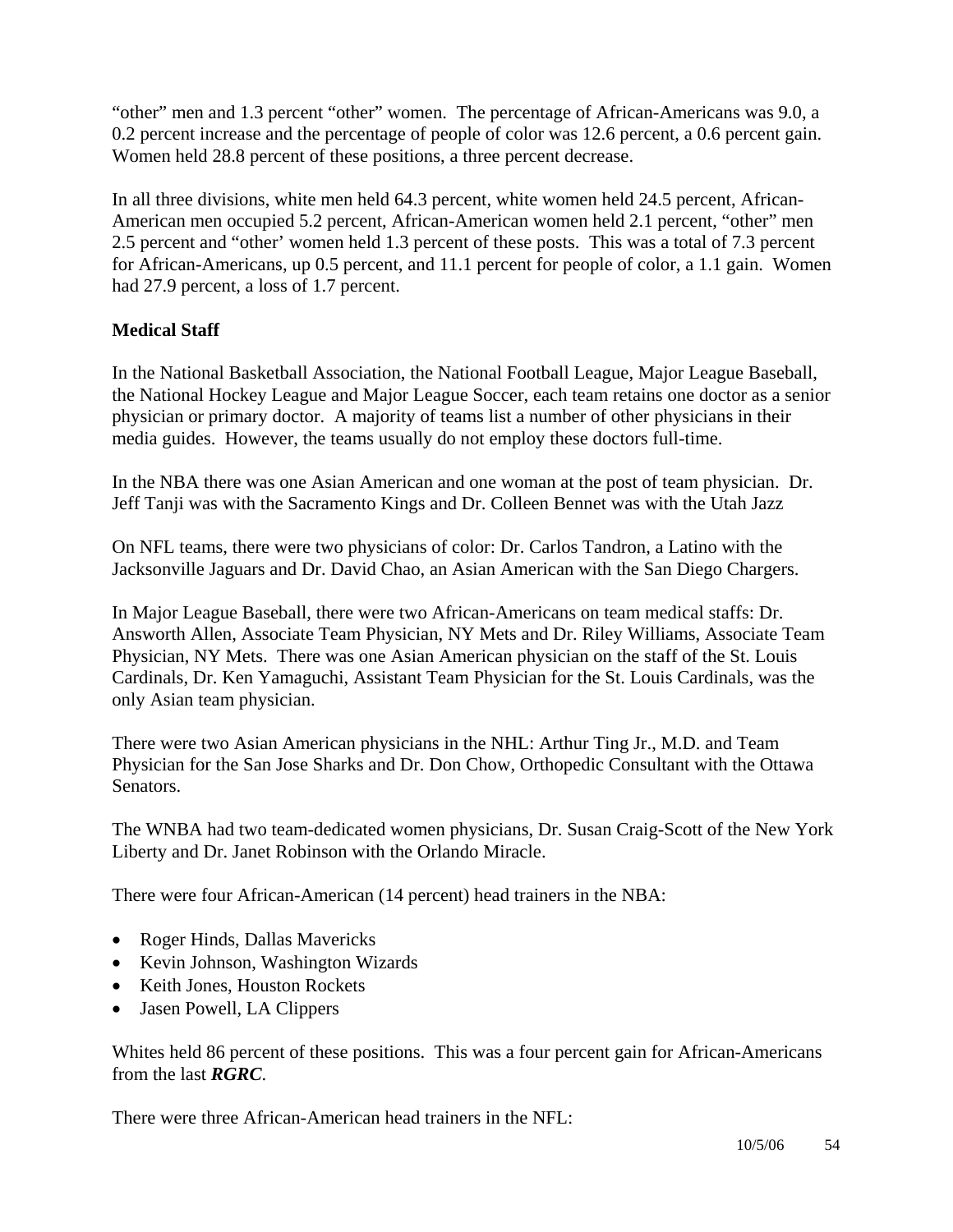- Scottie Patton, New Orleans Saints
- James Collins, San Diego Chargers
- Ronnie Barnes, NY Giants

Whites held 90 percent of the positions. This represented a three percent drop for African-Americans from the 1999 NFL season.

Whites held 97 percent of head trainer positions in Major League Baseball and there was one Latino head trainer (3 percent), Ritchie Bancells of the Baltimore Orioles, unchanged from the previous season.

There were no women or people of color at the head trainer post in the NHL. There had been one Latino in this post in the previous *RGRC*.

In the 2000 MLS season, there was one person of color (8 percent): Jamie A. Rojas, was with the Miami Fusion as a head trainer: Two women (17 percent) held this position: Amy Baer of the Columbus Crew and Holly Karol with the Tampa Bay Mutiny.

In the 2000 WNBA season, whites held 88 percent of the head trainer positions. An African-American woman, Kyla McDaniel, was with the Portland Fire and an Asian American woman, Sandee Teruya, was with of the LA Sparks as head trainers. In addition to McDaniel and Teruya, there were 14 women (88 percent) in these posts. The other women were:

- Kim Ferrill-Moseley, Charlotte Sting
- Georgia Fischer, Cleveland Rockers
- Carolyn Griffiths, Phoenix Mercury
- Holly Heitzman, Indiana Fever
- Danielle Henry, Miami Sol
- Jill Jackson, Sacramento Monarchs
- Jackie Jenkins, Washington Mystics
- Michelle T. Leget, Houston Comets
- Tamera Poole, Seattle Storm
- Laura Ramos, Detroit Shock
- Leanne Stockton, Utah Starzz
- Lisa White, New York Liberty

### **Radio and Television Broadcasters**

The NBA had the best record for opportunities for people of color to be broadcasters.

Radio and television announcers have enormous ability to influence the way the public perceives athletes. Thus, it is important that the people in the media be as diverse as the players on the courts and playing fields.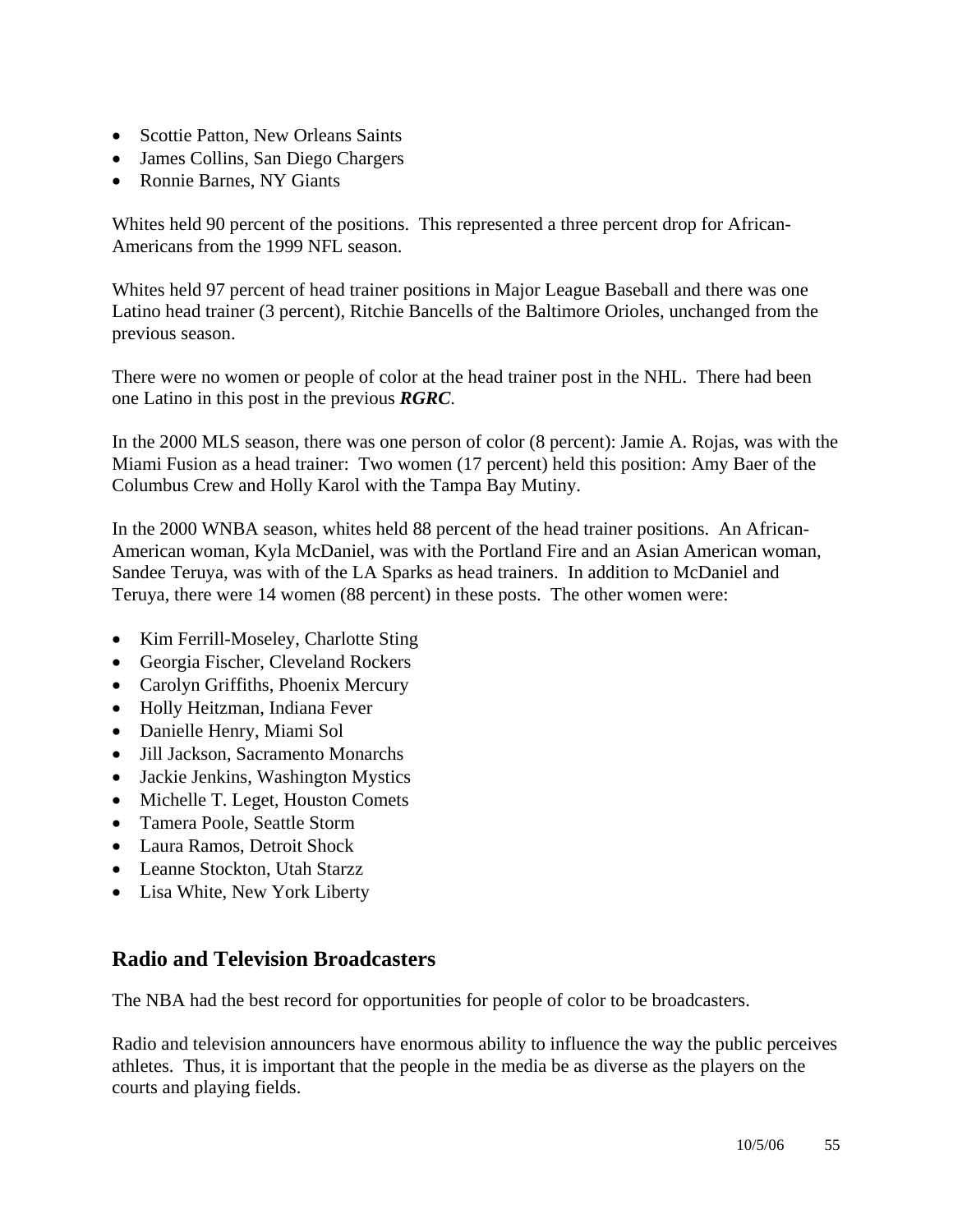In the 1999-2000 NBA season, whites held 76 percent of these posts, African-Americans held 16 percent, Latinos held eight percent and women held two percent. This was a two percent drop for African-Americans and a three percent gain for Latinos from the last *RGRC*.

In the NFL, whites held 89 percent of these jobs, African-Americans held two percent, Latinos held eight percent and women held three percent. This was a dramatic 13 percent drop for African-Americans and a five percent gain for Latinos.

Whites held 81 percent of the broadcasting posts in Major League Baseball, African-Americans held four percent, Latinos held 15 percent, and women held two percent. This was a four percent drop for Latinos, and a one percent gain for both African-Americans and women.

Whites held all of these posts in the NHL with women holding one percent, unchanged from the previous *RGRC* for people of color and representing a slight gain for women.

### **Referees and Game Officials**

Among the men's professional leagues, the NBA had the best record for referees of color and had the only women refs in men's pro sports.

In the NBA, whites held 67 percent of the referee positions while African-Americans held 30 percent, and Latinos and women each held three percent. This was a three percent gain for African-Americans from the previous *RGRC*..

During the 2000 NFL season, 84 percent of the game officials were white and 16 percent were African-American. This was a one percent loss for African-Americans.

In Major League Baseball, whites held 91 percent of the umpire jobs while African-Americans held six percent and Latinos held three percent.

In the 2000 WNBA season, whites held 72 percent of the game official posts, African-Americans held 24 percent, Latinos and Asian Americans each held two percent and women held 43 percent. This was an eight percent drop for African-Americans, a one percent drop for Latinos and a two percent gain for Asian Americans. There was a seven percent decline for women as referees.

### **Support Staff**

MLB teams had the greatest percentage of opportunities for people of color with support staff at 28 percent. The NFL was tops for women at 61 percent.

In the 1999-2000 NBA season at the support staff level on teams, whites held 80 percent of the positions, African-Americans held 12 percent, Latinos held six percent and Asian Americans held two percent of the jobs. Women were at 63 percent of these posts. This amounted to a five percent drop for African-Americans, a three percent gain for Latinos and an 16 percent drop for women.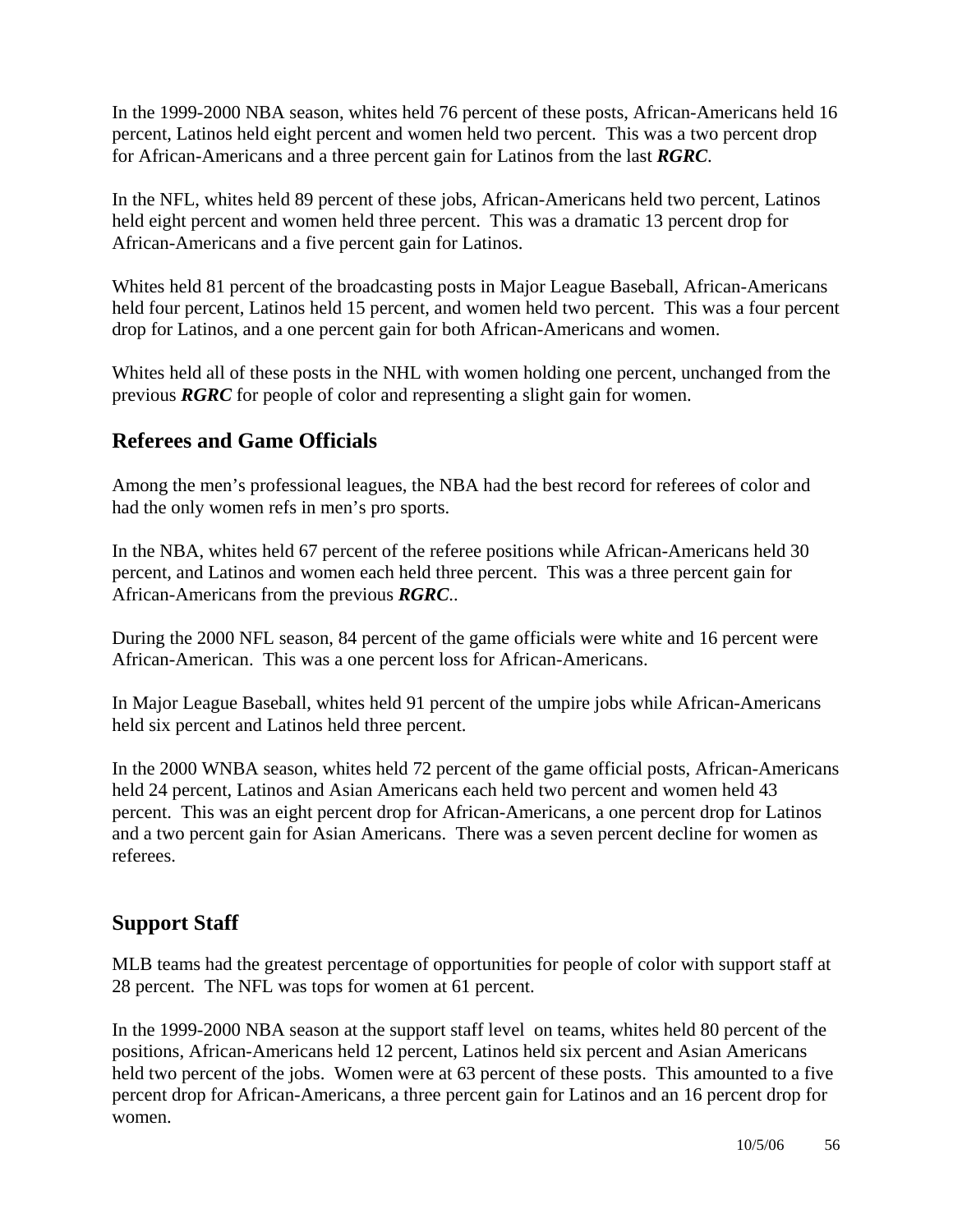In the NFL, whites occupied 89 percent of these positions while African-Americans held nine percent, Latinos and Asian Americans each held less than one percent. It was two percent loss for African-American, Latinos dropped slightly more than one percent and Asian Americans lost a fraction of one percent. Woman held 61 percent of these jobs, an eight percent gain from the last *RGRC*.

In MLB, people of color held 28 percent of the support staff posts on teams (up two percent from 1997) and women held 51 percent (down three percent).

At the support staff level of the NHL, whites held 79 percent, African-Americans had nine percent, Latinos held five percent and Asian Americans held six percent. Women occupied 60 percent of the jobs. This was a 14 percent increase for people of color since the previous *RGRC*.

In Major League Soccer, whites held 79 percent, African-Americans held three percent, Latinos had 18 percent, and women held 56 percent of these jobs. This was a three percent gain for African-Americans, a four percent drop for Latinos and a four percent drop for women from the last *RGRC*.

### **Stacking or Positional Segregation in Professional Sports**

The issue of stacking or positional segregation remains as controversial as any issue in pro sport. League officials continue to adamantly deny race plays any factor in positions on the field. The issue revolves around certain positions which are considered to be dependent on intelligence and others that are considered to be dependent on speed and reactive ability.

In the 2000 NFL season the quarterback, wide receiver, running back, cornerback and safety continued to have consistently disproportionate percentages. However, in the position of quarterback there seems to be a trend in a more positive direction. The percentage of African-Americans has risen to 21 percent in the last two years, an all-time high in the NFL. Meanwhile, the positions of wide receiver (90 percent), running back (86 percent), cornerback (93 percent) and safety (87 percent) continue to be held almost entirely by African-Americans. The qualifications for these positions are considered to be speed and reactive ability. Conversely the position of center, considered to be the anchor position of the offensive line, is still to a lesser degree (70 percent) dominated by whites.

On defense, the two positions most often mentioned requiring speed and reactive ability are cornerback and safety. Ninety-three percent of the cornerbacks and 87 percent of the safeties were African-American.

In Major League Baseball, the positions of pitcher, catcher and outfielder are where stacking still seems to exist for African-Americans, who held only four percent each of the pitcher and catcher positions in the 2000 season. The four percent for pitchers is barely half of what it was in 1983. These are baseball's primary thinking positions. Outfielders rely on speed and reactive ability and 40 percent of the outfielders in the 2000 MLB season were African-Americans which is more than triple the percentage of African–Americans in MLB.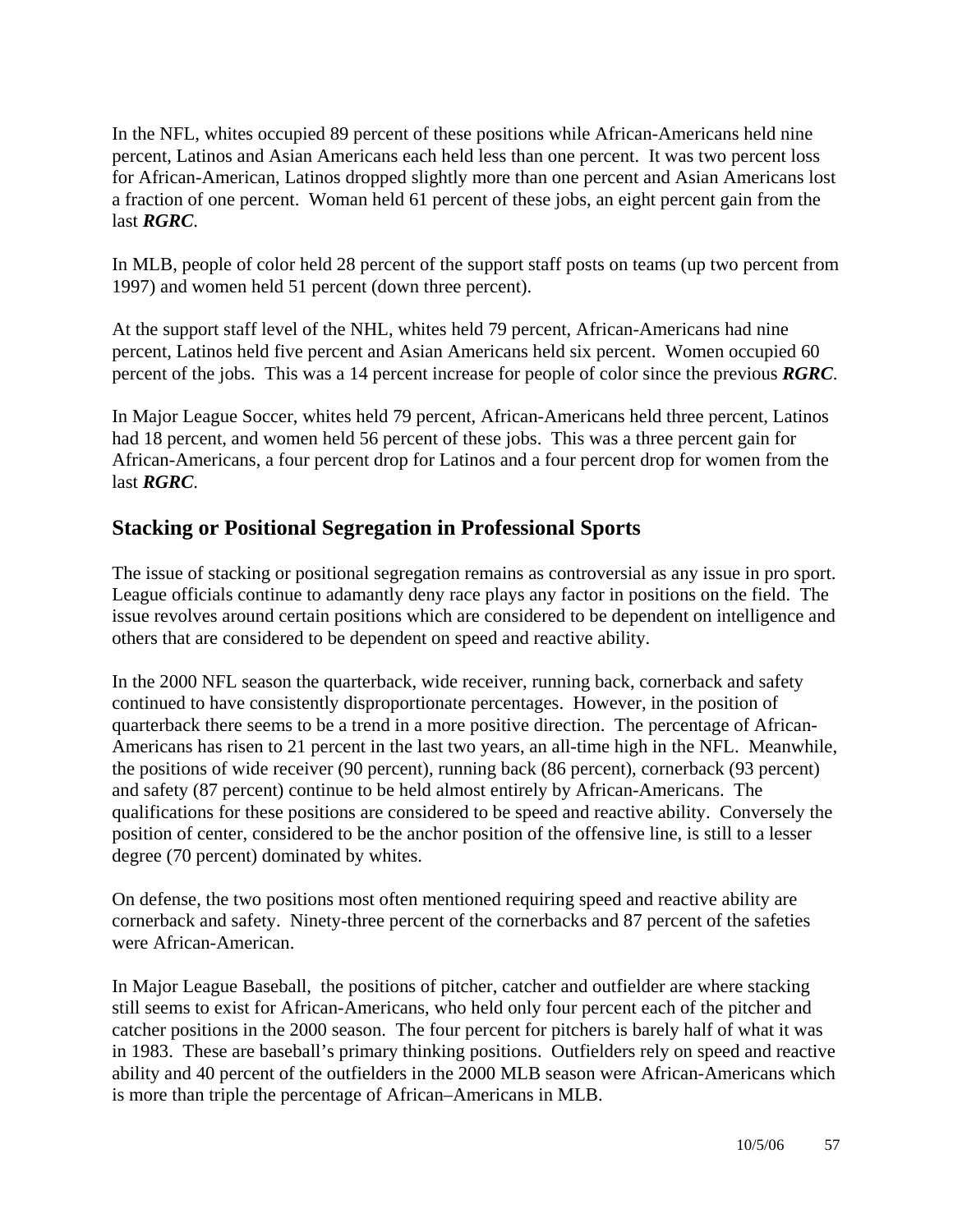### **The Players Associations**

#### **Hiring Practices**

#### **National Basketball Players Association**

In the NBPA, 89 percent of the Executive Committee were African-Americans and 11 percent were white. Of the vice president positions, African-Americans held 88 percent and whites held 12 percent. Whites held 36 percent of the department head posts, African-Americans held 55 percent, Latinos held nine percent, and women held 34 percent. The support staff consisted of 80 percent African-American and 20 percent "other." Women held all of these jobs.

#### **National Football League Players Association**

On the board of the NFLPA, African-Americans held 56 percent of these posts while whites held 42 percent. Nine of the ten vice presidents were African-American and the other was white. Whites held 59 percent of the department head posts, African-Americans held 41 percent and women held 50 percent. In the support staff of the NFLPA, whites held 43 percent of these jobs, African-Americans held 39 percent, Asian Americans/Pacific Islanders held nine percent others held nine percent and women held 70 percent.

#### **Conclusion**

### **CONCLUSION**

Issues of race and gender continue to be a concern for sport in America. With leadership committed to diversity at the top levels of the pro leagues, the NCAA and the USOC, the results continue to filter down to teams, schools and the NGB's. It remains a slow process.

When grades for race and gender are combined, only the WNBA  $(A)$  and NBA  $(B+)$  are above mid-range C averages. While no one surveyed had below a C for race, the NBA and WNBA had the only A's. Only the WNBA had an A for gender and three pro leagues had D's. As in society itself, we have a long way to go to achieve equality in sport.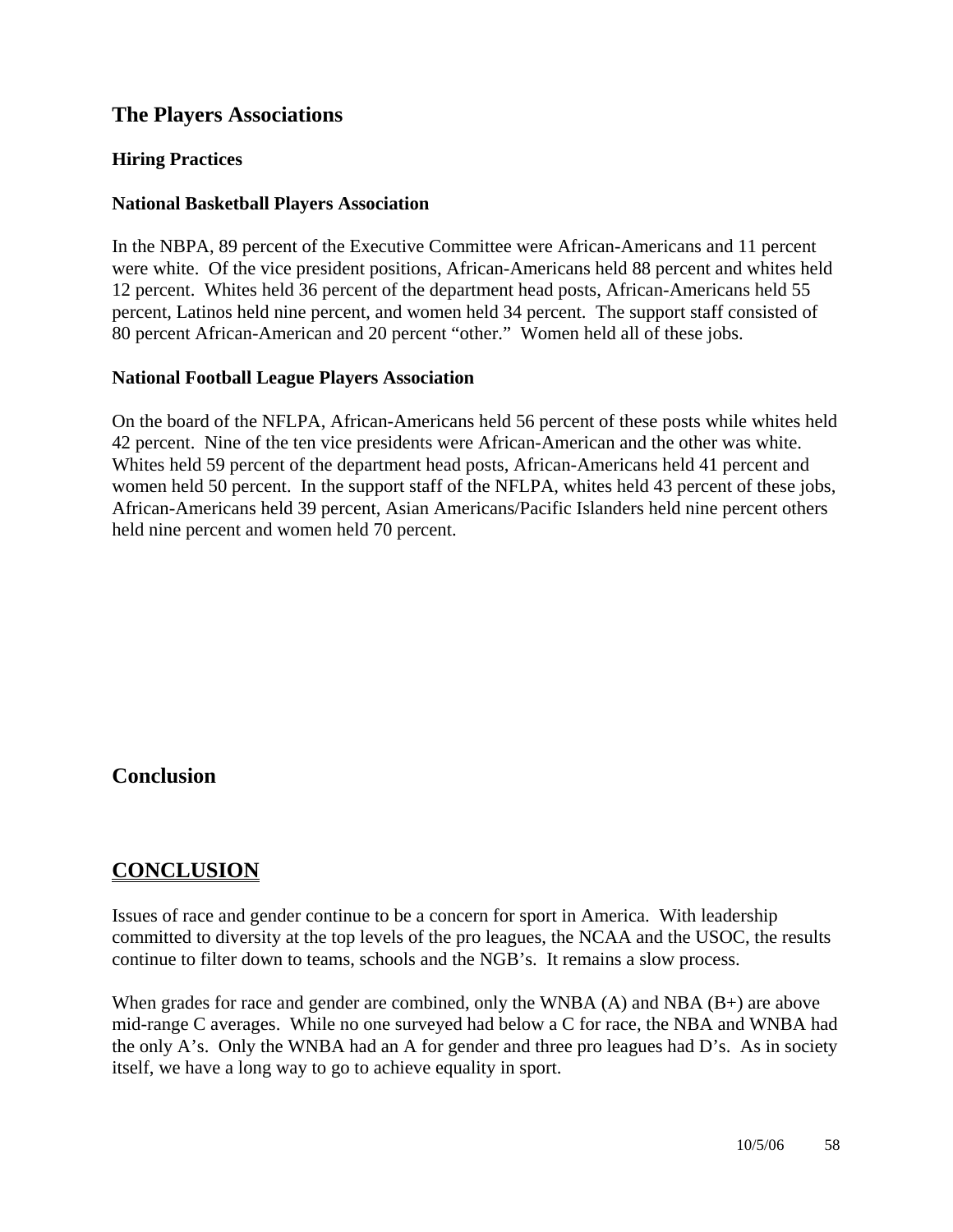When looking at all the data, the NBA continued to have the best record for diversity among all the men's professional sports leagues. The NBA was best for people of color in the following categories:

- players at 79 percent
- league office vice presidents with 7
- limited partners as owners with 6
- team presidents with 2
- general managers with 21 percent
- team senior administrative posts at 17 percent
- head coaching positions with 34 percent
- assistant coaches at 36 percent
- refs at 33 percent
- radio & TV broadcasters at 24 percent

The NBA was also best for women in the men's leagues in the following categories:

- league office vice presidents at 11
- limited partners as owners with 15
- team presidents (tied with MLB at 1),
- team senior administrative posts at 36 percent

MLS had the best record for race in:

- league office professionals at 26 percent
- team VPs with 24 percent

When the WNBA was compared to the men's leagues, it had the best record for people of color in the following categories:

- Professional team administration at 25 percent
- league office professionals at 45 percent
- •

When the WNBA was compared to the men, it had the best record for gender in the following categories:

- Professional team administration at 60 percent
- league office professionals at 85 percent

The NHL had the only majority owners of color (Asian-American men) and one of three women. The NFL had the other two women majority owners.

By comparison, the colleges and universities went from the poorest combined record of all for race and gender in the last *RGRC* to being third with a combined C+ after the WNBA and the NBA. That resulted from significant improvement on its own while some of the gender grades for the leagues deteriorated.

There were several noteworthy trends in sport regarding race and gender

First, at the level of roster players except for the NBA and the NFL, the percentage of African-American players decreased in all professional sports as well as those playing at the Division I men's and women's collegiate level. The biggest gains continue to be for Latinos in MLB in MLS. The second largest area of expanded player participation was for international players, who appeared in record numbers in all the leagues and in the colleges.